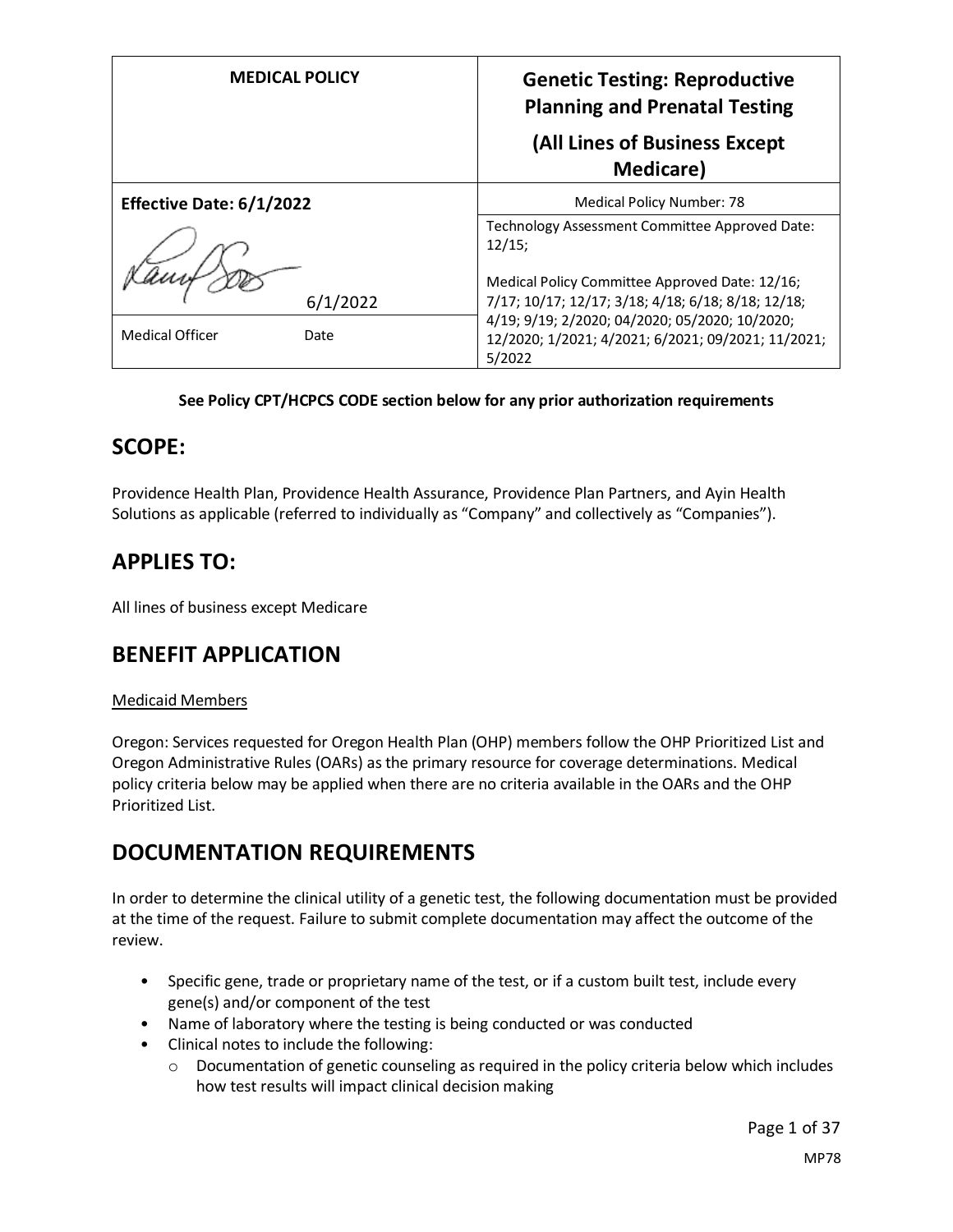## **(All Lines of Business Except Medicare)**

- o Reason (indication) for performing test, including the suspected condition
- o Existing signs and/or symptoms related to reason for current test request
- o Prior test/laboratory results related to reason for current test request
- o Family history, if applicable
- o How results from current test request will impact clinical decision making
- All relevant CPT/HCPCS codes billed
- Please refer to the medical policy "Genetic Counseling (All Lines of Business Except Medicare)" for additional information.

# **POLICY CRITERIA**

#### **Notes:**

- This policy does not address the following, which may be considered medically necessary:
	- o *GJB2* and *GJB6* genes for hereditary hearing loss
	- o Invasive prenatal diagnosis, including but not limited to *SMN1* and *SMN2* testing
- The tests addressed in this policy only apply to biological parents.
- This policy addresses the following types of genetic testing and associated services:
	- o Carrier Screening
	- $\circ$  Genetic testing of asymptomatic prospective biologic parents before or during pregnancy to determine the risk of having a child with a single gene disorder. Conditions addressed in this section include:
		- Cystic Fibrosis (CF)
		- Spinal Muscular Atrophy (SMA)
		- Fragile X Syndrome
		- Hemoglobinopathies and Thalassemias
		- **E** Genetic Conditions in Individuals of Ashkenazi Jewish (Eastern and Central European) Descent
		- Other Single-Gene Genetic Conditions
		- **Expanded Genetic Panel Testing for Carrier Screening**
	- o [Preimplantation Genetic Testing](#page-6-0)

Genetic testing of an embryo for a specific genetic disorder prior to implantation as a part of in vitro fertilization.

- o [Noninvasive Prenatal Screening](#page-7-0) Noninvasive prenatal screening (NIPS), also known as noninvasive prenatal testing (NIPT), is genetic testing of cell-free fetal DNA from maternal blood to screen for an increased risk of chromosomal abnormalities in the fetus.
- o [Pregnancy Loss](#page-7-1)

Genetic testing of parental DNA and/or fetal tissue after stillbirth or recurrent pregnancy loss to determine causative abnormalities.

o [Genetic Panel Testing](#page-8-0) All components of a panel test must be medically necessary in order to the test to be covered.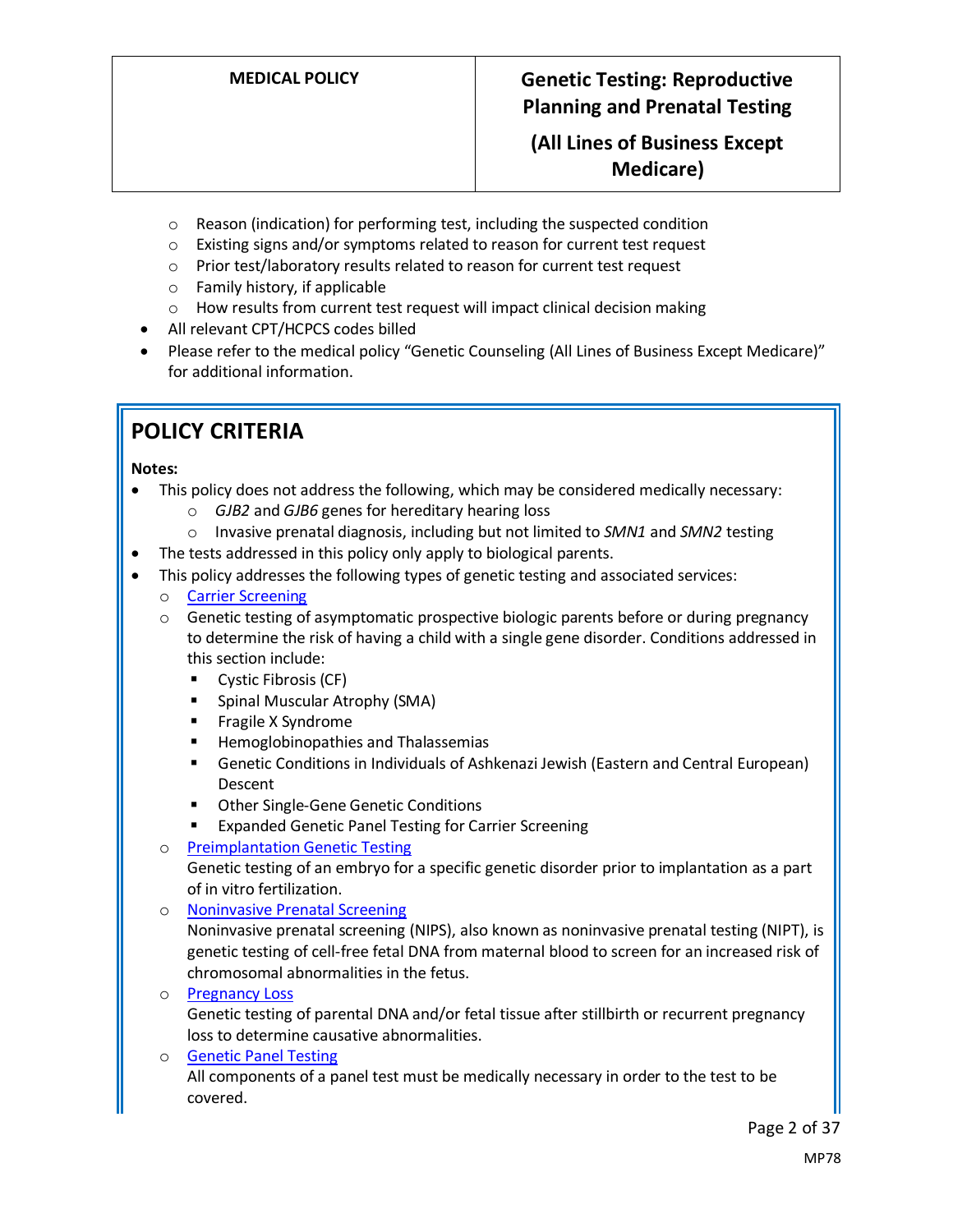## **(All Lines of Business Except Medicare)**

### **[Carrier Screening for Genetic Conditions](#page-18-0)**

Note: Carrier screening testing has limits. See **Billing Guidelines** below.

### Cystic Fibrosis (CF)

- I. Carrier screening for CF using the American College of Obstetricians and Gynecologists/ American College of Medical Genetics and Genomics (ACOG/ACMG) recommended standard mutation panel\* (panels may include 23-25 mutations listed below in the [Policy](#page-8-1)  [Guidelines](#page-8-1) section) may be considered **medically necessary and covered** when Genetic Counseling general criteria have been met and **either** of the following criteria (A. or B.) are met:
	- A. A woman is considering pregnancy or is currently pregnant; **or**
	- B. A woman's reproductive partner meets **any one** of the following criteria (1.-3.):
		- 1. The partner has a family history of CF; **or**
		- 2. The partner is either affected with CF or is a known carrier of a common CFcausing mutation; **or**
		- 3. The partner is affected with congenital absence of the vas deferens.
- II. Carrier screening for CF using an expanded CF mutation panel (>25 mutations) may be considered **medically necessary and covered** when the individual meets criterion I. above and the standard mutation panel for CF is negative.
- III. Carrier screening for CF by complete *CFTR* gene sequencing may be considered **medically necessary and covered** when the individual meets criterion I. above, and the standard or expanded mutation panel (criterion II.) for CF is negative.
- IV. Carrier screening for CF by targeted sequencing of a single mutation may be considered **medically necessary and covered** when the individual meets criterion I. above and when **either** of the following criteria (A. or B.) are met:
	- A. The known familial mutation is not included in the standard or expanded CF mutation panels; **or**
	- B. Their partner is a known carrier of a CF-causing mutation not in the standard or expanded CF mutation panels.
- V. Carrier screening for CF is **investigational and is not covered** in all other situations, including but not limited to:
	- A. When any of the criteria (I.-IV.) above are not met.
	- B. For standard population-based screening.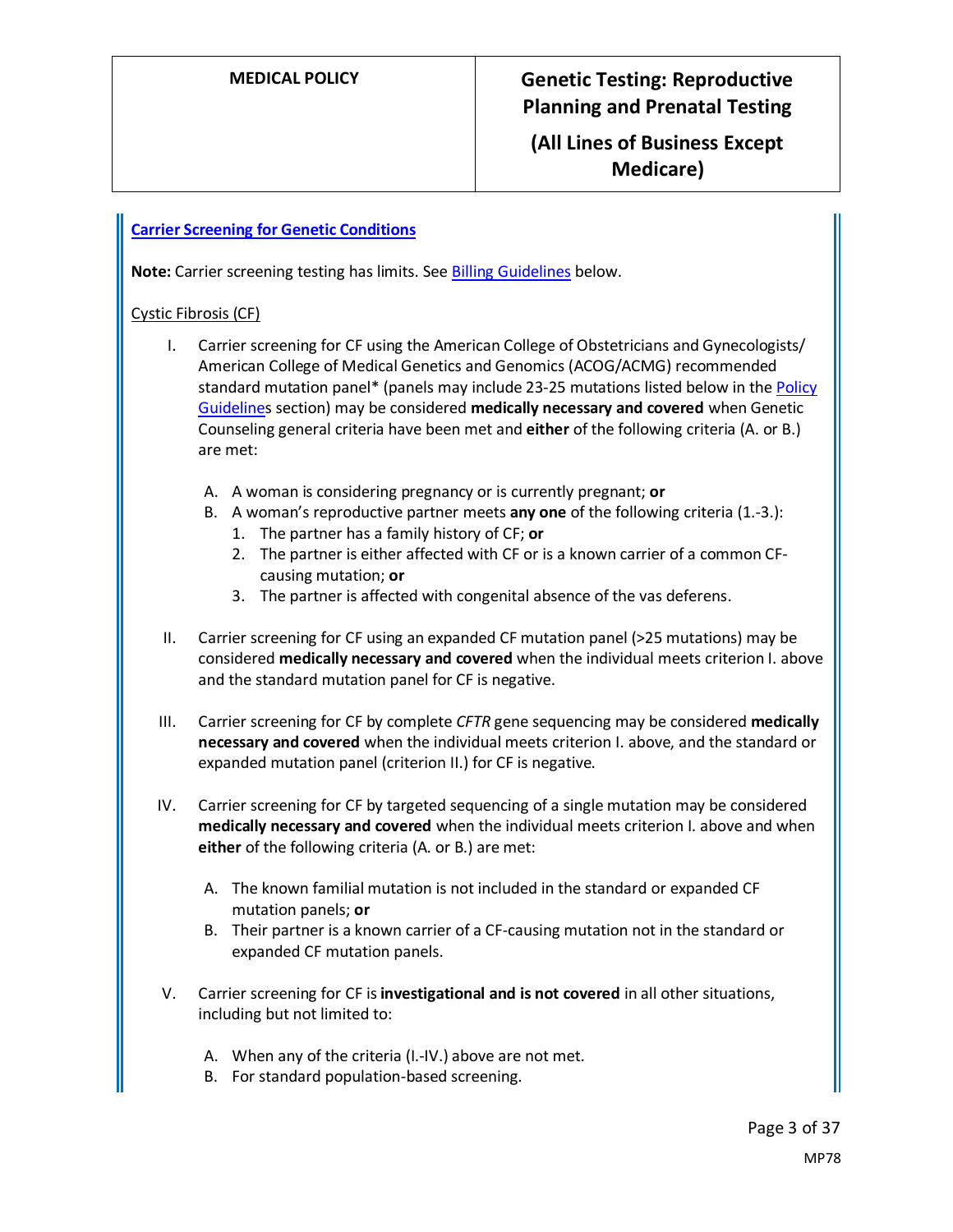**(All Lines of Business Except Medicare)**

C. When a family member has been tested for mutations and received a result of variant of uncertain significance (VUS).

#### Fragile X Syndrome

- VI. Carrier screening for Fragile X syndrome (*FMR1* gene) for a woman who is considering pregnancy or is currently pregnant may be considered **medically necessary and covered** when Genetic Counseling general criteria have been met and **either** of the following criteria (A. or B.) are met:
	- A. There is a family history of fragile X-related disorders (including fragile X syndrome, fragile X-associated tremor/ataxia syndrome, and/or FMR1-related primary ovarian insufficiency) or intellectual disability suggestive of fragile X syndrome; **or**
	- B. Documentation of unexplained ovarian insufficiency or failure **or** an elevated folliclestimulating hormone level before 40 years of age.
- VII. Carrier screening for Fragile X syndrome (FMR1) is **investigational and is not covered** when criterion VI., above is not met, including, but not limited to testing for standard population-based screening.

#### Hemoglobinopathies and Thalassemias

- VIII. Carrier screening for hemoglobinopathies and thalassemias (including but not limited to: Sickle Cell Anemia [*HBB* gene], Alpha Thalassemia [*HBA1*/*HBA2* genes] and Beta Thalassemia [HBB gene]) in individuals considering pregnancy (a woman and/or her reproductive partner) or a woman who is currently pregnant, may be considered **medically necessary and covered** when Genetic Counseling general criteria have been met and any **one** of the following criteria are met:
	- A. Family history of a hemoglobinopathy; **or**
	- B. Affected or carrier first- or second-degree family member with a known pathogenic mutation. (First-degree relatives are parents, siblings, and children; and seconddegree relatives are grandparents, aunts, uncles, nieces, nephews, grandchildren, and half-siblings); **or**
	- C. Suspicion of hemoglobinopathy based on results of a complete blood count (CBC) and hemoglobin analysis (by electrophoresis, high performance liquid chromatography [HPLC] or isoelectric focusing).
	- IX. Carrier screening for hemoglobinopathies and thalassemias is **investigational and is not covered** when criterion VIII., above is not met, including, but not limited to testing for standard population-based screening.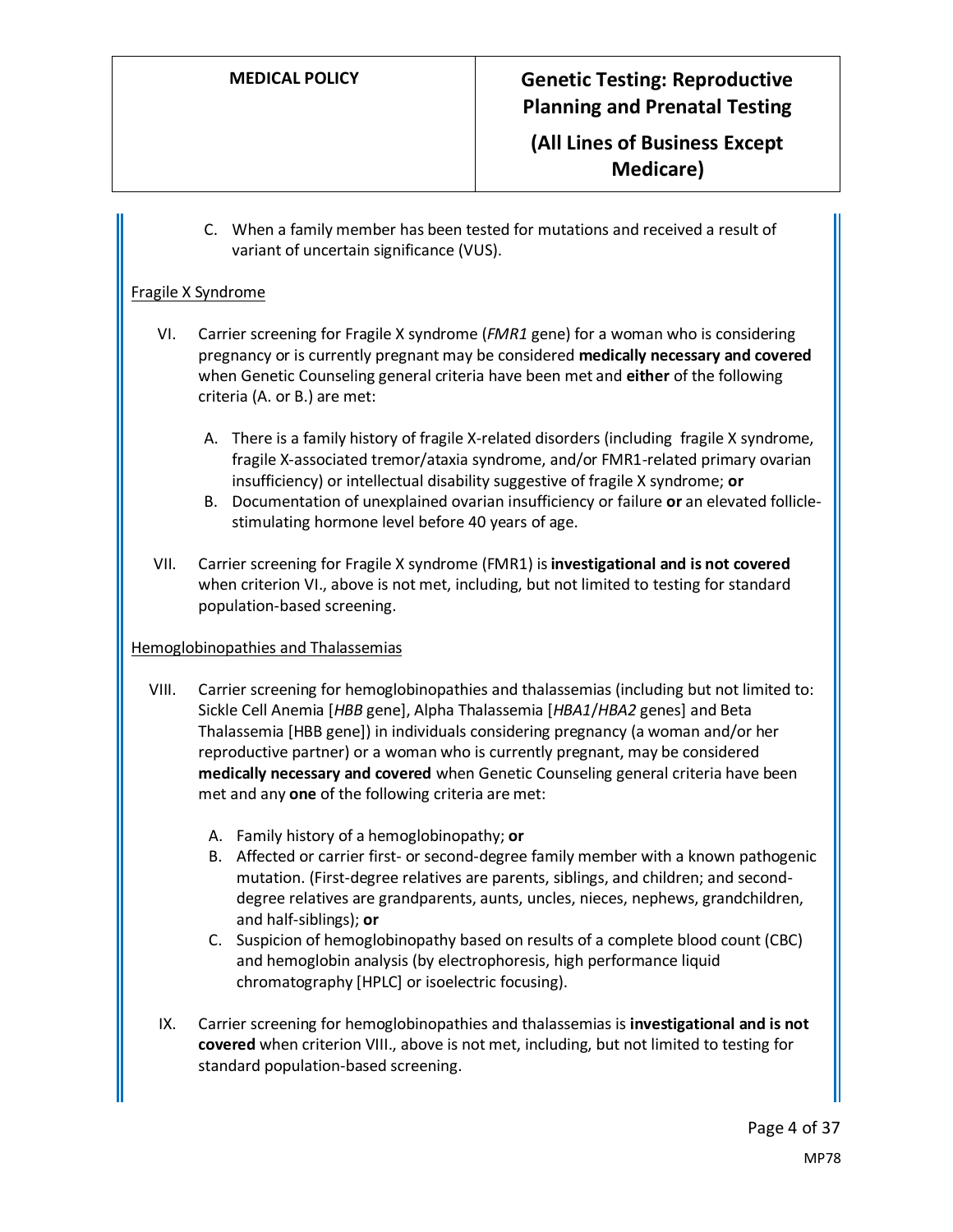**(All Lines of Business Except Medicare)**

### Spinal Muscular Atrophy (SMA)

- X. Carrier screening for SMA by genetic testing of the *SMN1* and *SMN2* genes may be considered **medically necessary and covered** when Genetic Counseling general criteria have been met and **either** of the following criteria (A. or B.) are met:
	- A. A woman is considering pregnancy or is currently pregnant; **or**
	- B. A woman's reproductive partner meets either of the following criteria (1. or 2.): 1. The partner has a family history of SMA; **or**
		- 2. The partner is affected with SMA or is a known carrier of a SMA-causing mutation.
- XI. Carrier screening for SMA is **investigational and is not covered** in all other situations, including, but not limited to:
	- A. When criterion X. above is not met.
	- B. For standard population-based screening.
	- C. When a family member has been tested for mutations and received a result of VUS (variant of uncertain significance).

#### Genetic Conditions Associated with Ashkenazi Jewish (Eastern and Central European) Descent

XII. Carrier screening for individuals (a woman and/or her reproductive partner) of Ashkenazi Jewish descent who are considering pregnancy, or for a woman of Ashkenazi Jewish descent who is currently pregnant may be **medically necessary and covered** when Genetic Counseling general criteria have been met and for **any one or more** of the following conditions:

**Note**: Testing may be ordered as a single gene test or a multi-gene panel test. All genes included in the panel test must be specific to the condition being tested and must have established clinical utility. (Se[e Policy Guidelines](#page-8-2) below)

- A. Bloom syndrome (*BLM* gene)
- B. Canavan disease (*ASPA* gene)
- C. Cystic Fibrosis (*CFTR* gene)
- D. Familial dysautonomia (*IKBKAP* gene)
- E. Familial hyperinsulinism (*ABCC8* gene)
- F. Fanconi anemia group C (*FANCC* gene)
- G. Gaucher disease type 1 (*GBA* gene)
- H. Glycogen storage disease type Ia (also known as von Gierke disease)(*G6PC* gene)
- I. Joubert syndrome (*TMEM216* gene)
- J. Maple syrup urine disease (*BCKDHA, BCKDHB*, and/or *DBT* genes)
- K. Mucolipidosis type IV (*MCOLN1* gene)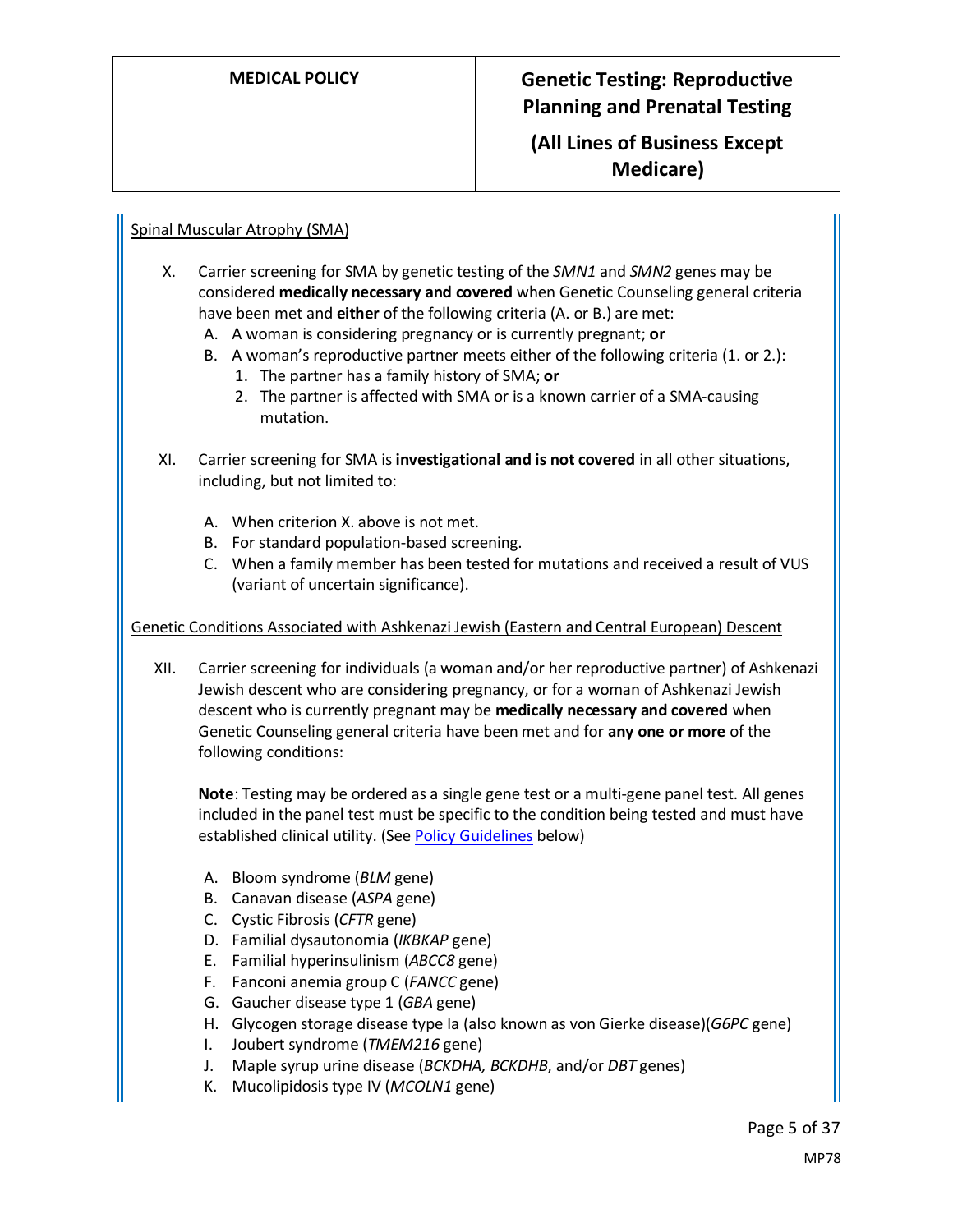## **(All Lines of Business Except Medicare)**

- L. Niemann–Pick disease type A (*SMPD1* gene)
- M. Spinal Muscular Atrophy (*SMN1* and *SMN2* genes)
- N. Tay-Sacks Disease (*HEXA* gene)
- O. Usher syndrome type 1 (*PCDH15* gene)
- XIII. Carrier screening for an individual (**either** a woman or her reproductive partner) whose reproductive partner is of Ashkenazi Jewish descent **and** is a confirmed carrier for any of the above listed conditions in criterion XII. may be considered **medically necessary and covered** for that condition when Genetic Counseling general criteria have also been met.
- XIV. Carrier screening for the conditions listed above for those who are not of Ashkenazi Jewish (Eastern and Central European) descent is **investigational and is not covered.**

#### Other Genetic Conditions Not Listed Above

- XV. Carrier screening for single-gene conditions not listed above for couples who are considering pregnancy (a woman and/or her reproductive partner), or for a woman who is currently pregnant may be considered **medically necessary and covered** when Genetic Counseling general criteria have been met and **either** of the following criteria (A. or B.) are met:
	- A. Testing is for a known pathogenic mutation confirmed in an affected first- or seconddegree blood relative. (First-degree relatives are parents, siblings, and children; and second-degree relatives are grandparents, aunts, uncles, nieces, nephews, grandchildren, and half-siblings); **or**
	- B. Targeted mutation analysis or gene sequencing when **either** of the following criteria (1. **or** 2.) are met:
		- 1. An individual's reproductive partner is a known carrier of a disease-causing mutation in a recessively inherited condition; **or**
		- 2. A genetic condition has been confirmed in an individual's affected first- or second-degree blood relative **and** the affected relative has not had genetic testing and is unavailable for testing.
- XVI. Carrier screening for other genetic conditions not listed above is considered **investigational and not covered** when criterion XV., above is not met.

#### Expanded Genetic Panel Testing for Carrier Screening

XVII. Carrier screening using multi-gene panels (also known as expanded carrier screening) may be considered **medically necessary and covered** when Genetic Counseling general criteria have been met if the individual meets medical necessity criteria applicable for the genes/conditions addressed above.

Page 6 of 37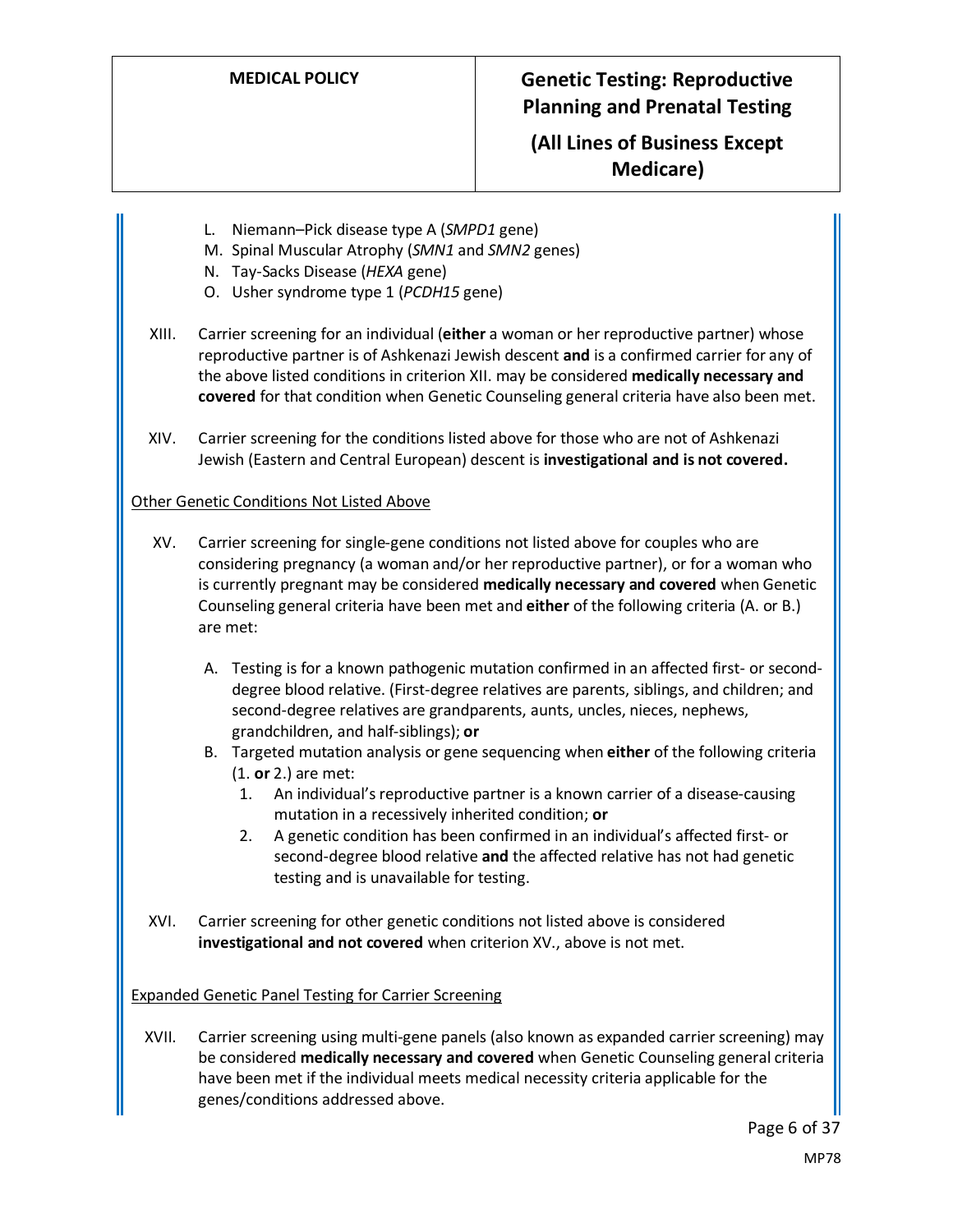**(All Lines of Business Except Medicare)**

XVIII. Carrier screening using multi-gene panels are **investigational and are not covered** when medical necessity criteria above are not met.

### <span id="page-6-0"></span>**[Preimplantation Genetic Testing](#page-18-1)**

- XIX. [Preimplantation genetic diagnostic](#page-18-2) (PGD) testing to determine whether a specific genetic condition is present in the fetus may be considered **medically necessary and covered** when Genetic Counseling general criteria have been met and **any one** of the following criteria (A.-D.) are met:
	- A. One partner is a known carrier of a pathogenic mutation causing a single gene autosomal dominant disorder; **or**
	- B. Both partners are known carriers of a pathogenic mutation causing a single gene autosomal recessive disorder; **or**
	- C. One partner is a known carrier of a pathogenic mutation causing a single gene Xlinked disorder; **or**
	- D. One partner carries a known balanced chromosomal translocation, inversion, or other structural chromosomal rearrangement.
- XX. Preimplantation genetic diagnostic (PGD) testing is **not medically necessary and is not covered** for sex selection.
- XXI. Preimplantation genetic diagnostic (PGD) testing is **investigational and is not covered** for all other indications, including but not limited to:
	- A. When the above criterion (XIX.) is not met.
	- B. Testing solely to determine if an embryo is a carrier of an autosomal recessively inherited disorder.
	- C. Testing for a multifactorial condition. A multifactorial condition is a condition caused by a combination of one or more genes and environmental factors (e.g., type II Diabetes)
	- D. When testing for a variant of uncertain significance (VUS).
- XXII. [Preimplantation genetic](#page-19-0) screening (PGS) to assess whether an individual is at an increased risk of having a fetus affected by a genetic condition is **investigational and is not covered** for all indications, including but not limited to:
	- A. To enhance delivery rates in advanced reproductive technologies.
	- B. To improve in vitro fertilization success rates.
	- C. In women with advanced maternal age (over 35 years).
	- D. History of failed in vitro fertilization (IVF) cycles.
	- E. Recurrent pregnancy loss.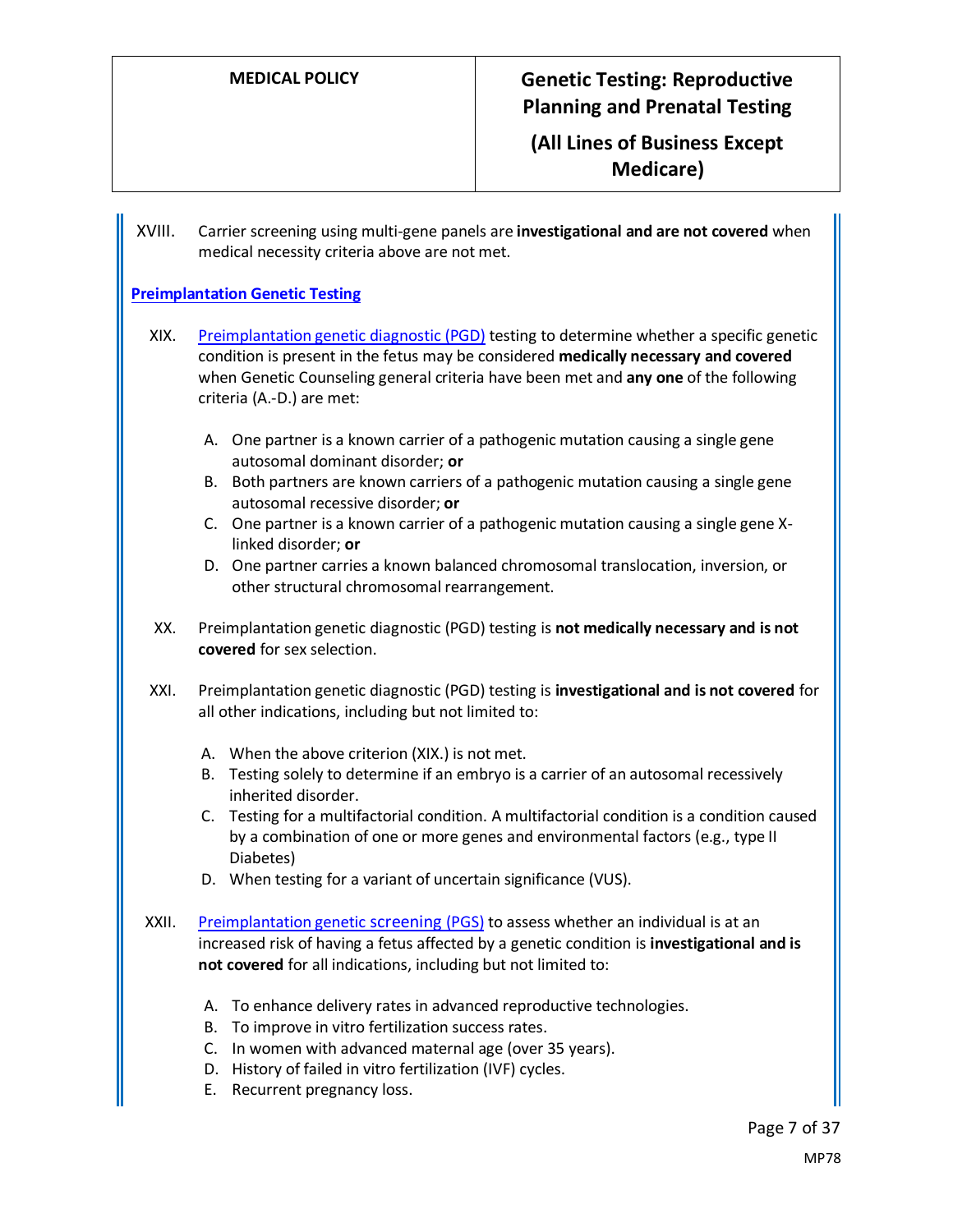## **(All Lines of Business Except Medicare)**

#### <span id="page-7-0"></span>**[Noninvasive Prenatal Screening \(NIPS/NIPT\)](#page-19-1)**

- XXIII. Noninvasive prenatal screening using cell-free DNA may be considered **medically necessary and covered** for screening of trisomy 13, 18 and 21 in a viable, single gestation pregnancy  $\geq 10$  weeks gestation.
- XXIV. Noninvasive prenatal screening using cell-free DNA is **not medically necessary and is not covered** for the following indications:
	- A. Fetal sex determination.
	- B. History of miscarriage without a history of aneuploidy.
	- C. Twin zygosity (i.e. differentiating between identical and fraternal twins).
- XXV. Noninvasive prenatal screening using cell-free DNA is **investigational and is not covered** in all other situations, including but not limited to:
	- A. When above criterion (XXIII.) is not met.
	- B. Multiple-gestation pregnancies.
	- C. Screening for single-gene disorders, including X-linked disorders such as Duchenne muscular dystrophy.
	- D. Presence of a vanishing twin or empty second gestational sac.
	- E. Aneuploidies of other autosomes (e.g., 7, 9, 16, 22).
	- F. Sex chromosome aneuploidies (X and/or Y).
	- G. Microdeletions.
	- H. Whole genome DNA screening (e.g., MaterniT® GENOME).
	- I. Screening of non-pregnant individuals.

### <span id="page-7-1"></span>**[Pregnancy Loss](#page-19-2)**

- XXVI. Evaluation of chromosomal abnormalities for pregnancy loss may be considered **medically necessary and covered** when Genetic Counseling general criteria have been met and when using either fluorescence in situ hybridization (FISH), karyotype analysis, or chromosomal microarray analysis in **either** (A. or B.) of the following situations:
	- A. For the evaluation of recurrent pregnancy loss (defined as a history of two or more consecutive failed pregnancies) via **one or both** of the following methods:
		- 1. Analysis of peripheral blood of one or both of the biological parents; **or**
		- 2. Analysis of fetal tissue (e.g., amniotic fluid, placenta or products of conception) when there is a maternal history of recurrent miscarriage; or
		- B. Analysis of fetal tissue when pregnancy loss occurs at 20 weeks or later of gestation (stillbirth).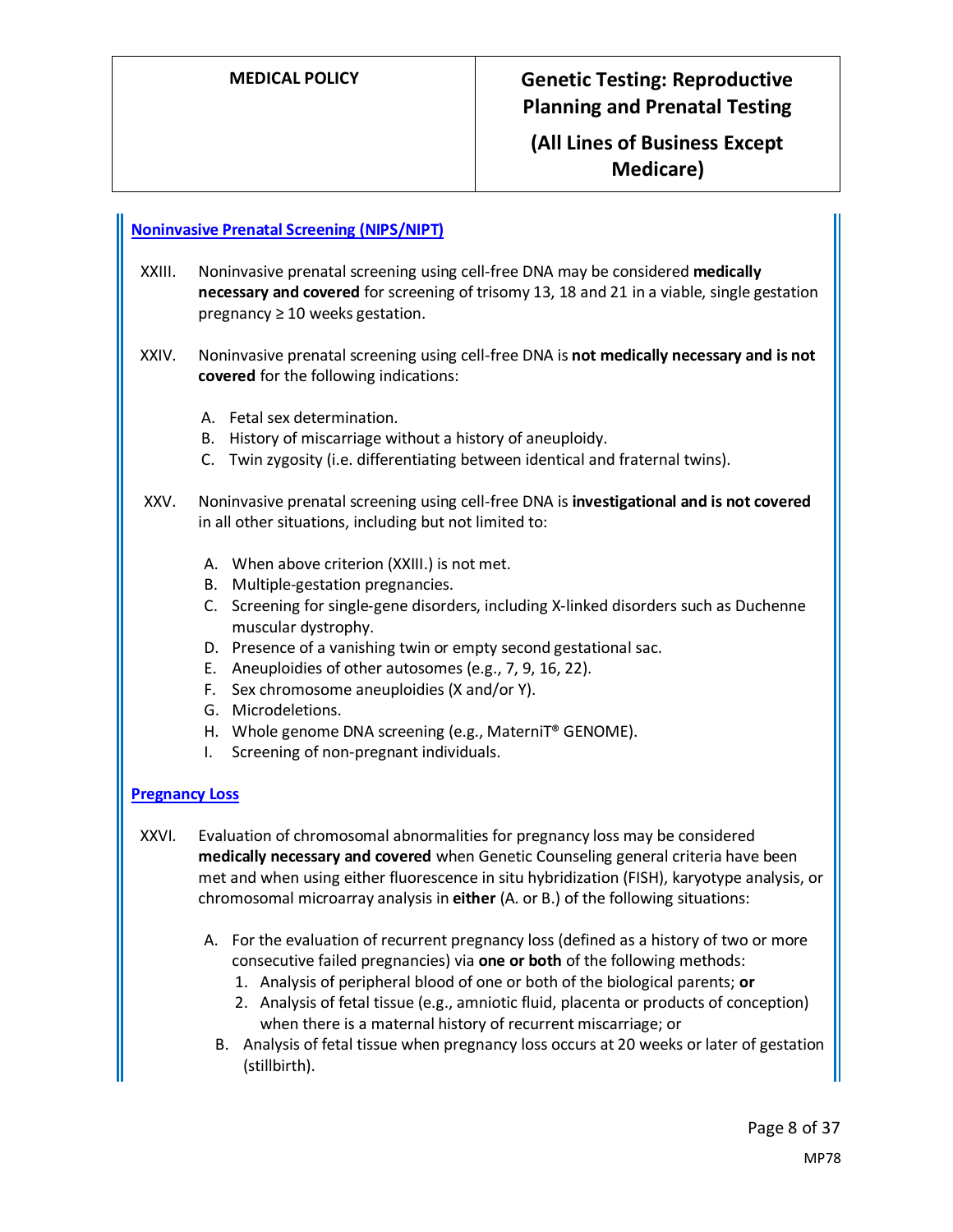**(All Lines of Business Except Medicare)**

- XXVII. Evaluation of chromosomal abnormalities for pregnancy loss is **investigational and is not covered** when the above criteria are not met.
- XXVIII. Genetic testing to evaluate pregnancy loss using sequencing-based tests (e.g., single mutation or single gene testing, or multi-gene panel testing) is **investigational and is not covered**.

Genetic Panel Testing

<span id="page-8-0"></span>XXIX. Genetic panel testing for reproductive planning and prenatal testing is considered **investigational and is not covered** if any component of the panel is considered investigational.

Link t[o Policy Summary](#page-31-0)

## **POLICY GUIDELINES**

#### <span id="page-8-1"></span>\*Standard CFTR Mutation Panel

The following 25 mutations are the most common CF-causing mutations according to the American College of Obstetricians and Gynecologists (ACOG) and the American College of Medical Genetics and Genomics (ACMG): 1

| $\bullet$ $\Delta$ F508 | $\bullet$ N1303K    | $\bullet$ A455E  | $\bullet$ R347P                 | $\bullet$ 2789+5G>A  |
|-------------------------|---------------------|------------------|---------------------------------|----------------------|
| $\bullet$ $\Delta$ 1507 | $\bullet$ R553X     | $\bullet$ R560T  | $\bullet$ 711+1G>T              | $\bullet$ 3569delC   |
| $\bullet$ G542X         | $\bullet$ 621+1G>T  | $\bullet$ R1162X | $\bullet$ 1898+1G>A             | $\bullet$ 3120+1G>A  |
| $\bullet$ G551D         | $\bullet$ R117H     | $\bullet$ G85E   | $\bullet$ 2184delA              | $\bullet$ 1148 del T |
| W1282X                  | $\bullet$ 1717-1G>A | $\bullet$ R334W  | • $3849+10kbC>$ T • $1078del$ T |                      |
|                         |                     |                  |                                 |                      |

#### <span id="page-8-2"></span>Genetic Conditions in Individuals of Ashkenazi Jewish (Eastern and Central European) Descent

The list conditions and causal genes which may meet medical necessity criteria above for carrier testing for individuals of Ashkenazi Jewish descent have been endorsed by a number of guidance documents published by the American College of Obstetrician and Gynecologists and the American College of Medical Genetics. $2-5$ 

In the context of this policy, *clinical utility* is defined as the likelihood that a genetic test will lead to improved health outcomes, specifically: aiding in current and future reproductive decision-making as well as pregnancy management decisions (e.g. the need for additional testing, fetal monitoring, mode of delivery, in utero treatment options, management recommendations, including fetal surveillance, and referral to other specialists).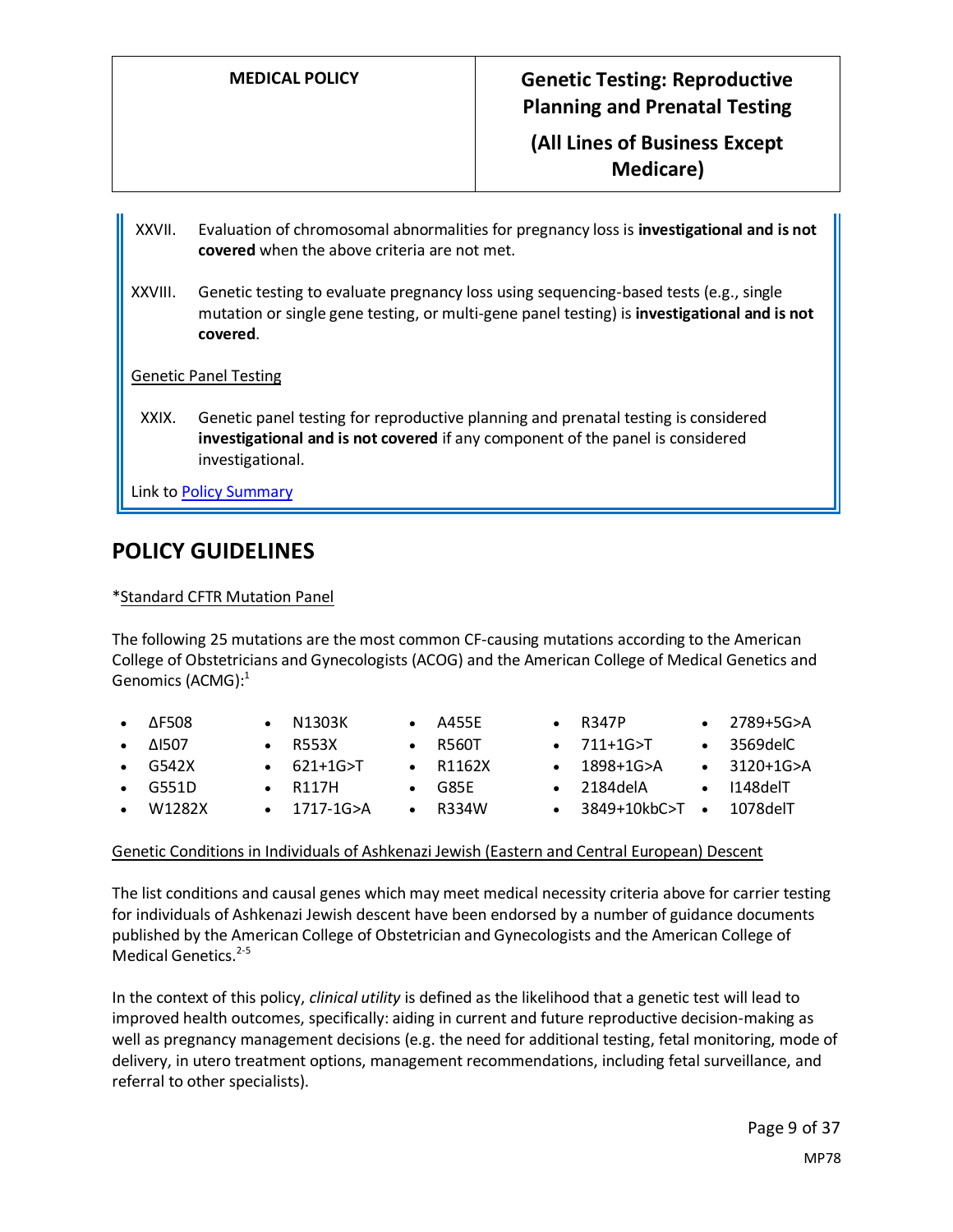## **(All Lines of Business Except Medicare)**

## <span id="page-9-0"></span>**BILLING GUIDELINES**

### Carrier Screening

Testing for carrier screening of asymptomatic parents is limited to once per each condition per lifetime.

If a request is received for testing for an individual gene variant for carrier screening purposes that is addressed by a specific code (such as CPT codes for Cystic Fibrosis), and receives a negative test result, this does not preclude a request from being approved for testing of other specific gene variants.

Testing fetal DNA for the purpose of diagnostic prenatal testing is limited to once per pregnancy to diagnosis the fetus.

CPT 81507 is a proprietary test that should only be billed for Harmony Prenatal Test (Ariosa Diagnostics). CPT 81420 should never be billed with CPT 81507.

When no specific CPT or HCPCS code exists for the panel, the provider is required to bill using an unlisted code. It is not appropriate for the provider to bill any of the tests in a panel separately as if they were performed individually. This is a misrepresentation of services performed and is not appropriate based on either CPT or CMS guidelines. In a "Healthcare Fraud Prevention Partnership" white paper published in May, 2018, CMS identified unbundling of lab panels as an example of fraudulent billing.

# **CPT/HCPCS CODES**

Genetic testing for reproductive planning and in the prenatal setting may include but is not limited to any of the CPT/HCPCS codes listed below. Additional codes may apply.

| <b>All Lines of Business Except Medicare</b> |                                                                                                                                                                                                                                            |  |  |
|----------------------------------------------|--------------------------------------------------------------------------------------------------------------------------------------------------------------------------------------------------------------------------------------------|--|--|
|                                              | <b>Prior Authorization Required</b>                                                                                                                                                                                                        |  |  |
| 0009M                                        | Fetal aneuploidy (trisomy 21, and 18) DNA sequence analysis of selected regions using<br>maternal plasma, algorithm reported as a risk score for each trisomy                                                                              |  |  |
| 0124U                                        | Fetal congenital abnormalities, biochemical assays of 3 analytes (free beta-hCG, PAPP-A,<br>AFP), time-resolved fluorescence immunoassay, maternal dried-blood spot, algorithm<br>reported as risk scores for fetal trisomies 13/18 and 21 |  |  |
| 0168U                                        | Fetal aneuploidy (trisomy 21, 18, and 13) DNA sequence analysis of selected regions using<br>maternal plasma without fetal fraction cutoff, algorithm reported as a risk score for each<br>trisomy                                         |  |  |
| 0231U                                        | CACNA1A (calcium voltage-gated channel subunit alpha 1A) (eg, spinocerebellar ataxia), full<br>gene analysis, including small sequence changes in exonic and intronic regions, deletions,                                                  |  |  |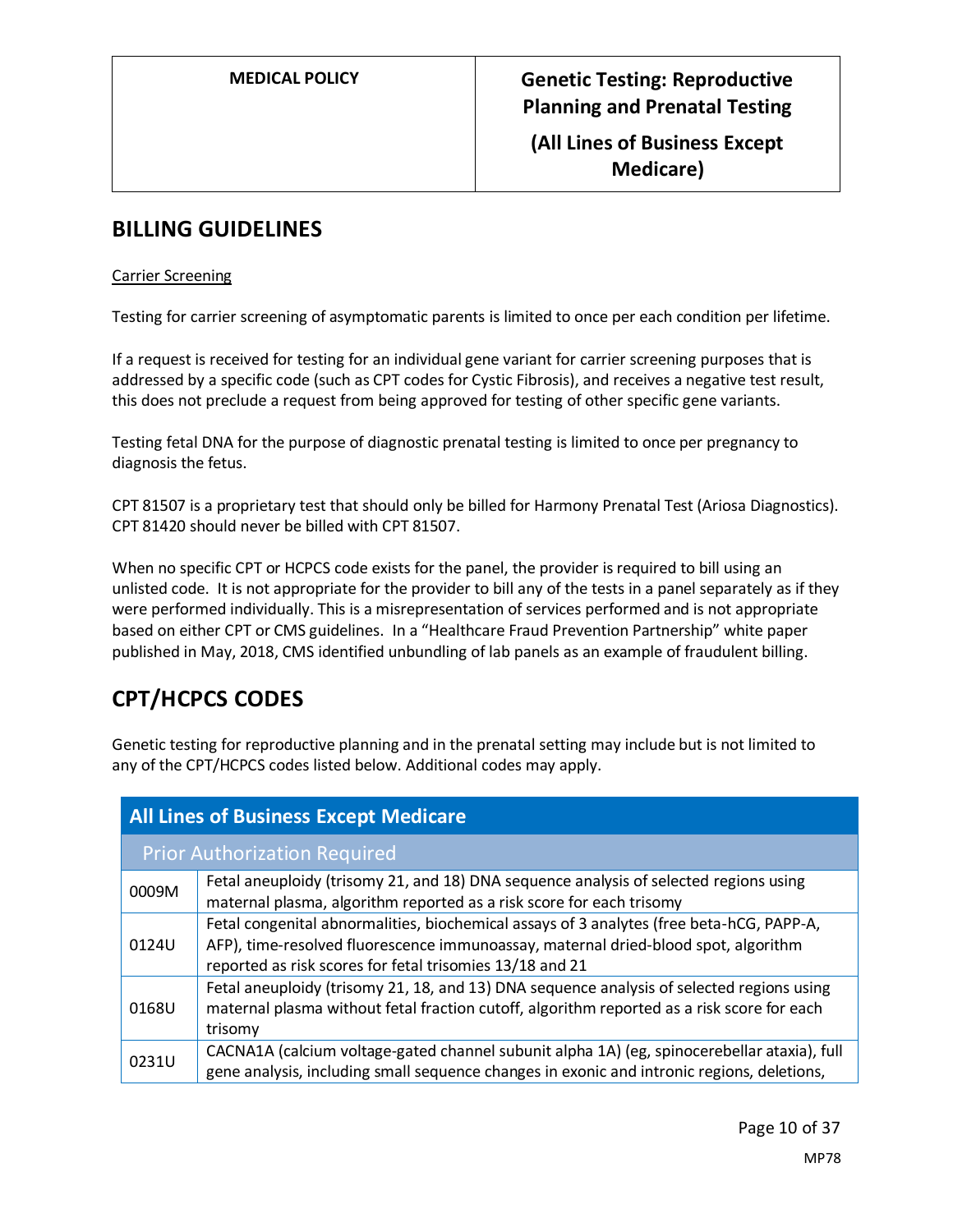|       | duplications, short tandem repeat (STR) gene expansions, mobile element insertions, and                                                                     |
|-------|-------------------------------------------------------------------------------------------------------------------------------------------------------------|
|       | variants in non-uniquely mappable regions<br>CSTB (cystatin B) (eg, progressive myoclonic epilepsy type 1A, Unverricht-Lundborg disease),                   |
|       | full gene analysis, including small sequence changes in exonic and intronic regions,                                                                        |
| 0232U | deletions, duplications, short tandem repeat (STR) expansions, mobile element insertions,                                                                   |
|       | and variants in non-uniquely mappable regions                                                                                                               |
|       | FXN (frataxin) (eg, Friedreich ataxia), gene analysis, including small sequence changes in                                                                  |
| 0233U | exonic and intronic regions, deletions, duplications, short tandem repeat (STR) expansions,                                                                 |
|       | mobile element insertions, and variants in non-uniquely mappable regions                                                                                    |
|       | MECP2 (methyl CpG binding protein 2) (eg, Rett syndrome), full gene analysis, including                                                                     |
| 0234U | small sequence changes in exonic and intronic regions, deletions, duplications, mobile                                                                      |
|       | element insertions, and variants in non-uniquely mappable regions                                                                                           |
|       | SMN1 (survival of motor neuron 1, telomeric) and SMN2 (survival of motor neuron 2,                                                                          |
| 0236U | centromeric) (eg, spinal muscular atrophy) full gene analysis, including small sequence                                                                     |
|       | changes in exonic and intronic regions, duplications and deletions, and mobile element                                                                      |
|       | insertions                                                                                                                                                  |
| 81161 | DMD (dystrophin) (e.g., Duchenne/Becker muscular dystrophy) deletion analysis, and                                                                          |
|       | duplication analysis, if performed)                                                                                                                         |
| 81171 | AFF2 (AF4/FMR2 family, member 2 [FMR2]) (eg, fragile X mental retardation 2 [FRAXE])<br>gene analysis; evaluation to detect abnormal (eg, expanded) alleles |
| 81172 | AFF2 (AF4/FMR2 family, member 2 [FMR2]) (eg, fragile X mental retardation 2 [FRAXE])                                                                        |
|       | gene analysis; characterization of alleles (eg, expanded size and methylation status)                                                                       |
| 81173 | AR (androgen receptor) (eg, spinal and bulbar muscular atrophy, Kennedy disease, X                                                                          |
|       | chromosome inactivation) gene analysis; full gene sequence                                                                                                  |
| 81174 | AR (androgen receptor) (eg, spinal and bulbar muscular atrophy, Kennedy disease, X                                                                          |
|       | chromosome inactivation) gene analysis; known familial variant                                                                                              |
| 81177 | ATN1 (atrophin 1) (eg, dentatorubral-pallidoluysian atrophy) gene analysis, evaluation to                                                                   |
|       | detect abnormal (eg, expanded) alleles                                                                                                                      |
| 81178 | ATXN1 (ataxin 1) (eg, spinocerebellar ataxia) gene analysis, evaluation to detect abnormal                                                                  |
| 81179 | (eg, expanded) alleles<br>ATXN2 (ataxin 2) (eg, spinocerebellar ataxia) gene analysis, evaluation to detect abnormal                                        |
|       | (eg, expanded) alleles                                                                                                                                      |
| 81180 | ATXN3 (ataxin 3) (eg, spinocerebellar ataxia, Machado-Joseph disease) gene analysis,                                                                        |
|       | evaluation to detect abnormal (eg, expanded) alleles                                                                                                        |
| 81181 | ATXN7 (ataxin 7) (eg, spinocerebellar ataxia) gene analysis, evaluation to detect abnormal                                                                  |
|       | (eg, expanded) alleles                                                                                                                                      |
| 81182 | ATXN8OS (ATXN8 opposite strand [non-protein coding]) (eg, spinocerebellar ataxia) gene                                                                      |
|       | analysis, evaluation to detect abnormal (eg, expanded) alleles                                                                                              |
| 81183 | ATXN10 (ataxin 10) (eg, spinocerebellar ataxia) gene analysis, evaluation to detect abnormal                                                                |
|       | (eg, expanded) alleles                                                                                                                                      |
| 81184 | CACNA1A (calcium voltage-gated channel subunit alpha1 A) (eg, spinocerebellar ataxia)                                                                       |
|       | gene analysis; evaluation to detect abnormal (eg, expanded) alleles                                                                                         |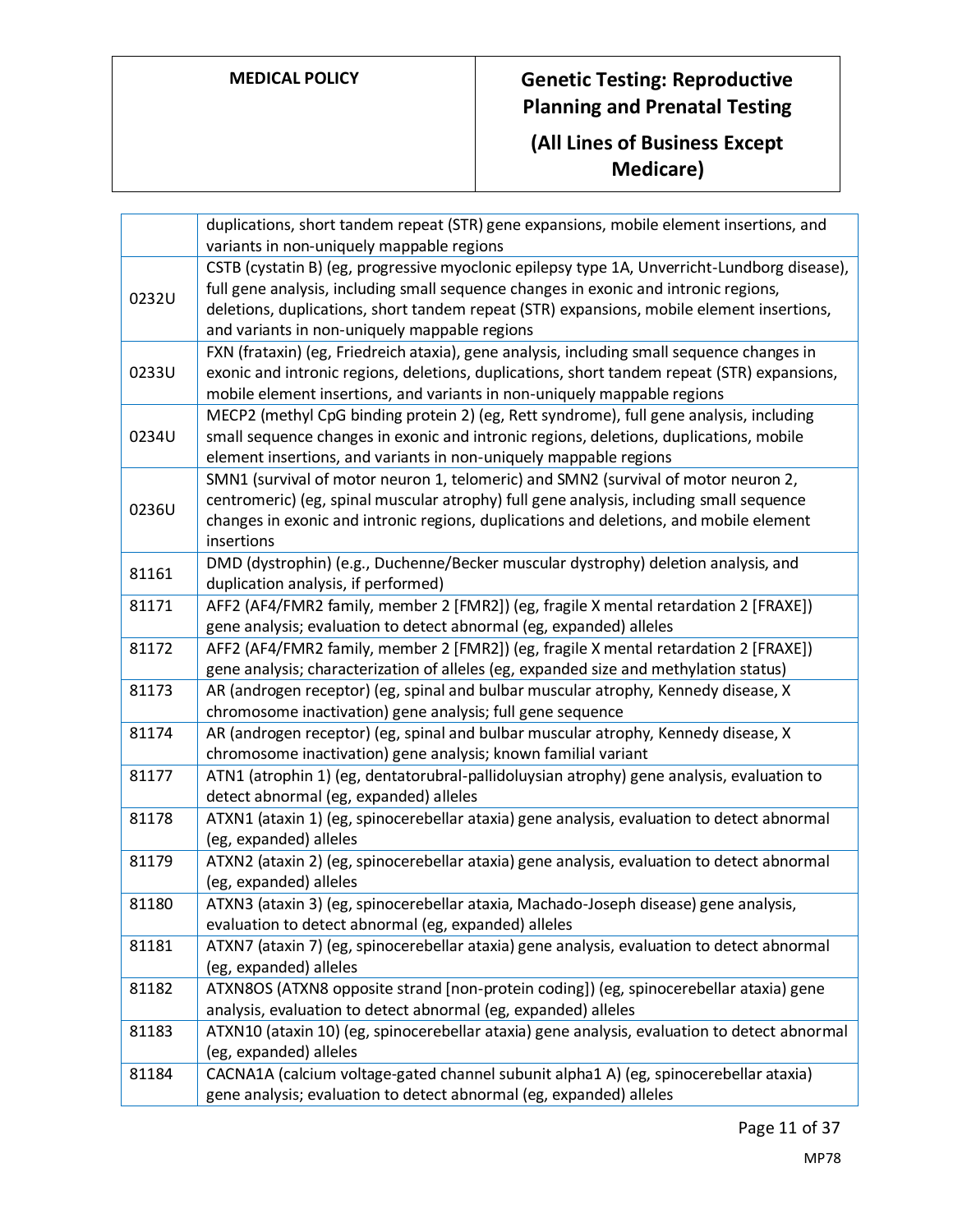| 81185 | CACNA1A (calcium voltage-gated channel subunit alpha1 A) (eg, spinocerebellar ataxia)<br>gene analysis; full gene sequence                                                                             |
|-------|--------------------------------------------------------------------------------------------------------------------------------------------------------------------------------------------------------|
| 81186 | CACNA1A (calcium voltage-gated channel subunit alpha1 A) (eg, spinocerebellar ataxia)<br>gene analysis; known familial variant                                                                         |
| 81187 | CNBP (CCHC-type zinc finger nucleic acid binding protein) (eg, myotonic dystrophy type 2)<br>gene analysis, evaluation to detect abnormal (eg, expanded) alleles                                       |
| 81188 | CSTB (cystatin B) (eg, Unverricht-Lundborg disease) gene analysis; evaluation to detect<br>abnormal (eg, expanded) alleles                                                                             |
| 81189 | CSTB (cystatin B) (eg, Unverricht-Lundborg disease) gene analysis; full gene sequence                                                                                                                  |
| 81190 | CSTB (cystatin B) (eg, Unverricht-Lundborg disease) gene analysis; known familial variant(s)                                                                                                           |
| 81200 | ASPA (aspartoacylase) (eg, Canavan disease) gene analysis, common variants (eg, E285A,<br>Y231X)                                                                                                       |
| 81201 | APC (adenomatous polyposis coli) (eg, familial adenomatosis polyposis [FAP], attenuated<br>FAP) gene analysis; full gene sequence                                                                      |
| 81202 | APC (adenomatous polyposis coli) (eg, familial adenomatosis polyposis [FAP], attenuated<br>FAP) gene analysis; known familial variants                                                                 |
| 81203 | APC (adenomatous polyposis coli) (eg, familial adenomatosis polyposis [FAP], attenuated<br>FAP) gene analysis; duplication/deletion variants                                                           |
| 81204 | AR (androgen receptor) (eg, spinal and bulbar muscular atrophy, Kennedy disease, X<br>chromosome inactivation) gene analysis; characterization of alleles (eg, expanded size or<br>methylation status) |
| 81205 | BCKDHB (branched-chain keto acid dehydrogenase E1, beta polypeptide) (eg, maple syrup<br>urine disease) gene analysis, common variants (eg, R183P, G278S, E422X)                                       |
| 81209 | BLM (Bloom syndrome, RecQ helicase-like) (eg, Bloom syndrome) gene analysis,<br>2281del6ins7 variant                                                                                                   |
| 81233 | BTK (Bruton's tyrosine kinase) (eg, chronic lymphocytic leukemia) gene analysis, common<br>variants (eg, C481S, C481R, C481F)                                                                          |
| 81234 | DMPK (DM1 protein kinase) (eg, myotonic dystrophy type 1) gene analysis; evaluation to<br>detect abnormal (expanded) alleles                                                                           |
| 81236 | EZH2 (enhancer of zeste 2 polycomb repressive complex 2 subunit) (eg, myelodysplastic<br>syndrome, myeloproliferative neoplasms) gene analysis, full gene sequence                                     |
| 81237 | EZH2 (enhancer of zeste 2 polycomb repressive complex 2 subunit) (eg, diffuse large B-cell<br>lymphoma) gene analysis, common variant(s) (eg, codon 646)                                               |
| 81239 | DMPK (DM1 protein kinase) (eg, myotonic dystrophy type 1) gene analysis; characterization<br>of alleles (eg, expanded size)                                                                            |
| 81242 | FANCC (Fanconi anemia, complementation group C) (eg, Fanconi anemia, type C) gene<br>analysis, common variant (eg, IVS4+4A>T)                                                                          |
| 81243 | FMR1 (fragile X mental retardation 1) (eg, fragile X mental retardation) gene analysis;<br>evaluation to detect abnormal (eg, expanded) alleles                                                        |
| 81244 | FMR1 (Fragile X mental retardation 1) (eg, fragile X mental retardation) gene analysis;<br>characterization of alleles (eg, expanded size and methylation status)                                      |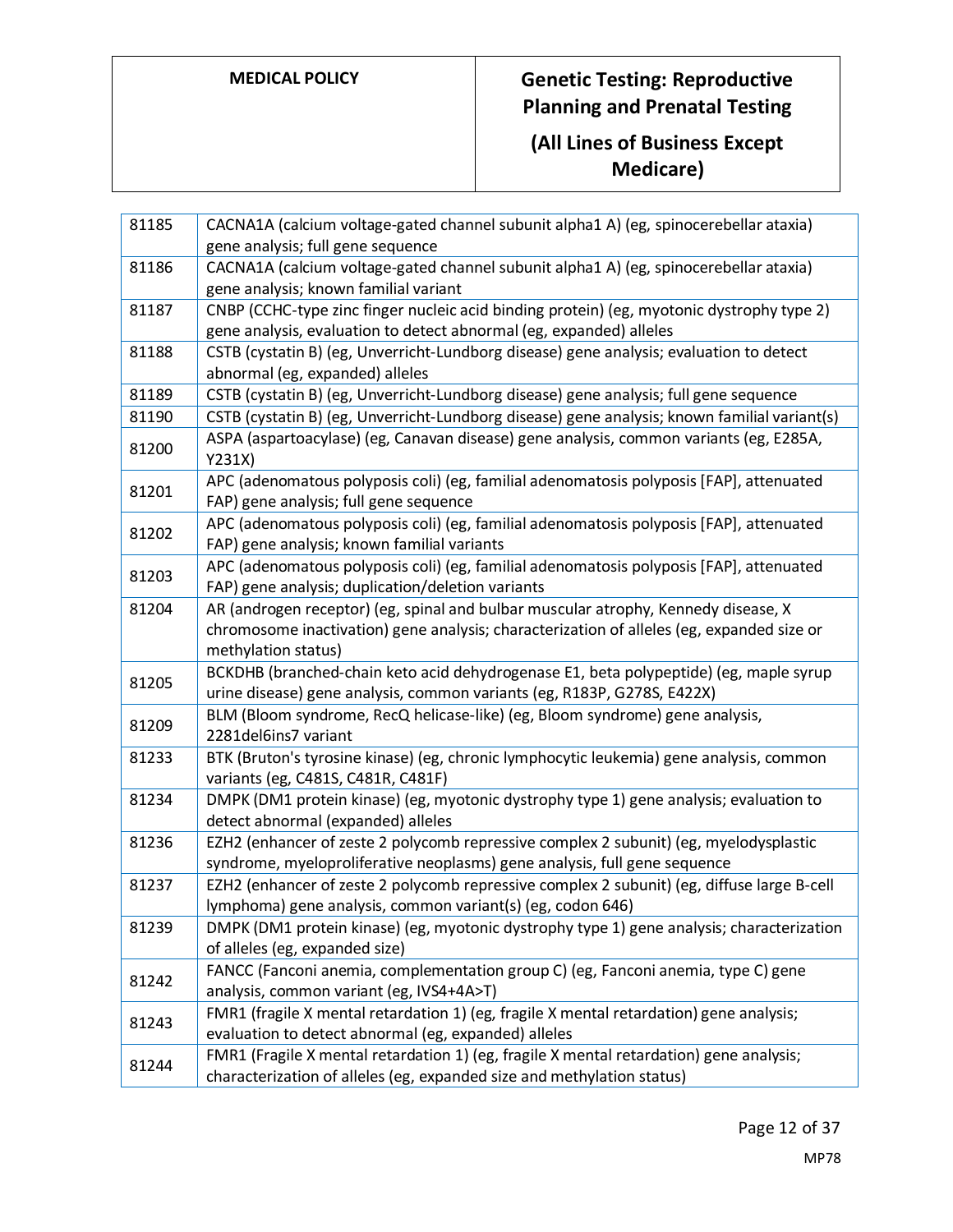| 81250 | G6PC (glucose-6-phosphatase, catalytic subunit) (eg, Glycogen storage disease, type 1a, von<br>Gierke disease) gene analysis, common variants (eg, R83C, Q347X)                                                                                                                                                                                                    |
|-------|--------------------------------------------------------------------------------------------------------------------------------------------------------------------------------------------------------------------------------------------------------------------------------------------------------------------------------------------------------------------|
| 81251 | GBA (glucosidase, beta, acid) (eg, Gaucher disease) gene analysis, common variants (eg,<br>N370S, 84GG, L444P, IVS2+1G>A)                                                                                                                                                                                                                                          |
| 81255 | HEXA (hexosaminidase A [alpha polypeptide]) (eg, Tay-Sachs disease) gene analysis,<br>common variants (eg, 1278insTATC, 1421+1G>C, G269S)                                                                                                                                                                                                                          |
| 81256 | HFE (hemochromatosis) (eg, hereditary hemochromatosis) gene analysis, common variants<br>(eg, C282Y, H63D)                                                                                                                                                                                                                                                         |
| 81257 | HBA1/HBA2 (alpha globin 1 and alpha globin 2) (eg, alpha thalassemia, Hb Bart hydrops<br>fetalis syndrome, HbH disease), gene analysis, for common deletions or variant (eg,<br>Southeast Asian, Thai, Filipino, Mediterranean, alpha3.7, alpha4.2, alpha20.5, and Constant<br>Spring)                                                                             |
| 81258 | HBA1/HBA2 (alpha globin 1 and alpha globin 2) (eg, alpha thalassemia, Hb Bart hydrops<br>fetalis syndrome, HbH disease), gene analysis; known familial variant                                                                                                                                                                                                     |
| 81259 | HBA1/HBA2 (alpha globin 1 and alpha globin 2) (eg, alpha thalassemia, Hb Bart hydrops<br>fetalis syndrome, HbH disease), gene analysis; full gene sequence                                                                                                                                                                                                         |
| 81260 | IKBKAP (inhibitor of kappa light polypeptide gene enhancer in B-cells, kinase complex-<br>associated protein) (eg, familial dysautonomia) gene analysis, common variants (eg,<br>2507+6T>C, R696P)                                                                                                                                                                 |
| 81265 | Comparative analysis using Short Tandem Repeat (STR) markers; patient and comparative<br>specimen (eg, pre-transplant recipient and donor germline testing, post-transplant non-<br>hematopoietic recipient germline [eg, buccal swab or other germline tissue sample] and<br>donor testing, twin zygosity testing, or maternal cell contamination of fetal cells) |
| 81269 | HBA1/HBA2 (alpha globin 1 and alpha globin 2) (eg, alpha thalassemia, Hb Bart hydrops<br>fetalis syndrome, HbH disease), gene analysis; duplication/deletion variants                                                                                                                                                                                              |
| 81271 | HTT (huntingtin) (eg, Huntington disease) gene analysis; evaluation to detect abnormal (eg,<br>expanded) alleles                                                                                                                                                                                                                                                   |
| 81274 | HTT (huntingtin) (eg, Huntington disease) gene analysis; characterization of alleles (eg,<br>expanded size)                                                                                                                                                                                                                                                        |
| 81275 | KRAS (Kirsten rat sarcoma viral oncogene homolog) (eg, carcinoma) gene analysis; variants<br>in exon 2 (eg, codons 12 and 13)                                                                                                                                                                                                                                      |
| 81276 | KRAS (Kirsten rat sarcoma viral oncogene homolog) (eg, carcinoma) gene analysis;<br>additional variant(s) (eg, codon 61, codon 146)                                                                                                                                                                                                                                |
| 81284 | FXN (frataxin) (eg, Friedreich ataxia) gene analysis; evaluation to detect abnormal<br>(expanded) alleles                                                                                                                                                                                                                                                          |
| 81285 | FXN (frataxin) (eg, Friedreich ataxia) gene analysis; characterization of alleles (eg, expanded<br>size)                                                                                                                                                                                                                                                           |
| 81286 | FXN (frataxin) (eg, Friedreich ataxia) gene analysis; full gene sequence                                                                                                                                                                                                                                                                                           |
| 81289 | FXN (frataxin) (eg, Friedreich ataxia) gene analysis; known familial variant(s)                                                                                                                                                                                                                                                                                    |
| 81290 | MCOLN1 (mucolipin 1) (eg, Mucolipidosis, type IV) gene analysis, common variants (eg,<br>IVS3-2A>G, del6.4kb)                                                                                                                                                                                                                                                      |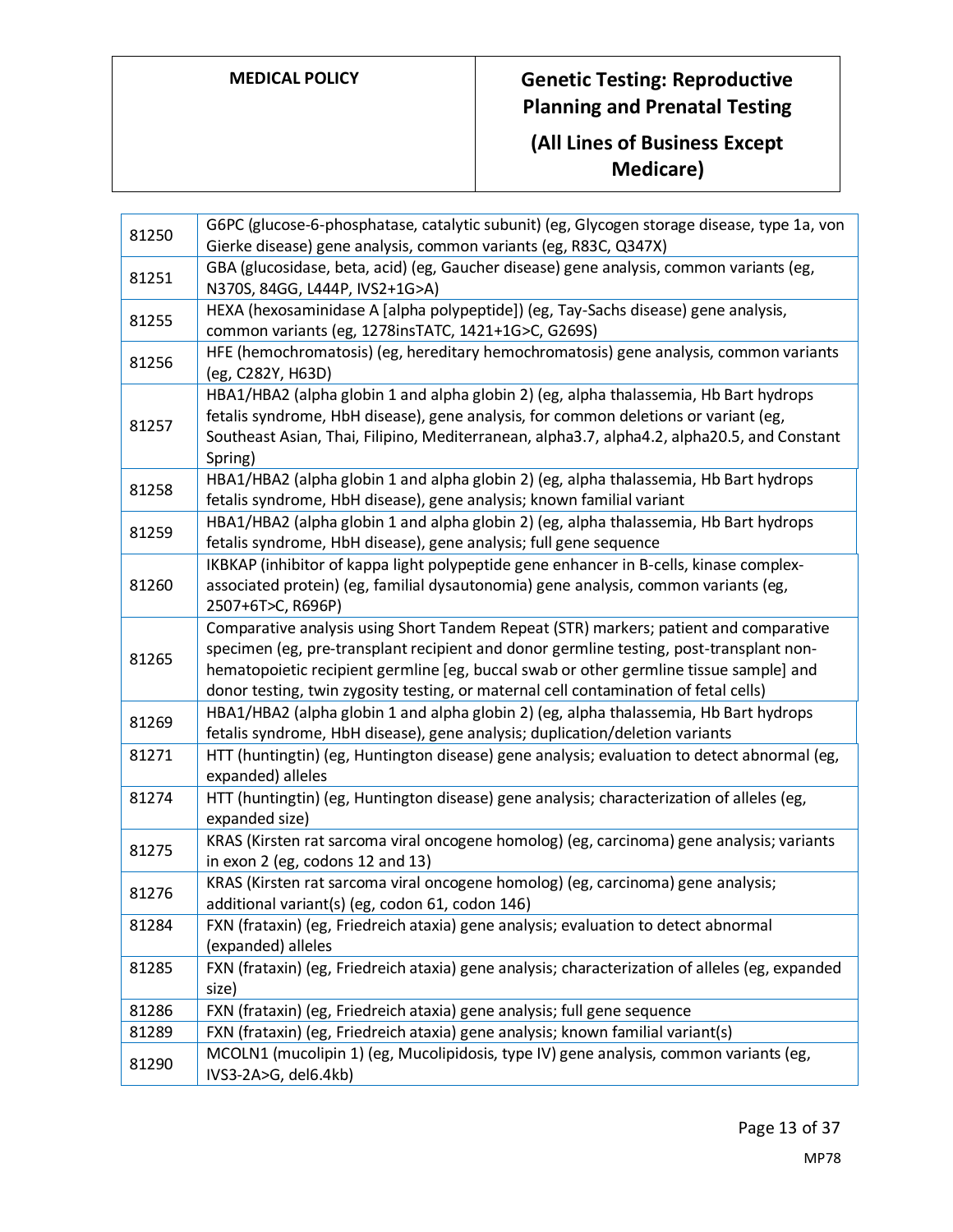| 81302 | MECP2 (methyl CpG binding protein 2) (eg, Rett syndrome) gene analysis; full sequence<br>analysis                                                                                                                              |
|-------|--------------------------------------------------------------------------------------------------------------------------------------------------------------------------------------------------------------------------------|
| 81303 | MECP2 (methyl CpG binding protein 2) (eg, Rett syndrome) gene analysis; known familial<br>variant                                                                                                                              |
| 81304 | MECP2 (methyl CpG binding protein 2) (eg, Rett syndrome) gene analysis;<br>duplication/deletion variants                                                                                                                       |
| 81311 | NRAS (neuroblastoma RAS viral [v-ras] oncogene homolog) (eg, colorectal carcinoma), gene<br>analysis, variants in exon 2 (eg, codons 12 and 13) and exon 3 (eg, codon 61)                                                      |
| 81312 | PABPN1 (poly[A] binding protein nuclear 1) (eg, oculopharyngeal muscular dystrophy) gene<br>analysis, evaluation to detect abnormal (eg, expanded) alleles                                                                     |
| 81324 | PMP22 (peripheral myelin protein 22) (eg, Charcot-Marie-Tooth, hereditary neuropathy<br>with liability to pressure palsies) gene analysis; duplication/deletion analysis                                                       |
| 81325 | PMP22 (peripheral myelin protein 22) (eg, Charcot-Marie-Tooth, hereditary neuropathy<br>with liability to pressure palsies) gene analysis; full sequence analysis                                                              |
| 81326 | PMP22 (peripheral myelin protein 22) (eg, Charcot-Marie-Tooth, hereditary neuropathy<br>with liability to pressure palsies) gene analysis; known familial variant                                                              |
| 81329 | SMN1 (survival of motor neuron 1, telomeric) (eg, spinal muscular atrophy) gene analysis;<br>dosage/deletion analysis (eg, carrier testing), includes SMN2 (survival of motor neuron 2,<br>centromeric) analysis, if performed |
| 81330 | SMPD1(sphingomyelin phosphodiesterase 1, acid lysosomal) (eg, Niemann-Pick disease,<br>Type A) gene analysis, common variants (eg, R496L, L302P, fsP330)                                                                       |
| 81331 | SNRPN/UBE3A (small nuclear ribonucleoprotein polypeptide N and ubiquitin protein ligase<br>E3A) (eg, Prader-Willi syndrome and/or Angelman syndrome), methylation analysis                                                     |
| 81332 | SERPINA1 (serpin peptidase inhibitor, clade A, alpha-1 antiproteinase, antitrypsin, member<br>1) (eg, alpha-1-antitrypsin deficiency), gene analysis, common variants (eg, *S and *Z)                                          |
| 81333 | TGFBI (transforming growth factor beta-induced) (eg, corneal dystrophy) gene analysis,<br>common variants (eg, R124H, R124C, R124L, R555W, R555Q)                                                                              |
| 81336 | SMN1 (survival of motor neuron 1, telomeric) (eg, spinal muscular atrophy) gene analysis;<br>full gene sequence                                                                                                                |
| 81337 | SMN1 (survival of motor neuron 1, telomeric) (eg, spinal muscular atrophy) gene analysis;<br>known familial sequence variant(s)                                                                                                |
| 81343 | PPP2R2B (protein phosphatase 2 regulatory subunit Bbeta) (eg, spinocerebellar ataxia) gene<br>analysis, evaluation to detect abnormal (eg, expanded) alleles                                                                   |
| 81344 | TBP (TATA box binding protein) (eg, spinocerebellar ataxia) gene analysis, evaluation to<br>detect abnormal (eg, expanded) alleles                                                                                             |
| 81345 | TERT (telomerase reverse transcriptase) (eg, thyroid carcinoma, glioblastoma multiforme)<br>gene analysis, targeted sequence analysis (eg, promoter region)                                                                    |
| 81350 | UGT1A1 (UDP glucuronosyltransferase 1 family, polypeptide A1) (eg, irinotecan<br>metabolism), gene analysis, common variants (eg, *28, *36, *37)                                                                               |
| 81361 | HBB (hemoglobin, subunit beta) (eg, sickle cell anemia, beta thalassemia,<br>hemoglobinopathy); common variant(s) (eg, HbS, HbC, HbE)                                                                                          |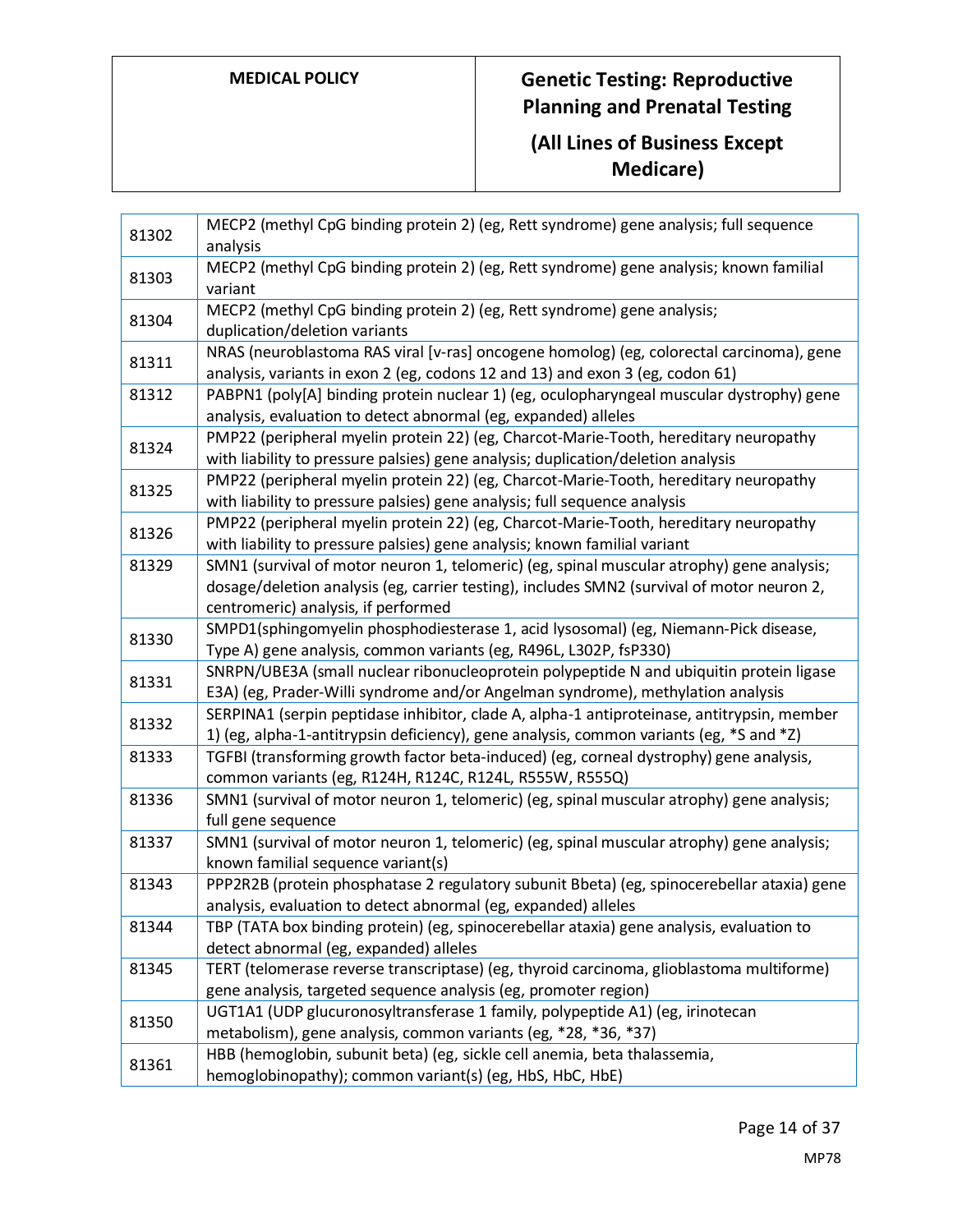| HBB (hemoglobin, subunit beta) (eg, sickle cell anemia, beta thalassemia,<br>81363<br>hemoglobinopathy); duplication/deletion variant(s)<br>HBB (hemoglobin, subunit beta) (eg, sickle cell anemia, beta thalassemia,<br>81364<br>hemoglobinopathy); full gene sequence<br>Molecular pathology procedure, Level 1 (eg, identification of single germline variant [eg,<br>81400<br>SNP] by techniques such as restriction enzyme digestion or melt curve analysis)<br>Molecular pathology procedure, Level 2 (eg, 2-10 SNPs, 1 methylated variant, or 1 somatic<br>81401<br>variant [typically using nonsequencing target variant analysis], or detection of a dynamic<br>mutation disorder/triplet repeat)<br>Molecular pathology procedure, Level 3 (eg, >10 SNPs, 2-10 methylated variants, or 2-10<br>somatic variants [typically using non-sequencing target variant analysis], immunoglobulin<br>81402<br>and T-cell receptor gene rearrangements, duplication/deletion variants of 1 exon, loss of<br>heterozygosity [LOH], uniparental disomy [UPD])<br>Molecular pathology procedure, Level 4 (eg, analysis of single exon by DNA sequence<br>analysis, analysis of >10 amplicons using multiplex PCR in 2 or more independent reactions,<br>81403<br>mutation scanning or duplication/deletion variants of 2-5 exons)<br>Molecular pathology procedure, Level 5 (eg, analysis of 2-5 exons by DNA sequence analysis,<br>81404<br>mutation scanning or duplication/deletion variants of 6-10 exons, or characterization of a<br>dynamic mutation disorder/triplet repeat by Southern blot analysis)<br>81405<br>Molecular pathology procedure, Level 6 (eg, analysis of 6-10 exons by DNA sequence<br>analysis, mutation scanning or duplication/deletion variants of 11-25 exons, regionally<br>targeted cytogenomic array analysis)<br>Molecular pathology procedure, Level 7 (eg, analysis of 11-25 exons by DNA sequence<br>81406<br>analysis, mutation scanning or duplication/deletion variants of 26-50 exons, cytogenomic<br>array analysis for neoplasia)<br>Molecular pathology procedure, Level 8 (eg, analysis of 26-50 exons by DNA sequence<br>analysis, mutation scanning or duplication/deletion variants of >50 exons, sequence analysis<br>81407<br>of multiple genes on one platform)<br>Molecular pathology procedure, Level 9 (eg, analysis of >50 exons in a single gene by DNA<br>81408<br>sequence analysis)<br>Ashkenazi Jewish associated disorders (eg, Bloom syndrome, Canavan disease, cystic<br>fibrosis, familial dysautonomia, Fanconi anemia group C, Gaucher disease, Tay-Sachs<br>81412<br>disease), genomic sequence analysis panel, must include sequencing of at least 9 genes,<br>including ASPA, BLM, CFTR, FANCC, GBA, HEXA, IKBKAP, MCOLN1, and SMPD1<br>Cardiac ion channelopathies (eg, Brugada syndrome, long QT syndrome, short QT syndrome,<br>catecholaminergic polymorphic ventricular tachycardia); genomic sequence analysis panel,<br>81413<br>must include sequencing of at least 10 genes, including ANK2, CASQ2, CAV3, KCNE1, KCNE2,<br>KCNH2, KCNJ2, KCNQ1, RYR2, and SCN5A | 81362 | HBB (hemoglobin, subunit beta) (eg, sickle cell anemia, beta thalassemia, |
|---------------------------------------------------------------------------------------------------------------------------------------------------------------------------------------------------------------------------------------------------------------------------------------------------------------------------------------------------------------------------------------------------------------------------------------------------------------------------------------------------------------------------------------------------------------------------------------------------------------------------------------------------------------------------------------------------------------------------------------------------------------------------------------------------------------------------------------------------------------------------------------------------------------------------------------------------------------------------------------------------------------------------------------------------------------------------------------------------------------------------------------------------------------------------------------------------------------------------------------------------------------------------------------------------------------------------------------------------------------------------------------------------------------------------------------------------------------------------------------------------------------------------------------------------------------------------------------------------------------------------------------------------------------------------------------------------------------------------------------------------------------------------------------------------------------------------------------------------------------------------------------------------------------------------------------------------------------------------------------------------------------------------------------------------------------------------------------------------------------------------------------------------------------------------------------------------------------------------------------------------------------------------------------------------------------------------------------------------------------------------------------------------------------------------------------------------------------------------------------------------------------------------------------------------------------------------------------------------------------------------------------------------------------------------------------------------------------------------------------------------------------------------------------------------------------------------------------------------------------------------------------------------------------------------------------------------------------------------------------------------------------------------------------------------------------------------------------------------------------------------------------------|-------|---------------------------------------------------------------------------|
|                                                                                                                                                                                                                                                                                                                                                                                                                                                                                                                                                                                                                                                                                                                                                                                                                                                                                                                                                                                                                                                                                                                                                                                                                                                                                                                                                                                                                                                                                                                                                                                                                                                                                                                                                                                                                                                                                                                                                                                                                                                                                                                                                                                                                                                                                                                                                                                                                                                                                                                                                                                                                                                                                                                                                                                                                                                                                                                                                                                                                                                                                                                                             |       | hemoglobinopathy); known familial variant(s)                              |
|                                                                                                                                                                                                                                                                                                                                                                                                                                                                                                                                                                                                                                                                                                                                                                                                                                                                                                                                                                                                                                                                                                                                                                                                                                                                                                                                                                                                                                                                                                                                                                                                                                                                                                                                                                                                                                                                                                                                                                                                                                                                                                                                                                                                                                                                                                                                                                                                                                                                                                                                                                                                                                                                                                                                                                                                                                                                                                                                                                                                                                                                                                                                             |       |                                                                           |
|                                                                                                                                                                                                                                                                                                                                                                                                                                                                                                                                                                                                                                                                                                                                                                                                                                                                                                                                                                                                                                                                                                                                                                                                                                                                                                                                                                                                                                                                                                                                                                                                                                                                                                                                                                                                                                                                                                                                                                                                                                                                                                                                                                                                                                                                                                                                                                                                                                                                                                                                                                                                                                                                                                                                                                                                                                                                                                                                                                                                                                                                                                                                             |       |                                                                           |
|                                                                                                                                                                                                                                                                                                                                                                                                                                                                                                                                                                                                                                                                                                                                                                                                                                                                                                                                                                                                                                                                                                                                                                                                                                                                                                                                                                                                                                                                                                                                                                                                                                                                                                                                                                                                                                                                                                                                                                                                                                                                                                                                                                                                                                                                                                                                                                                                                                                                                                                                                                                                                                                                                                                                                                                                                                                                                                                                                                                                                                                                                                                                             |       |                                                                           |
|                                                                                                                                                                                                                                                                                                                                                                                                                                                                                                                                                                                                                                                                                                                                                                                                                                                                                                                                                                                                                                                                                                                                                                                                                                                                                                                                                                                                                                                                                                                                                                                                                                                                                                                                                                                                                                                                                                                                                                                                                                                                                                                                                                                                                                                                                                                                                                                                                                                                                                                                                                                                                                                                                                                                                                                                                                                                                                                                                                                                                                                                                                                                             |       |                                                                           |
|                                                                                                                                                                                                                                                                                                                                                                                                                                                                                                                                                                                                                                                                                                                                                                                                                                                                                                                                                                                                                                                                                                                                                                                                                                                                                                                                                                                                                                                                                                                                                                                                                                                                                                                                                                                                                                                                                                                                                                                                                                                                                                                                                                                                                                                                                                                                                                                                                                                                                                                                                                                                                                                                                                                                                                                                                                                                                                                                                                                                                                                                                                                                             |       |                                                                           |
|                                                                                                                                                                                                                                                                                                                                                                                                                                                                                                                                                                                                                                                                                                                                                                                                                                                                                                                                                                                                                                                                                                                                                                                                                                                                                                                                                                                                                                                                                                                                                                                                                                                                                                                                                                                                                                                                                                                                                                                                                                                                                                                                                                                                                                                                                                                                                                                                                                                                                                                                                                                                                                                                                                                                                                                                                                                                                                                                                                                                                                                                                                                                             |       |                                                                           |
|                                                                                                                                                                                                                                                                                                                                                                                                                                                                                                                                                                                                                                                                                                                                                                                                                                                                                                                                                                                                                                                                                                                                                                                                                                                                                                                                                                                                                                                                                                                                                                                                                                                                                                                                                                                                                                                                                                                                                                                                                                                                                                                                                                                                                                                                                                                                                                                                                                                                                                                                                                                                                                                                                                                                                                                                                                                                                                                                                                                                                                                                                                                                             |       |                                                                           |
|                                                                                                                                                                                                                                                                                                                                                                                                                                                                                                                                                                                                                                                                                                                                                                                                                                                                                                                                                                                                                                                                                                                                                                                                                                                                                                                                                                                                                                                                                                                                                                                                                                                                                                                                                                                                                                                                                                                                                                                                                                                                                                                                                                                                                                                                                                                                                                                                                                                                                                                                                                                                                                                                                                                                                                                                                                                                                                                                                                                                                                                                                                                                             |       |                                                                           |
|                                                                                                                                                                                                                                                                                                                                                                                                                                                                                                                                                                                                                                                                                                                                                                                                                                                                                                                                                                                                                                                                                                                                                                                                                                                                                                                                                                                                                                                                                                                                                                                                                                                                                                                                                                                                                                                                                                                                                                                                                                                                                                                                                                                                                                                                                                                                                                                                                                                                                                                                                                                                                                                                                                                                                                                                                                                                                                                                                                                                                                                                                                                                             |       |                                                                           |
|                                                                                                                                                                                                                                                                                                                                                                                                                                                                                                                                                                                                                                                                                                                                                                                                                                                                                                                                                                                                                                                                                                                                                                                                                                                                                                                                                                                                                                                                                                                                                                                                                                                                                                                                                                                                                                                                                                                                                                                                                                                                                                                                                                                                                                                                                                                                                                                                                                                                                                                                                                                                                                                                                                                                                                                                                                                                                                                                                                                                                                                                                                                                             |       |                                                                           |
|                                                                                                                                                                                                                                                                                                                                                                                                                                                                                                                                                                                                                                                                                                                                                                                                                                                                                                                                                                                                                                                                                                                                                                                                                                                                                                                                                                                                                                                                                                                                                                                                                                                                                                                                                                                                                                                                                                                                                                                                                                                                                                                                                                                                                                                                                                                                                                                                                                                                                                                                                                                                                                                                                                                                                                                                                                                                                                                                                                                                                                                                                                                                             |       |                                                                           |
|                                                                                                                                                                                                                                                                                                                                                                                                                                                                                                                                                                                                                                                                                                                                                                                                                                                                                                                                                                                                                                                                                                                                                                                                                                                                                                                                                                                                                                                                                                                                                                                                                                                                                                                                                                                                                                                                                                                                                                                                                                                                                                                                                                                                                                                                                                                                                                                                                                                                                                                                                                                                                                                                                                                                                                                                                                                                                                                                                                                                                                                                                                                                             |       |                                                                           |
|                                                                                                                                                                                                                                                                                                                                                                                                                                                                                                                                                                                                                                                                                                                                                                                                                                                                                                                                                                                                                                                                                                                                                                                                                                                                                                                                                                                                                                                                                                                                                                                                                                                                                                                                                                                                                                                                                                                                                                                                                                                                                                                                                                                                                                                                                                                                                                                                                                                                                                                                                                                                                                                                                                                                                                                                                                                                                                                                                                                                                                                                                                                                             |       |                                                                           |
|                                                                                                                                                                                                                                                                                                                                                                                                                                                                                                                                                                                                                                                                                                                                                                                                                                                                                                                                                                                                                                                                                                                                                                                                                                                                                                                                                                                                                                                                                                                                                                                                                                                                                                                                                                                                                                                                                                                                                                                                                                                                                                                                                                                                                                                                                                                                                                                                                                                                                                                                                                                                                                                                                                                                                                                                                                                                                                                                                                                                                                                                                                                                             |       |                                                                           |
|                                                                                                                                                                                                                                                                                                                                                                                                                                                                                                                                                                                                                                                                                                                                                                                                                                                                                                                                                                                                                                                                                                                                                                                                                                                                                                                                                                                                                                                                                                                                                                                                                                                                                                                                                                                                                                                                                                                                                                                                                                                                                                                                                                                                                                                                                                                                                                                                                                                                                                                                                                                                                                                                                                                                                                                                                                                                                                                                                                                                                                                                                                                                             |       |                                                                           |
|                                                                                                                                                                                                                                                                                                                                                                                                                                                                                                                                                                                                                                                                                                                                                                                                                                                                                                                                                                                                                                                                                                                                                                                                                                                                                                                                                                                                                                                                                                                                                                                                                                                                                                                                                                                                                                                                                                                                                                                                                                                                                                                                                                                                                                                                                                                                                                                                                                                                                                                                                                                                                                                                                                                                                                                                                                                                                                                                                                                                                                                                                                                                             |       |                                                                           |
|                                                                                                                                                                                                                                                                                                                                                                                                                                                                                                                                                                                                                                                                                                                                                                                                                                                                                                                                                                                                                                                                                                                                                                                                                                                                                                                                                                                                                                                                                                                                                                                                                                                                                                                                                                                                                                                                                                                                                                                                                                                                                                                                                                                                                                                                                                                                                                                                                                                                                                                                                                                                                                                                                                                                                                                                                                                                                                                                                                                                                                                                                                                                             |       |                                                                           |
|                                                                                                                                                                                                                                                                                                                                                                                                                                                                                                                                                                                                                                                                                                                                                                                                                                                                                                                                                                                                                                                                                                                                                                                                                                                                                                                                                                                                                                                                                                                                                                                                                                                                                                                                                                                                                                                                                                                                                                                                                                                                                                                                                                                                                                                                                                                                                                                                                                                                                                                                                                                                                                                                                                                                                                                                                                                                                                                                                                                                                                                                                                                                             |       |                                                                           |
|                                                                                                                                                                                                                                                                                                                                                                                                                                                                                                                                                                                                                                                                                                                                                                                                                                                                                                                                                                                                                                                                                                                                                                                                                                                                                                                                                                                                                                                                                                                                                                                                                                                                                                                                                                                                                                                                                                                                                                                                                                                                                                                                                                                                                                                                                                                                                                                                                                                                                                                                                                                                                                                                                                                                                                                                                                                                                                                                                                                                                                                                                                                                             |       |                                                                           |
|                                                                                                                                                                                                                                                                                                                                                                                                                                                                                                                                                                                                                                                                                                                                                                                                                                                                                                                                                                                                                                                                                                                                                                                                                                                                                                                                                                                                                                                                                                                                                                                                                                                                                                                                                                                                                                                                                                                                                                                                                                                                                                                                                                                                                                                                                                                                                                                                                                                                                                                                                                                                                                                                                                                                                                                                                                                                                                                                                                                                                                                                                                                                             |       |                                                                           |
|                                                                                                                                                                                                                                                                                                                                                                                                                                                                                                                                                                                                                                                                                                                                                                                                                                                                                                                                                                                                                                                                                                                                                                                                                                                                                                                                                                                                                                                                                                                                                                                                                                                                                                                                                                                                                                                                                                                                                                                                                                                                                                                                                                                                                                                                                                                                                                                                                                                                                                                                                                                                                                                                                                                                                                                                                                                                                                                                                                                                                                                                                                                                             |       |                                                                           |
|                                                                                                                                                                                                                                                                                                                                                                                                                                                                                                                                                                                                                                                                                                                                                                                                                                                                                                                                                                                                                                                                                                                                                                                                                                                                                                                                                                                                                                                                                                                                                                                                                                                                                                                                                                                                                                                                                                                                                                                                                                                                                                                                                                                                                                                                                                                                                                                                                                                                                                                                                                                                                                                                                                                                                                                                                                                                                                                                                                                                                                                                                                                                             |       |                                                                           |
|                                                                                                                                                                                                                                                                                                                                                                                                                                                                                                                                                                                                                                                                                                                                                                                                                                                                                                                                                                                                                                                                                                                                                                                                                                                                                                                                                                                                                                                                                                                                                                                                                                                                                                                                                                                                                                                                                                                                                                                                                                                                                                                                                                                                                                                                                                                                                                                                                                                                                                                                                                                                                                                                                                                                                                                                                                                                                                                                                                                                                                                                                                                                             |       |                                                                           |
|                                                                                                                                                                                                                                                                                                                                                                                                                                                                                                                                                                                                                                                                                                                                                                                                                                                                                                                                                                                                                                                                                                                                                                                                                                                                                                                                                                                                                                                                                                                                                                                                                                                                                                                                                                                                                                                                                                                                                                                                                                                                                                                                                                                                                                                                                                                                                                                                                                                                                                                                                                                                                                                                                                                                                                                                                                                                                                                                                                                                                                                                                                                                             |       |                                                                           |
|                                                                                                                                                                                                                                                                                                                                                                                                                                                                                                                                                                                                                                                                                                                                                                                                                                                                                                                                                                                                                                                                                                                                                                                                                                                                                                                                                                                                                                                                                                                                                                                                                                                                                                                                                                                                                                                                                                                                                                                                                                                                                                                                                                                                                                                                                                                                                                                                                                                                                                                                                                                                                                                                                                                                                                                                                                                                                                                                                                                                                                                                                                                                             |       |                                                                           |
|                                                                                                                                                                                                                                                                                                                                                                                                                                                                                                                                                                                                                                                                                                                                                                                                                                                                                                                                                                                                                                                                                                                                                                                                                                                                                                                                                                                                                                                                                                                                                                                                                                                                                                                                                                                                                                                                                                                                                                                                                                                                                                                                                                                                                                                                                                                                                                                                                                                                                                                                                                                                                                                                                                                                                                                                                                                                                                                                                                                                                                                                                                                                             |       |                                                                           |
|                                                                                                                                                                                                                                                                                                                                                                                                                                                                                                                                                                                                                                                                                                                                                                                                                                                                                                                                                                                                                                                                                                                                                                                                                                                                                                                                                                                                                                                                                                                                                                                                                                                                                                                                                                                                                                                                                                                                                                                                                                                                                                                                                                                                                                                                                                                                                                                                                                                                                                                                                                                                                                                                                                                                                                                                                                                                                                                                                                                                                                                                                                                                             |       |                                                                           |
|                                                                                                                                                                                                                                                                                                                                                                                                                                                                                                                                                                                                                                                                                                                                                                                                                                                                                                                                                                                                                                                                                                                                                                                                                                                                                                                                                                                                                                                                                                                                                                                                                                                                                                                                                                                                                                                                                                                                                                                                                                                                                                                                                                                                                                                                                                                                                                                                                                                                                                                                                                                                                                                                                                                                                                                                                                                                                                                                                                                                                                                                                                                                             |       |                                                                           |
|                                                                                                                                                                                                                                                                                                                                                                                                                                                                                                                                                                                                                                                                                                                                                                                                                                                                                                                                                                                                                                                                                                                                                                                                                                                                                                                                                                                                                                                                                                                                                                                                                                                                                                                                                                                                                                                                                                                                                                                                                                                                                                                                                                                                                                                                                                                                                                                                                                                                                                                                                                                                                                                                                                                                                                                                                                                                                                                                                                                                                                                                                                                                             |       |                                                                           |
|                                                                                                                                                                                                                                                                                                                                                                                                                                                                                                                                                                                                                                                                                                                                                                                                                                                                                                                                                                                                                                                                                                                                                                                                                                                                                                                                                                                                                                                                                                                                                                                                                                                                                                                                                                                                                                                                                                                                                                                                                                                                                                                                                                                                                                                                                                                                                                                                                                                                                                                                                                                                                                                                                                                                                                                                                                                                                                                                                                                                                                                                                                                                             |       |                                                                           |
|                                                                                                                                                                                                                                                                                                                                                                                                                                                                                                                                                                                                                                                                                                                                                                                                                                                                                                                                                                                                                                                                                                                                                                                                                                                                                                                                                                                                                                                                                                                                                                                                                                                                                                                                                                                                                                                                                                                                                                                                                                                                                                                                                                                                                                                                                                                                                                                                                                                                                                                                                                                                                                                                                                                                                                                                                                                                                                                                                                                                                                                                                                                                             |       |                                                                           |
|                                                                                                                                                                                                                                                                                                                                                                                                                                                                                                                                                                                                                                                                                                                                                                                                                                                                                                                                                                                                                                                                                                                                                                                                                                                                                                                                                                                                                                                                                                                                                                                                                                                                                                                                                                                                                                                                                                                                                                                                                                                                                                                                                                                                                                                                                                                                                                                                                                                                                                                                                                                                                                                                                                                                                                                                                                                                                                                                                                                                                                                                                                                                             |       |                                                                           |
|                                                                                                                                                                                                                                                                                                                                                                                                                                                                                                                                                                                                                                                                                                                                                                                                                                                                                                                                                                                                                                                                                                                                                                                                                                                                                                                                                                                                                                                                                                                                                                                                                                                                                                                                                                                                                                                                                                                                                                                                                                                                                                                                                                                                                                                                                                                                                                                                                                                                                                                                                                                                                                                                                                                                                                                                                                                                                                                                                                                                                                                                                                                                             |       |                                                                           |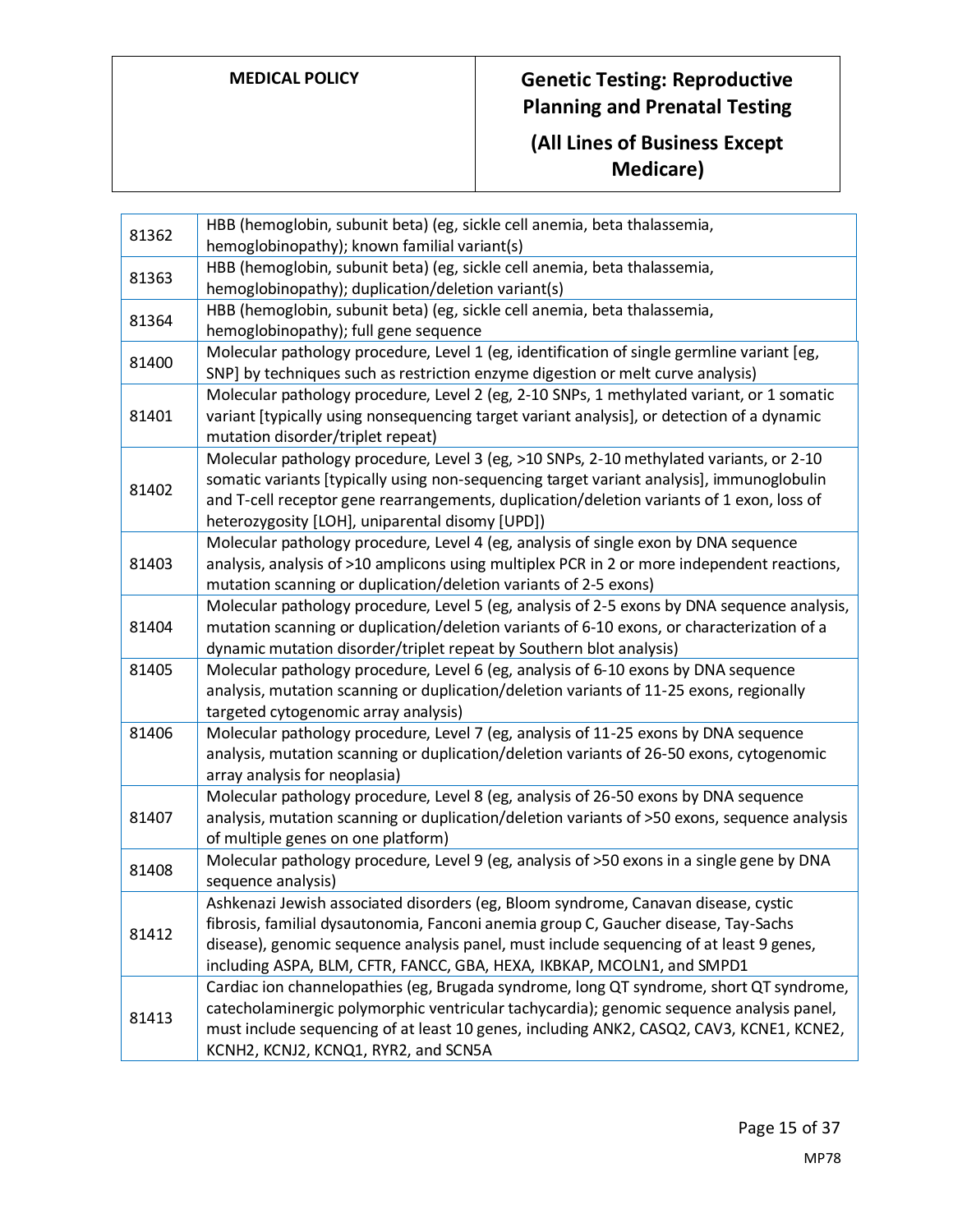| 81414 | Cardiac ion channelopathies (eg, Brugada syndrome, long QT syndrome, short QT syndrome,<br>catecholaminergic polymorphic ventricular tachycardia); duplication/deletion gene analysis<br>panel, must include analysis of at least 2 genes, including KCNH2 and KCNQ1                                                                                                                                                                                                                                                            |
|-------|---------------------------------------------------------------------------------------------------------------------------------------------------------------------------------------------------------------------------------------------------------------------------------------------------------------------------------------------------------------------------------------------------------------------------------------------------------------------------------------------------------------------------------|
| 81415 | Exome (eg, unexplained constitutional or heritable disorder or syndrome); sequence<br>analysis                                                                                                                                                                                                                                                                                                                                                                                                                                  |
| 81416 | Exome (eg, unexplained constitutional or heritable disorder or syndrome); sequence<br>analysis, each comparator exome (eg, parents, siblings) (List separately in addition to code<br>for primary procedure)                                                                                                                                                                                                                                                                                                                    |
| 81417 | Exome (eg, unexplained constitutional or heritable disorder or syndrome); re-evaluation of<br>previously obtained exome sequence (eg, updated knowledge or unrelated<br>condition/syndrome)                                                                                                                                                                                                                                                                                                                                     |
| 81430 | Hearing loss (eg, nonsyndromic hearing loss, Usher syndrome, Pendred syndrome); genomic<br>sequence analysis panel, must include sequencing of at least 60 genes, including CDH23,<br>CLRN1, GJB2, GPR98, MTRNR1, MYO7A, MYO15A, PCDH15, OTOF, SLC26A4, TMC1,<br>TMPRSS3, USH1C, USH1G, USH2A, and WFS1                                                                                                                                                                                                                         |
| 81431 | Hearing loss (eg, nonsyndromic hearing loss, Usher syndrome, Pendred syndrome);<br>duplication/deletion analysis panel, must include copy number analyses for STRC and<br>DFNB1 deletions in GJB2 and GJB6 genes                                                                                                                                                                                                                                                                                                                |
| 81434 | Hereditary retinal disorders (eg, retinitis pigmentosa, Leber congenital amaurosis, cone-rod<br>dystrophy), genomic sequence analysis panel, must include sequencing of at least 15 genes,<br>including ABCA4, CNGA1, CRB1, EYS, PDE6A, PDE6B, PRPF31, PRPH2, RDH12, RHO, RP1, RP2,<br>RPE65, RPGR, and USH2A                                                                                                                                                                                                                   |
| 81439 | Hereditary cardiomyopathy (eg, hypertrophic cardiomyopathy, dilated cardiomyopathy,<br>arrhythmogenic right ventricular cardiomyopathy), genomic sequence analysis panel, must<br>include sequencing of at least 5 cardiomyopathy-related genes (eg, DSG2, MYBPC3, MYH7,<br>PKP2, TTN)                                                                                                                                                                                                                                          |
| 81440 | Nuclear encoded mitochondrial genes (eg, neurologic or myopathic phenotypes), genomic<br>sequence panel, must include analysis of at least 100 genes, including BCS1L, C10orf2,<br>COQ2, COX10, DGUOK, MPV17, OPA1, PDSS2, POLG, POLG2, RRM2B, SCO1, SCO2, SLC25A4,<br>SUCLA2, SUCLG1, TAZ, TK2, and TYMP                                                                                                                                                                                                                       |
| 81442 | Noonan spectrum disorders (eg, Noonan syndrome, cardio-facio-cutaneous syndrome,<br>Costello syndrome, LEOPARD syndrome, Noonan-like syndrome), genomic sequence<br>analysis panel, must include sequencing of at least 12 genes, including BRAF, CBL, HRAS,<br>KRAS, MAP2K1, MAP2K2, NRAS, PTPN11, RAF1, RIT1, SHOC2, and SOS1                                                                                                                                                                                                 |
| 81443 | Genetic testing for severe inherited conditions (eg, cystic fibrosis, Ashkenazi Jewish-<br>associated disorders [eg, Bloom syndrome, Canavan disease, Fanconi anemia type C,<br>mucolipidosis type VI, Gaucher disease, Tay-Sachs disease], beta hemoglobinopathies,<br>phenylketonuria, galactosemia), genomic sequence analysis panel, must include sequencing<br>of at least 15 genes (eg, ACADM, ARSA, ASPA, ATP7B, BCKDHA, BCKDHB, BLM, CFTR, DHCR7,<br>FANCC, G6PC, GAA, GALT, GBA, GBE1, HBB, HEXA, IKBKAP, MCOLN1, PAH) |
| 81470 | X-linked intellectual disability (XLID) (eg, syndromic and non-syndromic XLID); genomic<br>sequence analysis panel, must include sequencing of at least 60 genes, including ARX, ATRX,                                                                                                                                                                                                                                                                                                                                          |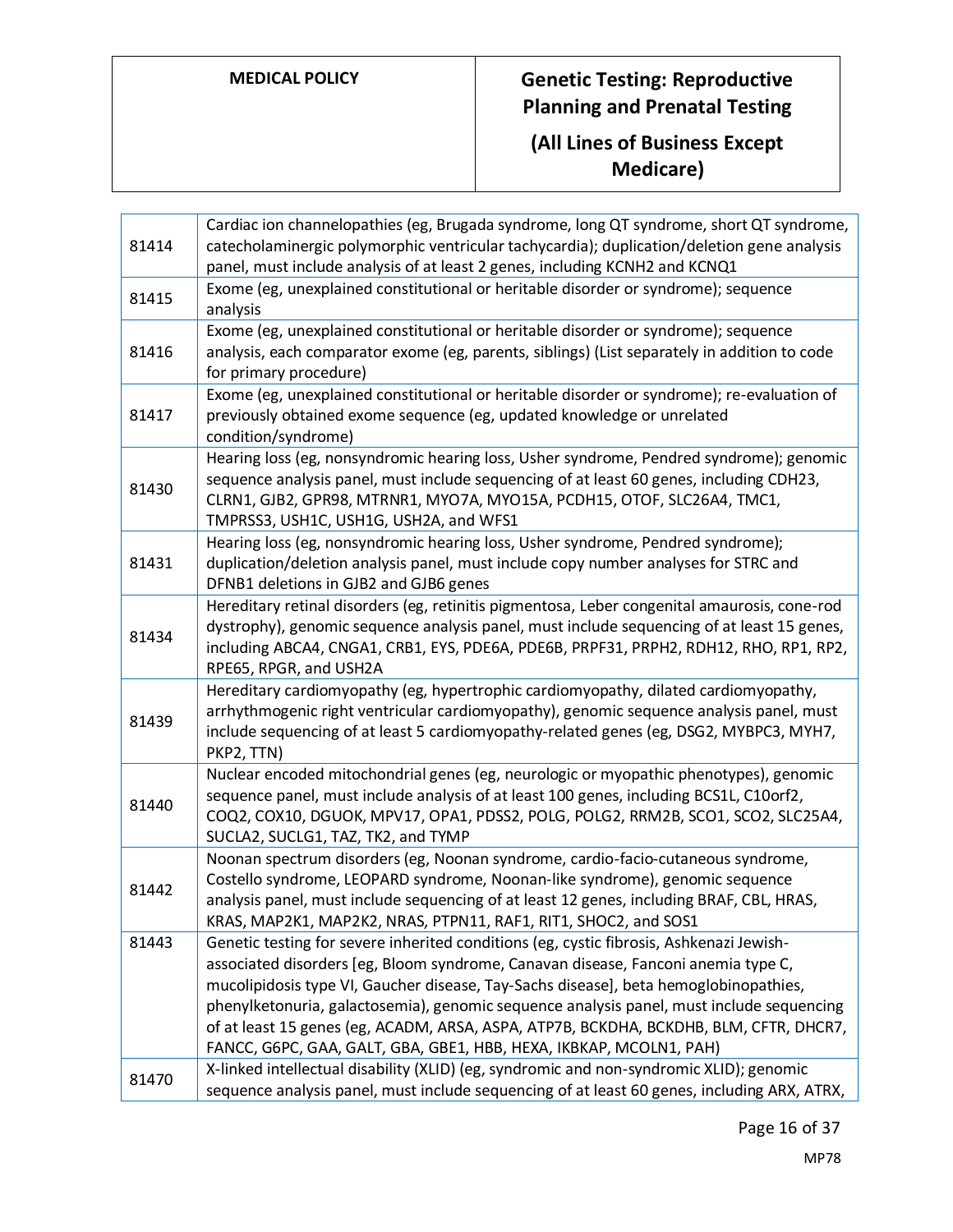|       | CDKL5, FGD1, FMR1, HUWE1, IL1RAPL, KDM5C, L1CAM, MECP2, MED12, MID1, OCRL,<br>RPS6KA3, and SLC16A2                                                                                                                                               |
|-------|--------------------------------------------------------------------------------------------------------------------------------------------------------------------------------------------------------------------------------------------------|
|       | X-linked intellectual disability (XLID) (eg, syndromic and non-syndromic XLID);                                                                                                                                                                  |
| 81471 | duplication/deletion gene analysis, must include analysis of at least 60 genes, including ARX,<br>ATRX, CDKL5, FGD1, FMR1, HUWE1, IL1RAPL, KDM5C, L1CAM, MECP2, MED12, MID1, OCRL,<br>RPS6KA3, and SLC16A2                                       |
| 81507 | Fetal aneuploidy (trisomy 21, 18, and 13) DNA sequence analysis of selected regions using<br>maternal plasma, algorithm reported as a risk score for each trisomy                                                                                |
|       | No Prior Authorization Required                                                                                                                                                                                                                  |
| 81220 | CFTR (cystic fibrosis transmembrane conductance regulator) (eg, cystic fibrosis) gene<br>analysis; common variants (eg, ACMG/ACOG guidelines)                                                                                                    |
| 81221 | CFTR (cystic fibrosis transmembrane conductance regulator) (eg, cystic fibrosis) gene<br>analysis; known familial variants                                                                                                                       |
| 81222 | CFTR (cystic fibrosis transmembrane conductance regulator) (eg, cystic fibrosis) gene<br>analysis; duplication/deletion variants                                                                                                                 |
| 81223 | CFTR (cystic fibrosis transmembrane conductance regulator) (eg, cystic fibrosis) gene<br>analysis; full gene sequence                                                                                                                            |
| 81224 | CFTR (cystic fibrosis transmembrane conductance regulator) (eg, cystic fibrosis) gene<br>analysis; intron 8 poly-T analysis (eg, male infertility)                                                                                               |
| 81228 | Cytogenomic (genome-wide) analysis for constitutional chromosomal abnormalities;<br>interrogation of genomic regions for copy number variants, comparative genomic<br>hybridization [CGH] microarray analysis                                    |
| 81229 | Cytogenomic (genome-wide) analysis for constitutional chromosomal abnormalities;<br>interrogation of genomic regions for copy number and single nucleotide polymorphism<br>variants, comparative genomic hybridization [CGH] microarray analysis |
| 81252 | GJB2 (gap junction protein, beta 2, 26kDa, connexin 26) (eg, nonsyndromic hearing loss)<br>gene analysis; full gene sequence                                                                                                                     |
| 81253 | GJB2 (gap junction protein, beta 2, 26kDa, connexin 26) (eg, nonsyndromic hearing loss)<br>gene analysis; known familial variants                                                                                                                |
| 81254 | GJB6 (gap junction protein, beta 6, 30kDa, connexin 30) (eg, nonsyndromic hearing loss)<br>gene analysis, common variants (eg, 309kb [del(GJB6-D13S1830)] and 232kb [del(GJB6-<br>D13S1854)])                                                    |
| 81349 | Cytogenomic (genome-wide) analysis for constitutional chromosomal abnormalities;<br>interrogation of genomic regions for copy number and loss-of-heterozygosity variants, low-<br>pass sequencing analysis                                       |
| 81420 | Fetal chromosomal aneuploidy (eg, trisomy 21, monosomy X) genomic sequence analysis<br>panel, circulating cell-free fetal DNA in maternal blood, must include analysis of<br>chromosomes 13, 18, and 21                                          |
| 88235 | Tissue culture for non-neoplastic disorders; amniotic fluid or chorionic villus cells                                                                                                                                                            |
| 88261 | Chromosome analysis; count 5 cells, I karyotype, with banding                                                                                                                                                                                    |
| 88262 | Chromosome analysis; count 15-20 cells, 2 karyotypes, with banding                                                                                                                                                                               |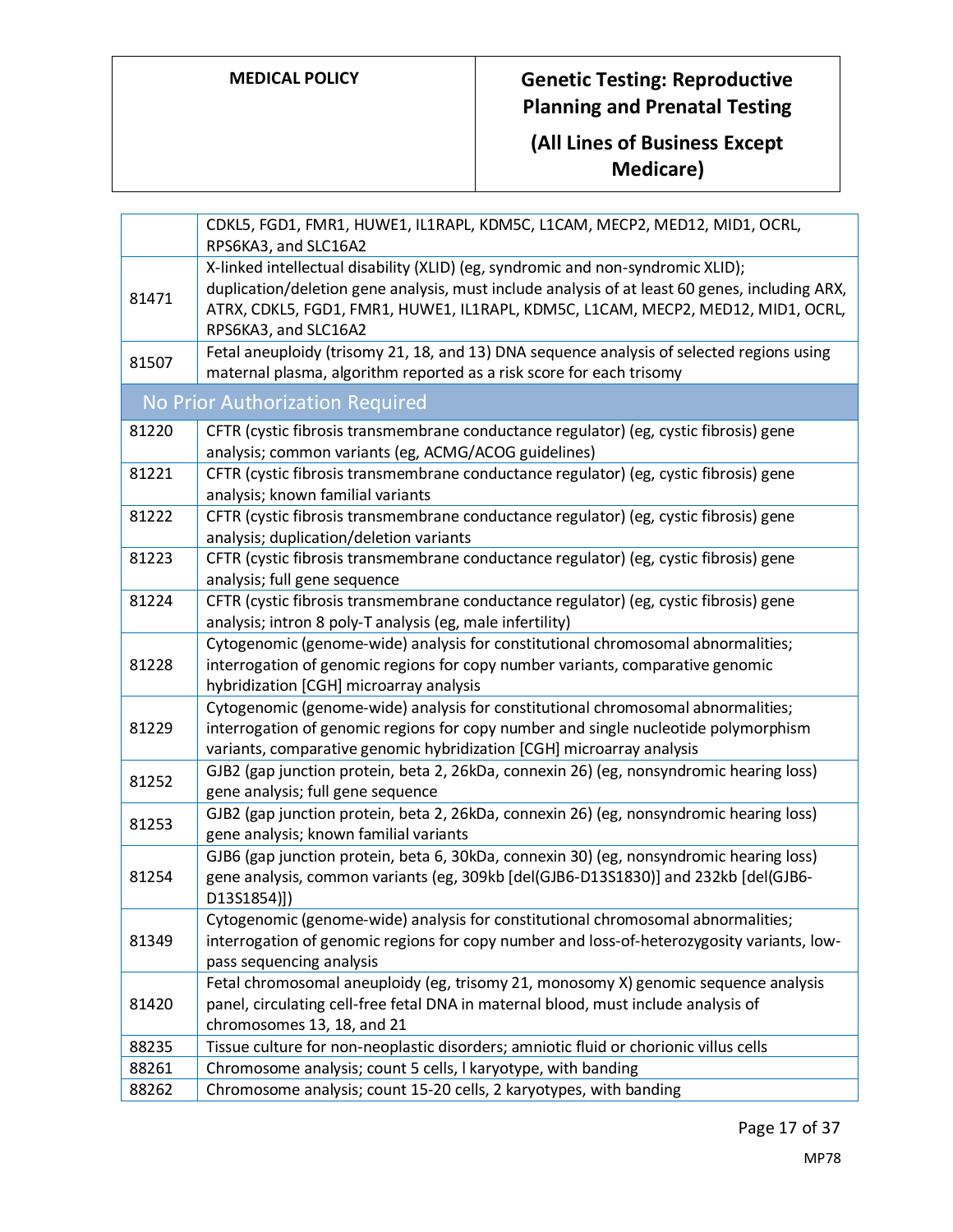| 88263 | Chromosome analysis; count 45 cells for mosaicism, 2 Karyotypes, with banding                                                                                                                                                                                                                                                                                      |
|-------|--------------------------------------------------------------------------------------------------------------------------------------------------------------------------------------------------------------------------------------------------------------------------------------------------------------------------------------------------------------------|
| 88264 | Chromosome analysis; analyze 20-25 cells                                                                                                                                                                                                                                                                                                                           |
| 88267 | Chromosome analysis, amniotic fluid or chorionic villus, count 15 cells, 1 karyotype, with<br>banding                                                                                                                                                                                                                                                              |
| 88269 | Chromosome analysis, in situ for amniotic fluid cells, count cells from 6-12 colonies, 1<br>karyotype, with banding                                                                                                                                                                                                                                                |
| 88271 | Molecular cytogenetics; DNA probe, each (eg, FISH)                                                                                                                                                                                                                                                                                                                 |
| 88272 | Molecular cytogenetics; chromosomal in situ hybridization, analyze 3-5 cells (eg, for<br>derivatives and markers)                                                                                                                                                                                                                                                  |
| 88273 | Molecular cytogenetics; chromosomal in situ hybridization, analyze 10-30 cells (eg, for<br>microdeletions)                                                                                                                                                                                                                                                         |
| 88274 | Molecular cytogenetics; interphase in situ hybridization, analyze 25-99 cells                                                                                                                                                                                                                                                                                      |
| 88275 | Molecular cytogenetics; interphase in situ hybridization, analyze 100-300 cells                                                                                                                                                                                                                                                                                    |
| 88280 | Chromosome analysis; additional karyotypes, each study                                                                                                                                                                                                                                                                                                             |
| 88283 | Chromosome analysis; additional specialized banding technique (eg, NOR, C-banding)                                                                                                                                                                                                                                                                                 |
| 88285 | Chromosome analysis; additional cells counted, each study                                                                                                                                                                                                                                                                                                          |
| 88289 | Chromosome analysis; additional high resolution study                                                                                                                                                                                                                                                                                                              |
| 88291 | Cytogenetics and molecular cytogenetics, interpretation and report                                                                                                                                                                                                                                                                                                 |
| 89290 | Biopsy, oocyte polar body or embryo blastomere, microtechnique (for pre-implantation                                                                                                                                                                                                                                                                               |
|       | genetic diagnosis); less than or equal to 5 embryos                                                                                                                                                                                                                                                                                                                |
| 89291 | Biopsy, oocyte polar body or embryo blastomere, microtechnique (for preimplantation                                                                                                                                                                                                                                                                                |
|       | genetic diagnosis); greater than 5 embryo(s)                                                                                                                                                                                                                                                                                                                       |
| S3844 | DNA analysis of the connexin 26 gene (GJB2) for susceptibility to congenital, profound                                                                                                                                                                                                                                                                             |
|       | deafness                                                                                                                                                                                                                                                                                                                                                           |
|       | <b>Not Covered</b>                                                                                                                                                                                                                                                                                                                                                 |
| 0252U | Fetal aneuploidy short (tandem)                                                                                                                                                                                                                                                                                                                                    |
| 0254U | Reproductive medicine (preimplantation genetic assessment), analysis of 24 chromosomes<br>using embryonic DNA genomic sequence analysis for aneuploidy, and a mitochondrial DNA<br>score in euploid embryos, results reported as normal (euploidy), monosomy, trisomy, or<br>partial deletion/duplications, mosaicism, and segmental aneuploidy, per embryo tested |
| 0060U | Twin zygosity, genomic targeted sequence analysis of chromosome 2, using circulating cell-<br>free fetal DNA in maternal blood                                                                                                                                                                                                                                     |
| 81320 | PLCG2 (phospholipase C gamma 2) (eg, chronic lymphocytic leukemia) gene analysis,<br>common variants (eg, R665W, S707F, L845F)                                                                                                                                                                                                                                     |
| 81422 | Fetal chromosomal microdeletion(s) genomic sequence analysis (eg, DiGeorge syndrome,<br>Cri-du-chat syndrome), circulating cell-free fetal DNA in maternal blood                                                                                                                                                                                                   |
| 81425 | Genome (eg, unexplained constitutional or heritable disorder or syndrome); sequence<br>analysis                                                                                                                                                                                                                                                                    |
| 81426 | Genome (eg, unexplained constitutional or heritable disorder or syndrome); sequence<br>analysis, each comparator genome (eg, parents, siblings) (List separately in addition to code<br>for primary procedure)                                                                                                                                                     |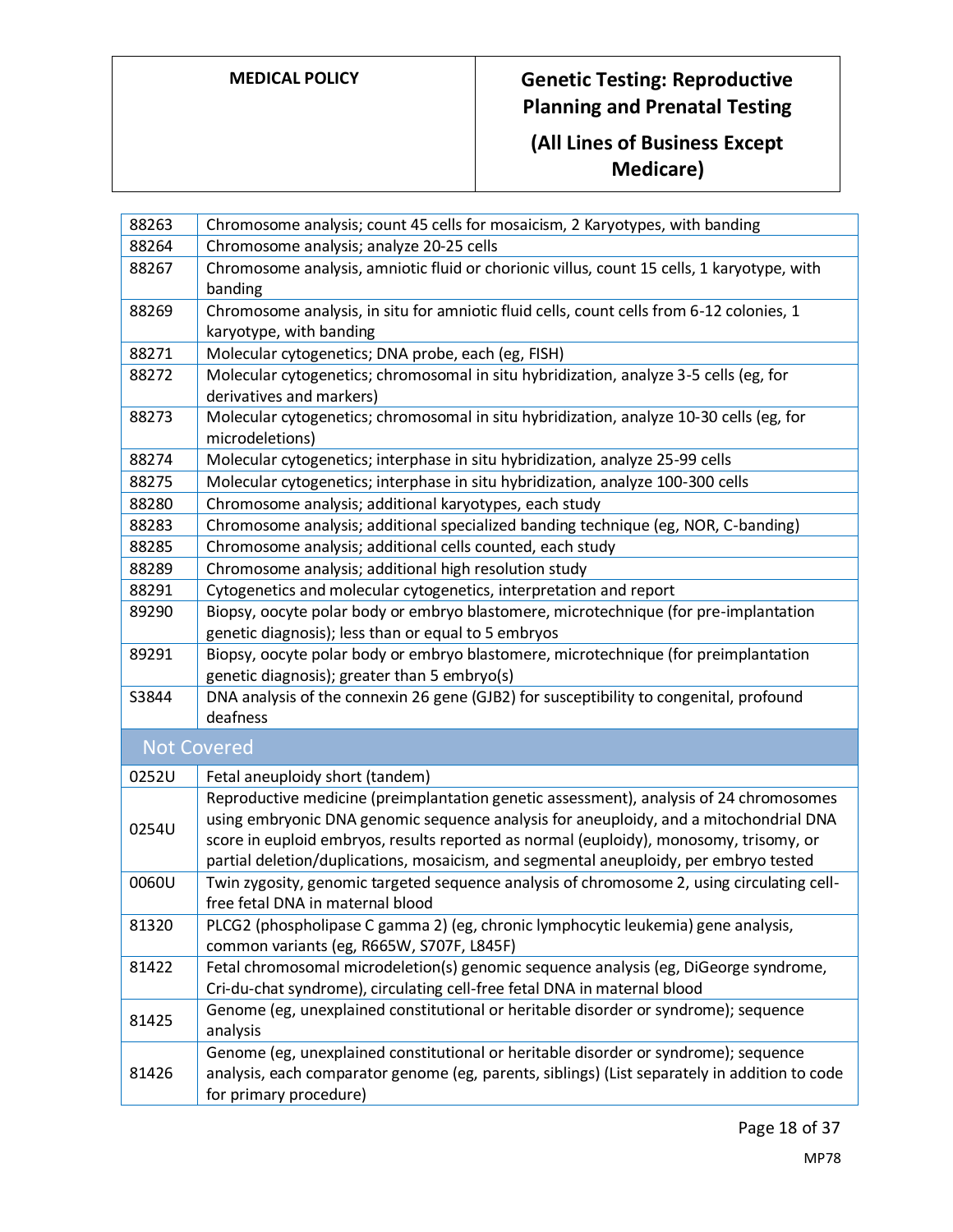**(All Lines of Business Except Medicare)**

| 81427                                                                                                                                                                                                          | Genome (eg, unexplained constitutional or heritable disorder or syndrome); re-evaluation<br>of previously obtained genome sequence (eg, updated knowledge or unrelated<br>condition/syndrome) |  |
|----------------------------------------------------------------------------------------------------------------------------------------------------------------------------------------------------------------|-----------------------------------------------------------------------------------------------------------------------------------------------------------------------------------------------|--|
|                                                                                                                                                                                                                | <b>Unlisted Codes</b>                                                                                                                                                                         |  |
| All unlisted codes will be reviewed for medical necessity, correct coding, and pricing. If an<br>unlisted code is billed related to services addressed in this policy then prior-authorization is<br>required. |                                                                                                                                                                                               |  |
| 81479                                                                                                                                                                                                          | Unlisted molecular pathology procedure                                                                                                                                                        |  |
| 81599                                                                                                                                                                                                          | Unlisted multianalyte assay with algorithmic analysis                                                                                                                                         |  |
| 88299                                                                                                                                                                                                          | Unlisted cytogenetic study                                                                                                                                                                    |  |
| 89398                                                                                                                                                                                                          | Unlisted reproductive medicine laboratory procedure                                                                                                                                           |  |

# **DESCRIPTION**

### **Genetic Counseling**

The National Society of Genetic Counselors (NSGC) defines genetic counseling as the following:<sup>6</sup>

"The process of helping people understand and adapt to the medical, psychological and familial implications of genetic contributions to disease. This process integrates the following: Interpretation of family and medical histories to assess the chance of disease occurrence or recurrence. Education about inheritance, testing, management, prevention, resources and research. Counseling to promote informed choices and adaptation to the risk or condition."

#### <span id="page-18-0"></span>**Carrier Screening**

Carrier screening is genetic testing performed on an asymptomatic individual to determine whether that person has a mutation in a gene that is associated with a particular inherited disorder. Carrier screening can be performed for one specific condition or for multiple disorders and traditionally has been based on family history and ethnic background. Ethnic-specific, panethnic, and expanded carrier screening are acceptable strategies for pre-pregnancy and prenatal carrier screening. Expanded carrier screening panels offered by laboratories may include options to screen for a focused subset of conditions (fiveten) to as many as several hundred conditions.<sup>3</sup>

#### <span id="page-18-1"></span>**Preimplantation Testing**

<span id="page-18-2"></span>Preimplantation genetic testing involves the removal of one or more nuclei from oocytes (polar bodies) or embryos (blastomeres or trophoectoderm cells) during the in vitro fertilization (IVF) process to test for genetic mutations or aneuploidy before transfer. Preimplantation genetic diagnosis (PGD) is genetic testing that occurs when one or both parents carry a known gene mutation or a balanced chromosomal rearrangement and the testing is performed to determine whether that specific genetic alteration has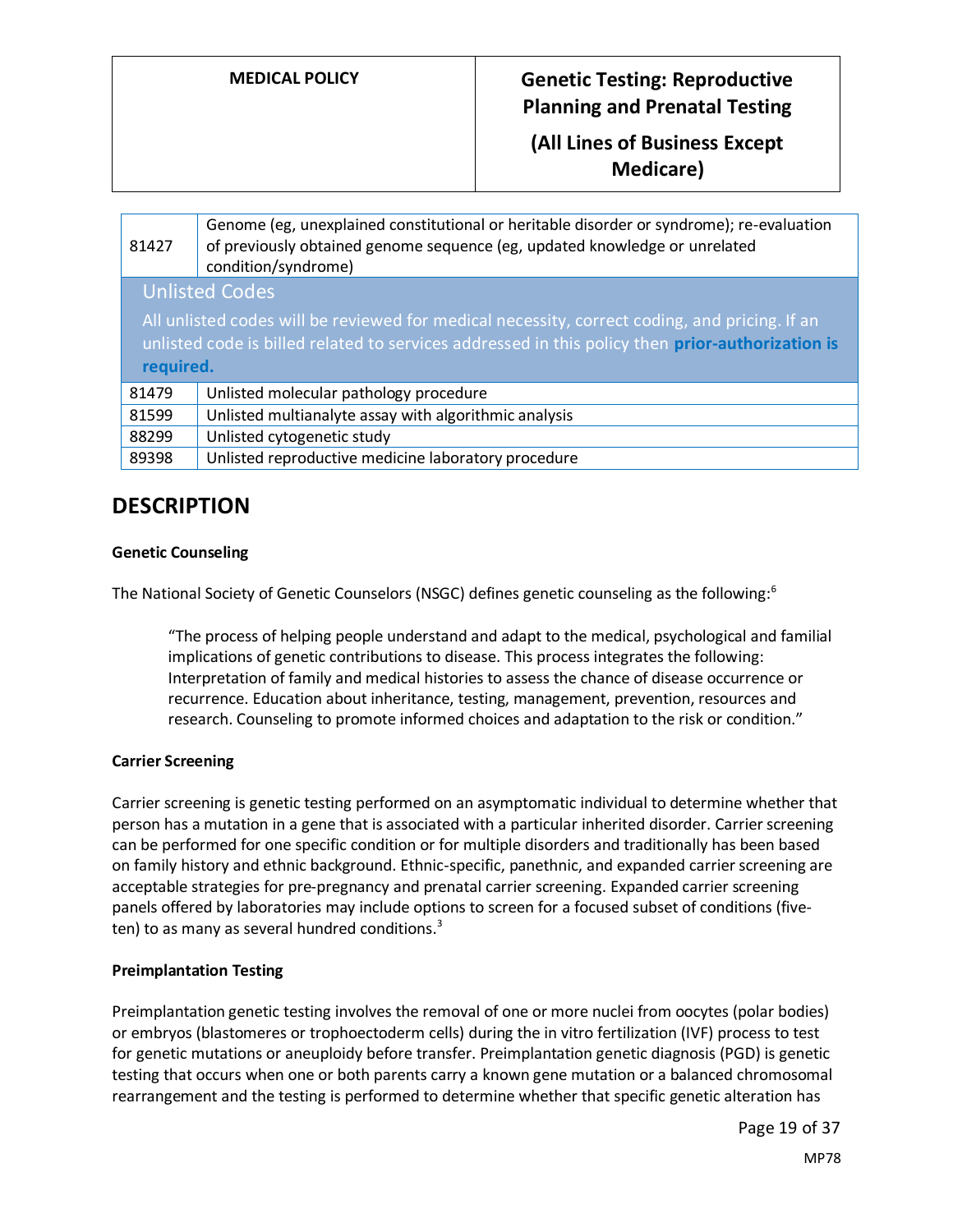<span id="page-19-0"></span>**(All Lines of Business Except Medicare)**

been transmitted to the oocyte or embryo. Preimplantation genetic screening (PGS) is genetic testing that occurs when the parents are known or presumed to be chromosomally normal and their embryos are screened for aneuploidy.<sup>7</sup>

### <span id="page-19-1"></span>**Noninvasive Prenatal Screening**

Noninvasive prenatal screening (NIPS; also referred to as noninvasive prenatal testing [NIPT]) was developed as an advanced screening test designed to detect the most common fetal aneuploidies in a noninvasive manner. These assays involve the analysis of cell-free fetal DNA (cffDNA, in some cases, also referred to as cfDNA) that is present in a mother's blood during pregnancy in order to detect chromosomal aneuploidies. They use recently developed ("next-generation") molecular techniques, such as massively parallel sequencing (MPS; i.e., the sequence analysis of millions of DNA fragments at the same time), that allow for an evaluation of fetal DNA in the cell-free component of the mother's blood (i.e., plasma). Although each NIPT assay is different with respect to its exact methodology and algorithms for data analysis, they are all considered roughly equal in terms of detection and falsepositive rates.

### <span id="page-19-2"></span>**Pregnancy Loss**

Recurrent pregnancy loss (RPL) is a distinct disorder defined by two or more failed clinical pregnancies. There is a very high frequency of sporadic karyotypic abnormalities in products of conception while the incidence of karyotypic abnormalities in the parents is low. However, parents with unknown chromosomal abnormalities have a high risk of passing it on to their children. Of the examined products of conception, approximately 60% of early pregnancy losses are associated with sporadic chromosomal anomalies, primarily trisomies that are, in part, age related. However, in recurrent pregnancy loss, the risk of aneuploidy is just as high, but is less likely to be influenced by maternal age. $^8$ Stillbirth, also known as intrauterine fetal demise, is defined as fetal death at 20 weeks or greater of gestation. An abnormal karyotype can be found in approximately 8–13% of stillbirths. The rate of karyotypic abnormalities exceeds 20% in fetuses with anatomic abnormalities or in those with growth restriction, but the rate of chromosomal anomalies found in normally formed fetuses is approximately  $5\%$ . $^9$ 

## **REVIEW OF EVIDENCE**

This policy is based on the most current clinical practice guidelines published by the following U.S.-based professional associations: American College of Obstetricians and Gynecologists (ACOG), American College of Medical Genetics (ACMG), American Society of Reproductive Medicine (ASRM) and the Society of Maternal Fetal Medicine (SMFM). Please refer to the Clinical Practice Guidelines Section below for more details.

Since many of the genetic tests listed in the Policy Criteria section above are now considered standard of care by way of accepted practice guidelines from major medical societies; the evidence summary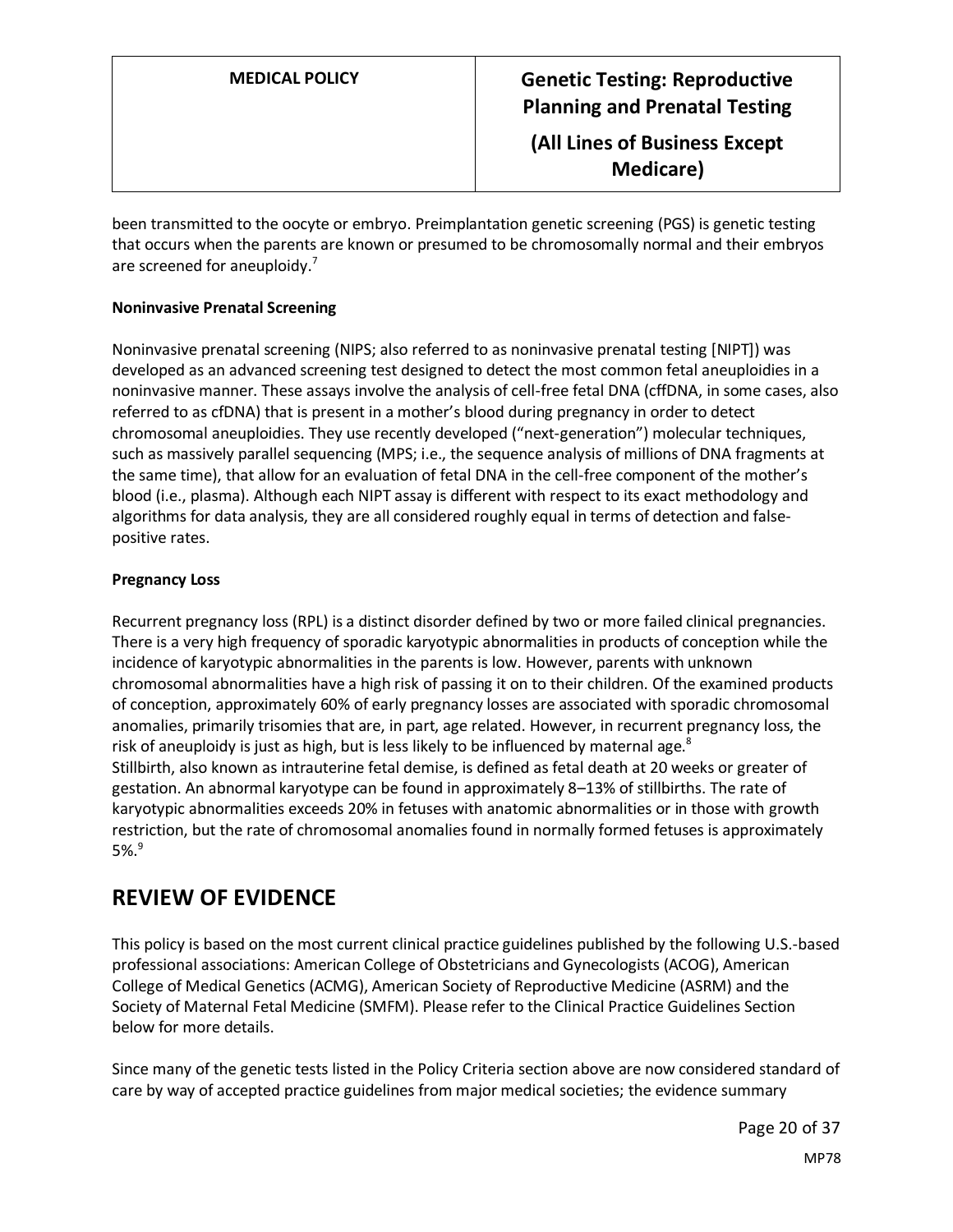described below will focus on the indications for which genetic testing for reproductive planning and in the prenatal setting are still considered investigational. A review of the ECRI, Hayes, Cochrane, and

#### **Carrier Screening for Genetic Conditions**

Carrier screening for genetic disease in the general population lacks support from both evidence- and consensus-based clinical practice guidelines from major medical societies. In addition, there is no direct evidence of clinical utility of carrier screening in the general population, as the published studies have reported prevalence, and not whether the results from the screening test impact reproductive decisionmaking.

PubMed databases was conducted and below is a review of evidence identified through January 2021.

Testing for screening or diagnostic purposes for a genetic disease when a family member has been found to have a variant of uncertain significance (VUS) is not considered to have clinical utility for any indication. No studies were identified for any genetic condition that reported on how testing for a VUS impacted clinical, medical management, or reproductive decisions; or how the results of these tests improved health outcomes.

#### **Preimplantation Genetic Testing**

The use of preimplantation genetic screening (PGS) in the asymptomatic general population has been studied for a number of years and as a result, the body of evidence for PGS consists of a number of RCTs that have been published over the past decade. Therefore, the evidence reviewed below will focus on recent systematic reviews that have evaluated RCTs of PGS and any RCTS not included in the reviews.

#### Systematic Reviews

In 2015, Dahdouh et al. published a systematic review of RCTs utilizing new PGS methods which assess the whole chromosome complement by way of microarray, NGS or quantitative polymerase chain reaction (qPCR), known as PGS-v2 or PGS-CCS<sup>-10</sup> The review included three RCTs that compared women undergoing in vitro fertilization (IVF) with PGS-v2 techniques on trophectodermic blastocyst cells to standard IVF care without PGS. Of the included studies, one RCT used comparative genomic hybridization microarray (aCGH) while the other two used qPCR to assess chromosomal complement. One RCT used fresh tissue, one used fresh and frozen, and one used frozen tissue only. Although the reviewers reported that PGS-v2 is associated with higher clinical implantation rates, and higher ongoing pregnancy rates, compared with embryo selection based on morphology criteria alone in goodprognosis patients, they stated their results might be neither valid nor generalizable to poorer prognosis patients.

In 2015 Dahdouh et al. published a meta-analysis that assessed whether PGS-v2 improved clinical and sustained implantation rates (IR) (>20 weeks) compared with routine care for embryo selection in IVF, including the same three studies analyzed in the systematic review by the same group, described above.<sup>11</sup> Although the included RCTs used different tissue types and different platforms to assess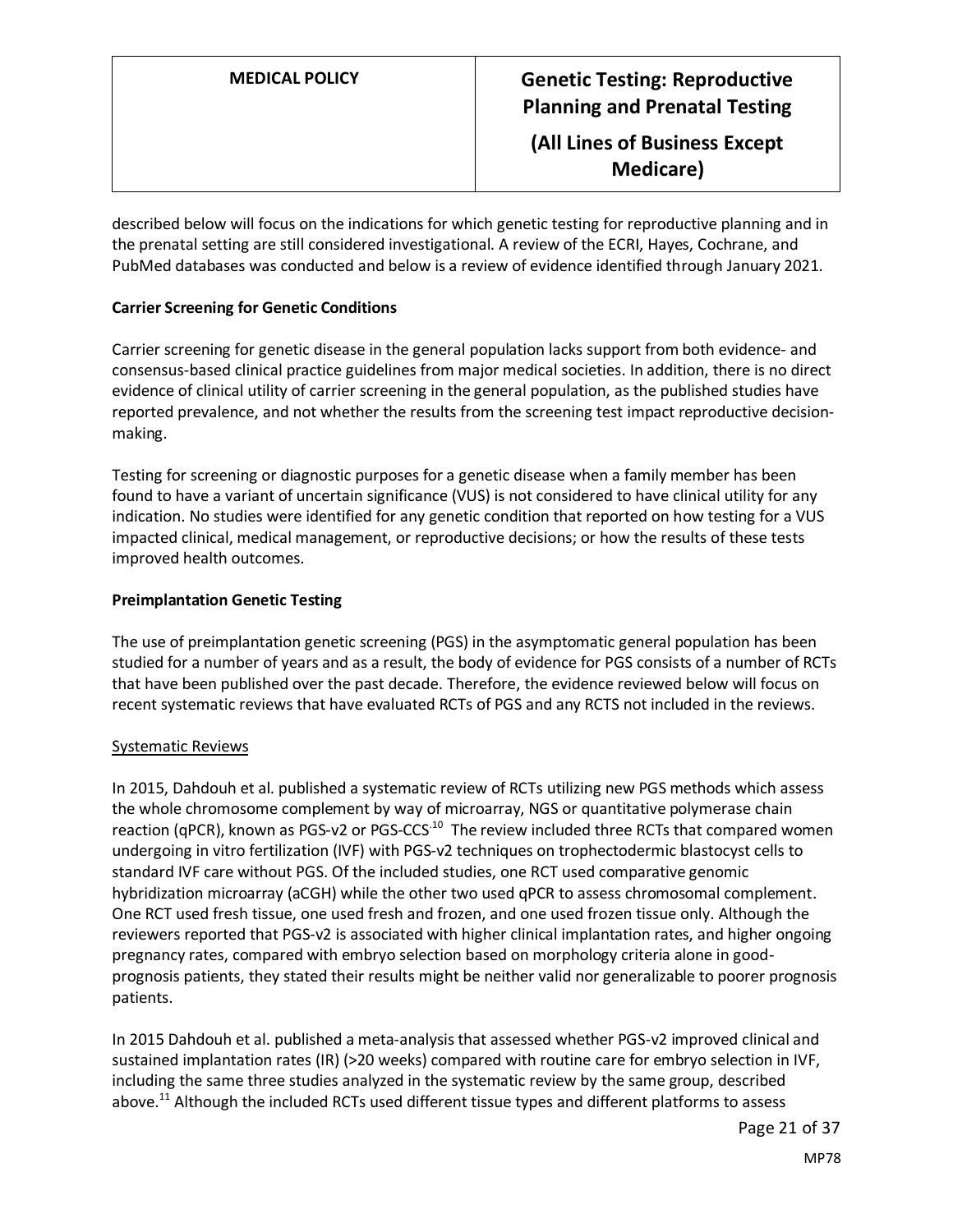**MEDICAL POLICY Genetic Testing: Reproductive Planning and Prenatal Testing (All Lines of Business Except Medicare)**

chromosomal complement, they reported that the heterogeneity between studies was low. Analysis of the RCTs (three studies; n = 659) showed that PGS-v2 was associated with a significantly higher clinical IR, with a pooled RR of 1.29 (95%; CI 1.15-1.45), as well as a significantly higher sustained IR, with a pooled RR of 1.39 (95% CI 1.21-1.60). Limitations of these RCTs included the fact that two of the RCTs came from the same IVF laboratory, one RCT was a pilot study, and the randomization for one RCT was carried out in a non-blinded fashion that may have introduced bias. The reviewers concluded that larger, more robust RCTs are needed in both poor- and good-prognosis populations to determine the utility of PGS.

Also in 2015, Chen et al. published a meta-analysis on PGS-v2 methods, including four RCTs and seven cohort studies.<sup>12</sup> Three of the included RCTs were also included in the systematic review and metaanalysis by Dahdouh group above.<sup>10,11</sup> Within the four RCTs (N = 776) that compared PGS-v2 and traditional morphological-based selection, the PGS-v2 group showed a higher implantation rate than the control group (RR 1.32; 95% CI 1.18–1.47). A pooled analysis of two RCTs did not find clinical or ongoing pregnancy rates, or miscarriage rates to be significantly better in the PGS-v2 group compared to controls. The authors concluded that better designed RCTs were required to provide sufficient evidence regarding the efficiency of PGS-v2 compared to other methods used to evaluate preimplantation embryo viability.

### Randomized Controlled Trials

In 2015, Yang et al. performed a pilot study that randomly compared next-generation sequencing (NGS) and aCHG for PGS.<sup>13</sup> Phase I retrospectively evaluated NGS for aneuploidy screening in 38 samples from previous IVF PGS samples. Phase II compared clinical pregnancy and implantation outcomes between 86 patients undergoing PGS with 86 patients undergoing PGS with aCGH. In phase I, NGS detected all types of aneuploidies accurately and was 100% concurrent with aCGH in terms of comprehensive chromosomal analysis (all 24 chromosomes). Pregnancy rates were similar between blastocysts screened with NGS versus aCGH (74.7 % vs. 69.2 %, respectively, p = 0.56). Observed implantation rates were also comparable between the NGS and aCGH groups (70.5 % vs. 66.2 %, respectively, p = 0.56). Limitations of this RCT include the fact that the results may not be generalizable to higher-risk/poorerprognosis patients, such as those with advanced maternal age.

### **Noninvasive Prenatal Screening (NIPS)**

The use of noninvasive prenatal screening has been clinically validated for the common trisomies. However, testing labs are now offering NIPS testing for a number of indications that have not been validated in the clinic or through studies published in peer-reviewed journals. The use of NIPS to screen for aneuploidies of chromosomes (other than 13/18/21), including sex chromosomes, as well as for microdeletion syndromes and for testing of multi-gestational pregnancies has been reported in many studies over the past decade.<sup>14</sup> However, aneuploidies other than 13/81/21 as well as microdeletions are so rare that meaningful conclusions regarding test performance difficult to be drawn from many of the individual studies.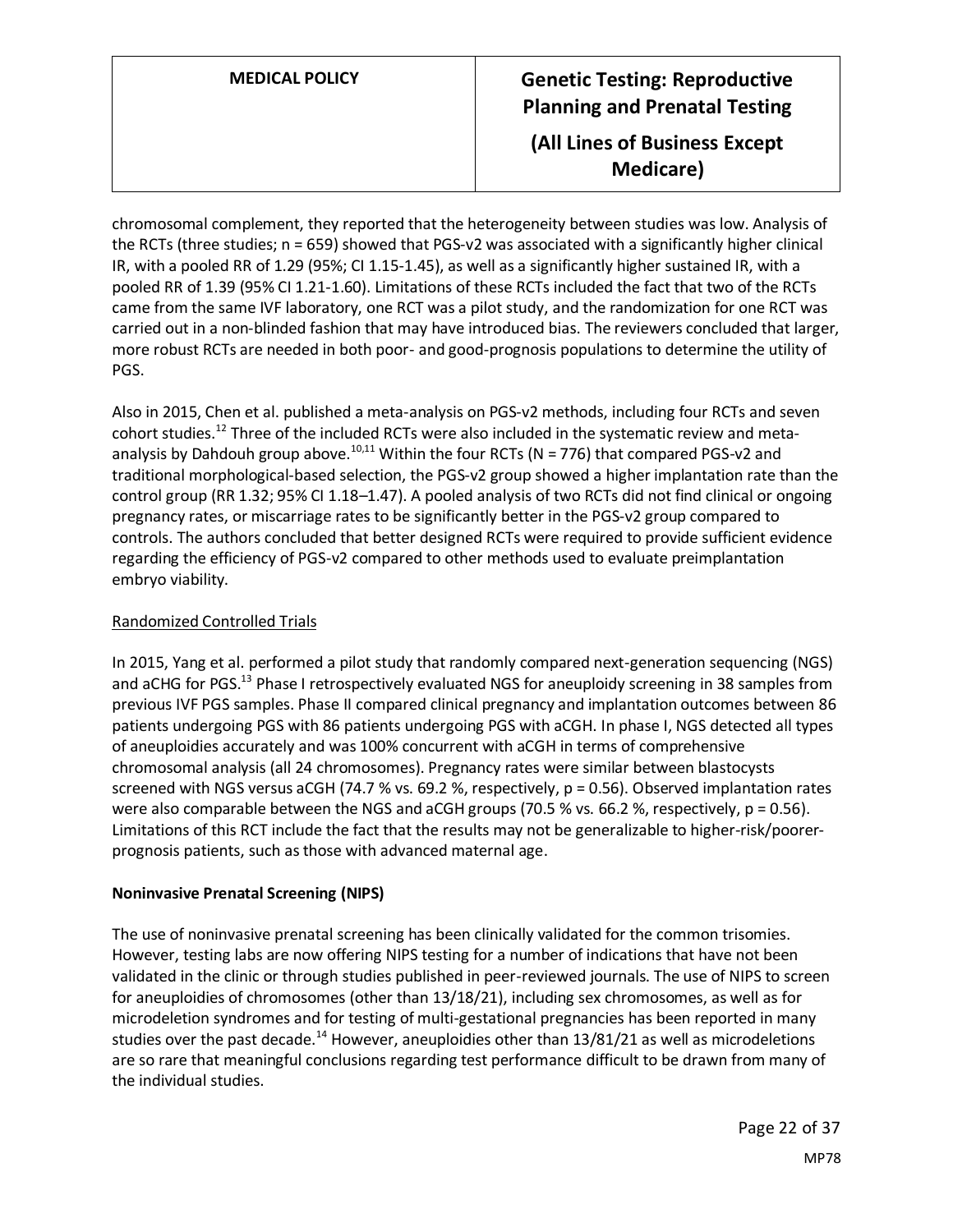# **MEDICAL POLICY Genetic Testing: Reproductive Planning and Prenatal Testing (All Lines of Business Except Medicare)**

#### Common Trisomies: Low-Risk and General Obstetric Populations only

Several studies have been published on the clinical validity of NIPT tests. These studies are described below. Of note, the two largest cohort studies published recently by Zhang et al.<sup>15</sup> and Norton et al.<sup>16</sup> have been included in the two systematic reviews below, $17,18$  but the individual studies are described in detail below.

In 2016, Taylor-Phillips et al. published the results of a systematic review which assessed the accuracy of NIPT testing for detection of trisomies 13, 18 and 21, including case-control and cohort studies that recruited women who had been given NIPT and a reference standard.<sup>18</sup> The review reported test performance statistics for both high-risk population and the general obstetrics populations. Pooled sensitivity, calculated by from bivariate random-effects regression, was applied to populations of pregnant women taking the test to estimate the positive predictive values for each population. In the high-risk population, the positive predictive values were 91%, 84% and 87% for Down, Edwards, and Patau syndromes, respectively. ln the general obstetric population, the positive predictive values were 82%, 37% and 49% for Down, Edwards, and Patau syndromes, respectively. The reviewers reported significant heterogeneity between included studies and most studies had a high risk of bias.

In 2017, Iwarsson et al. published a systematic review which assessed NIPT assays for detection of trisomy 21, 18 and 13 in a general pregnant population and in a high risk population.<sup>17</sup> The reviewers reported that in a general pregnant population (six studies, 62,201 patients), the pooled sensitivity for trisomy 21 was 99.3% (95% CI 95.5-99.9%) and specificity was 99.9% (95% CI 99.8-99.9%). Pooled sensitivity and specificity for T13 and T18 was not calculated in the general pregnant population due to the low number of studies. In a high-risk pregnant population, the pooled sensitivities for T21 and T18 were 99.8% (95% CI 98.1-99.9%) and 97.7% (95% CI 95.8-98.7%) respectively, and the pooled sensitivity for T13 is 97.5 (95% CI 81.9-99.7%), although there was limited quality of evidence for trisomy 13.

In 2017 (reviewed in 2019), Hayes published a review which evaluated the clinical utility for use NIPT screening for fetal trisomy 21, 18, and 13 in low-risk women with singleton or multiple gestation pregnancies, including 15 studies (five observational and 10 health economic modelling studies).<sup>19</sup> The review reported that, based on the results published by 10 modelling studies, that universal cfDNA screening in singleton pregnancies detects more cases of trisomy 21, 18, and 13 with fewer procedurerelated miscarriages compared with conventional screening. However the body of evidence for clinical utility in general was found to be of very-low to low quality and the health economic modelling studies included in the review are not direct clinical utility studies. No studies were found that directly compared clinical outcomes for cfDNA screening with routine screening strategies in this population. As such the included studies have several limitations including variability in fetal abnormalities considered, heterogeneity in the conventional screen evaluated for comparison, assumptions that all patients with positive cfDNA screening would elect diagnostic testing, and treatment of cfDNA test failures. In addition, there was insufficient evidence to draw conclusions regarding cfDNA screening for trisomy 21, 18, and 13 in multiple gestation pregnancies. The review concluded that additional larger directly comparing clinical outcomes of cfDNA screening with those of routine screening strategies for low-risk or general obstetric patients are needed.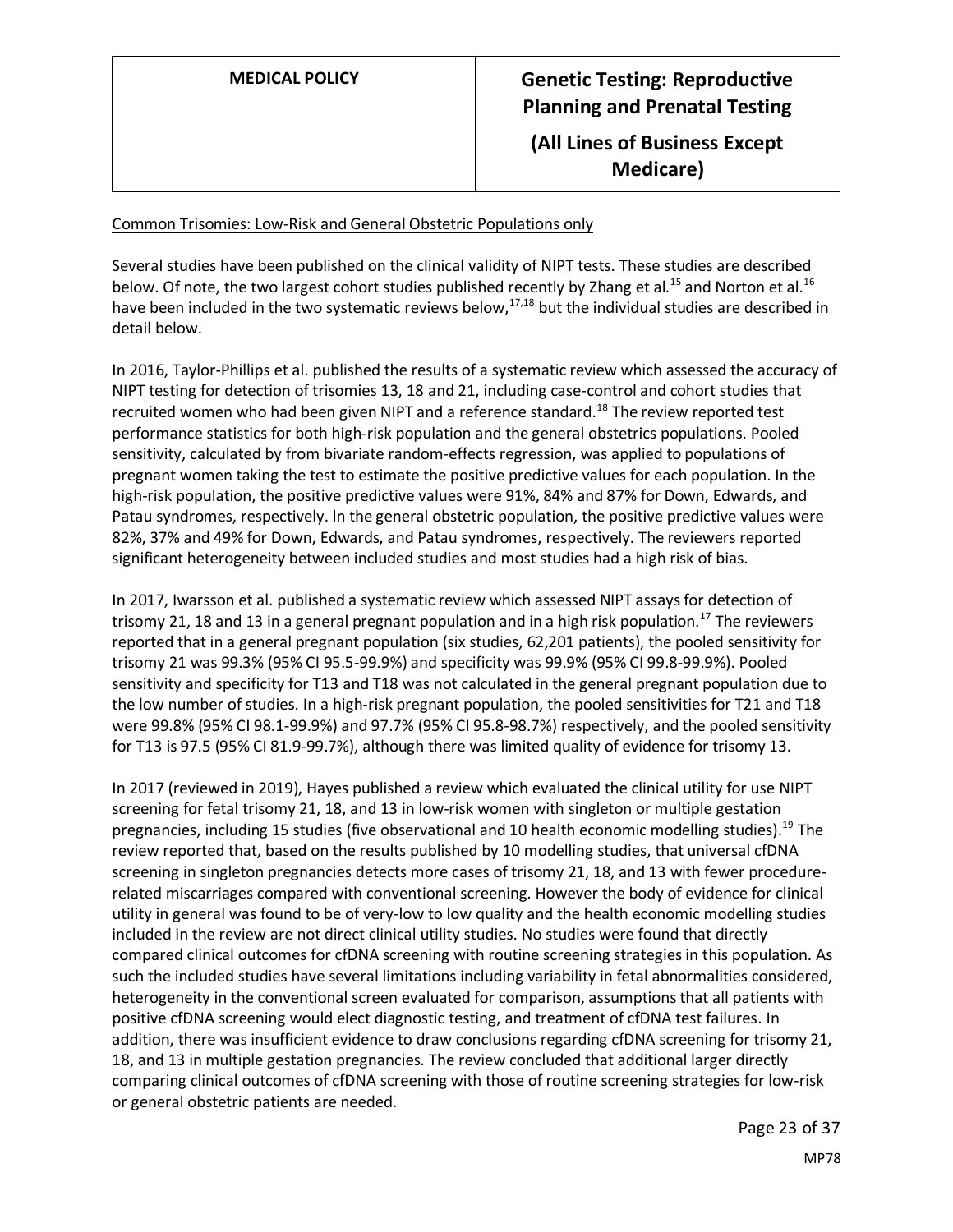**(All Lines of Business Except Medicare)**

In 2019, the Washington State Health Care Authority published a systematic review addressing the clinical utility of cell-free DNA prenatal screening for chromosomal aneuploidies.<sup>20</sup> On the basis of results from 1 RCT, 9 test accuracy studies and 8 economic studies, investigators concluded that universal screening with cfDNA appears to be more accurate than conventional screening for the common trisomies (T21, T18, and T13) in the general obstetric population.

### Nonrandomized Comparative Studies

In 2015 Norton et al. published the results form a blinded, prospective industry-sponsored study that compared standard first-trimester screening versus the Ariosa cell-free DNA test (Harmony) in a population of average risk, single gestation women who received routine obstetric care at centers in the USA, Canada and Europe.<sup>16</sup> The researchers assigned pregnant women presenting for aneuploidy screening at 10 to 14 weeks of gestation to undergo both standard screening (with measurement of nuchal translucency and the maternal serum screen including three analytes) and cell-free DNA testing. Participants received the results of standard screening, however; the results of cell-free DNA testing were blinded. Determination of the birth outcome was determined using diagnostic genetic testing or newborn examination. A total of 18,955 individuals were enrolled in the study and 15,841 were available for analysis. Cell-free fetal DNA testing identified all 38 cases (100% [95% CI, 90.7 to 100]) of trisomy 21 identified in the study, while standard screening identified only 30 of these cases (78.9% CI, 62.7 to 90.4; p=0.008). False positive rates were 0.06% (95% CI, 0.03 to 0.11) in the cell-free DNA group versus 5.4% (95% CI, 5.1 to 5.8) in the standard-screening group (p<0.001). The positive predictive value of screening with cell-free DNA was 80.9% (66.7 to 90.9) versus 3.4 (2.3 to 4.8) for standard screening (p<0.001). Among the 11,994 women with low-risk pregnancies on the basis of a maternal age under 35 years, cfDNA testing identified 19 of 19 women with trisomy 21, with 6 false positive results. The positive predictive value for cfDNA testing was 76.0% (95% CI, 54.9 to 90.6) for women under the age of 35 years. Overall, cell-free DNA testing for trisomy 21 outperformed standard screening using nuchal translucency measurement plus maternal triple serum screen, regardless of maternal age.

### Nonrandomized Non-Comparative Studies

In 2015, Zhang et al. published an industry-sponsored prospective study evaluating the clinical performance of an NGS-based NonInvasive Fetal TrisomY (NIFTY) test in detecting trisomies 21, 18 and 13 in over 147,000 Chinese samples and compared its performance in both, low-risk and high-risk pregnancies.<sup>15</sup> A patient was classified as high risk for aneuploidy if they met any one of the following criteria: advanced maternal age (> 35 years), a positive conventional Down syndrome screening test, abnormal sonographic markers, and family history of aneuploidy or a previous pregnancy with a trisomic fetus. Patients with none of the high-risk factors were defined as low risk for aneuploidy. Results from the NIPT test were confirmed using karyotyping or follow-up clinical analysis. Of the 146,958 samples tested, results were available in 112,669 (76.7%). Aneuploidy was confirmed in 720/781 of the cases with positive NIPT results for trisomy 21, 167/218 of the cases positive for trisomy 18 and 22/67 of the cases positive for trisomy 13. The sensitivity of NIPT was 99.17%, 98.24% and 100% for trisomies 21, 18 and 13, respectively. The specificity was 99.95%, 99.95% and 99.96% for trisomies 21, 18 and 13,

Page 24 of 37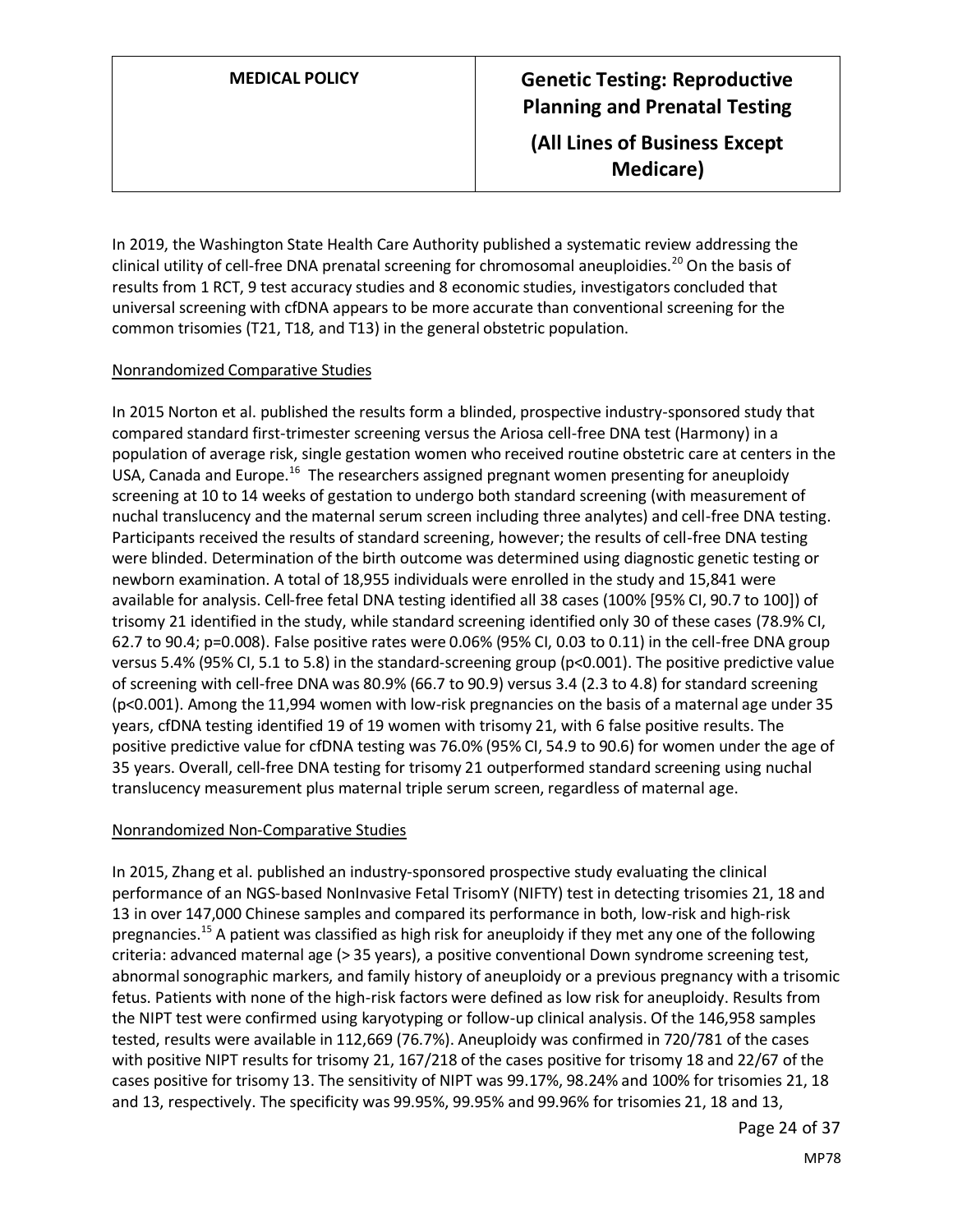# **MEDICAL POLICY Genetic Testing: Reproductive Planning and Prenatal Testing (All Lines of Business Except Medicare)**

respectively. There were no significant differences in test performance between the 72,382 high-risk participants and the 40,287 low-risk participants in terms of sensitivity (99.21% vs 98.97%; p=0.82) or specificity (99.95% vs 99.95%; p=0.98). A limitation of this study was the incomplete follow-up of NIPT results, which may have led to bias in terms of test performance. Thirty three percent of patients were lost to follow-up, with the majority of women being lost because they declined to provide clinical outcomes (17.9%) or they elected pregnancy termination (13.0%).

In 2016, Chitty et al. published the results of a prospective cohort study designed to assess the impact of offering NIPT testing as part of the United Kingdom (UK) National Health Services maternity care pathway.<sup>21</sup> Eight maternity units across the UK participated, and included all pregnant women with a current Down's syndrome risk on screening of at least 1/1000, including 3175 pregnant women (934 of which [29%] were considered high risk). The positive predictive value was 92% (81% to 97%) in the overall cohort, 94% (83% to 99%) in the high risk group and 82% (48% to 98%) in the intermediate risk group.

In 2017 Palomaki et al. published a prospective multi-center cohort study which assessed the clinical validity of the Panorama screening test (Natera, Inc.) in a general pregnancy population, including 2,691 women, 564 of which (21%) were 35 years or older.<sup>22</sup> Of the 2685 women who underwent the test, 314 (12%) were indicated to be high risk. Among 2,681 reports, 16 women (0.6%) were screen-positive for trisomy 21, 18, or 13. Twelve were confirmed (positive predictive value (PPV), 75%; 95% CI, 48–93%) and four were false-positives (0.15%). The size of the group tested did not allow for a confident estimate of other test performance measures. Limitations is this study include the following: pregnancies reported as true-positive were not confirmed by karyotype, the percent of women electing diagnostic testing was not reported, inclusion criteria were not explicitly stated and test failures were excluded from the analysis.

#### Evidence Summary

Prior to 2015, there were a paucity of studies that assessed NIPT test performance and clinical validity in low- to average-risk populations. As a result, the positive predictive value (PPV) of NIPT published in the 2015 Hayes review for average-risk populations (reported at below 50% for all three common aneuploidies) was based on one 2014 study. In 2015, two large nonrandomized studies (n= 19,000 and 147,000) published test performance measures. One study reported PPVs of 81% and 76% for high-risk women and average-risk women (over the age of 35), respectively. The larger study did not publish PPVs, but reported the sensitivity to be 98-100% for all three common aneuploidies in over 40, 000 women with no risk factors. As United Kingdom and the U.S. have started implementing NIPT into standard maternal care pathways, studies have begun to emerge on clinical validity of NIPT in "general obstetric" populations, allowing for more generalizable results. These initial studies (n=2685 and 3175) have reported PPVs of 75-92%, but have also reported higher false positive rates. It is anticipated that as more regions implement NIPT testing into routine care, that additional studies will be published on the impact of NIPT testing in the general obstetric population.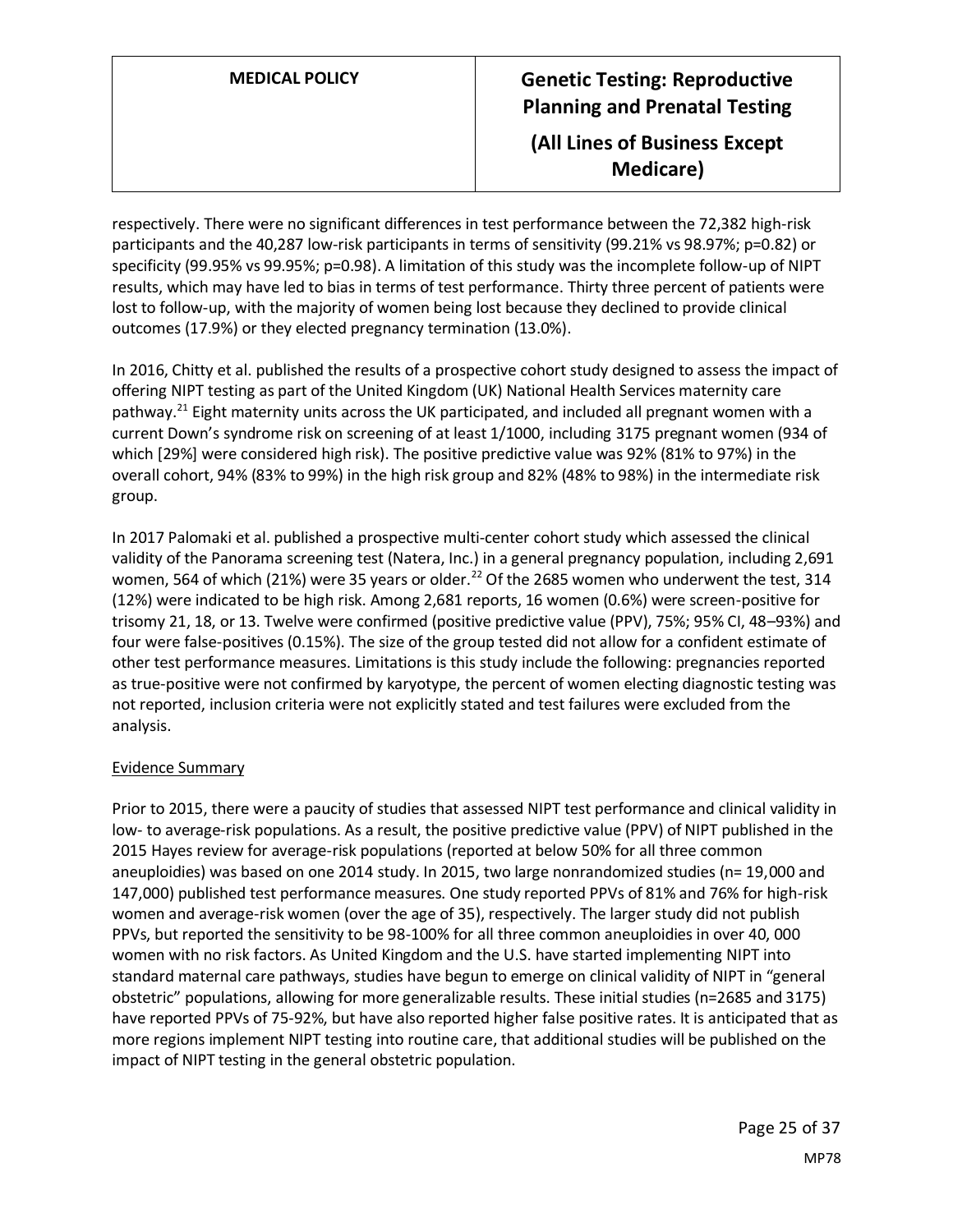# **MEDICAL POLICY Genetic Testing: Reproductive Planning and Prenatal Testing (All Lines of Business Except**

**Medicare)**

#### Sex Chromosome Aneuploidies (SCAs)

#### *Systematic Reviews*

In 2015, Gil et al. published a systematic review and meta-analysis of NIPT for the screening of fetal aneuploidies, including sex chromosome aneuploidies (SCAs).<sup>23</sup> For monosomy X, 16 case series were included (N=177 singleton pregnancies with monosomy X and 9079 without). These studies reported anywhere from 0-47 cases of monosomy X per study. For SCAs other than monosomy X, 12 studies were included (N= 56 singleton pregnancies with SCAs and 6699 without). These studies reported between one to nine cases of SCA per study. The reviewers found that the studies included for SCAs had high risk of bias in terms of the index test used and the reference standard, raising concerns regarding applicability of screening to the general population. Weighted pooled detection rates (DR) and falsepositive rates (FPR) in singleton pregnancies were 90.3% (95% CI, 85.7-94.2%) and 0.23% (95% CI, 0.14- 0.34%) for monosomy X and 93.0% (95% CI, 85.8–97.8%) and 0.14% (95% CI, 0.06–0.24%) for sex chromosome aneuploidies other than monosomy X, indicating that screening performance measures for SCAs are substantially worse than those reported for common aneuploidies. In studies that reported nocall rates separately for common aneuploidies and SCAs (n=four studies), the no-call rate for SCAs was significantly greater than the no-call rate for the common aneuploidies (6.9% versus 17.2%, p < 0.0001). The reviewers found a number of limitations, including that the studies included for SCAs were small in number and size, there was high risk of bias in terms of the initial screening test and the reference standard used, and lack of clarity around the patients risk status in some studies, raising concerns regarding applicability of screening to the general population.

In 2017 (reviewed in 2020), Hayes published a review which evaluated the clinical utility for use NIPT screening for fetal SCAs, including seven studies published between 2013 and 2017 (three retrospective and four prospective).<sup>24</sup> The review reported that although some women with singleton pregnancies and positive cfDNA screening results for SCA elect diagnostic testing and use the results for pregnancy management decisions, these rates vary between studies, likely due, in part, to the small number of positive cases per study (very low quality evidence). None of the studies included were deemed to be of good quality. No studies were identified that reported clinical utility of SCA testing for multiple gestation pregnancies. The review noted that one benefit of NIPT screening for SCAs is that false-positive results, which indicate additional follow-up testing can lead to diagnosis of maternal chromosome aneuploidy, which is relevant to future pregnancy screening. The review noted several additional limitations of the included studies: small and heterogeneous patient populations, limited patient follow-up, excluded failed tests from analysis, and test failure and fetal fraction not reported.

#### Multiple Gestation Pregnancies

### *Meta-analysis*

In the meta-analysis by Gil et al. described above, analyses on NIPT screening for common trisomies in twin pregnancies were also reported, including five case series ranging anywhere from 12 to 178 twin pregnancies (N= 31 trisomy-21 cases and 399 twin pregnancies).<sup>23</sup> The reviewers reported that the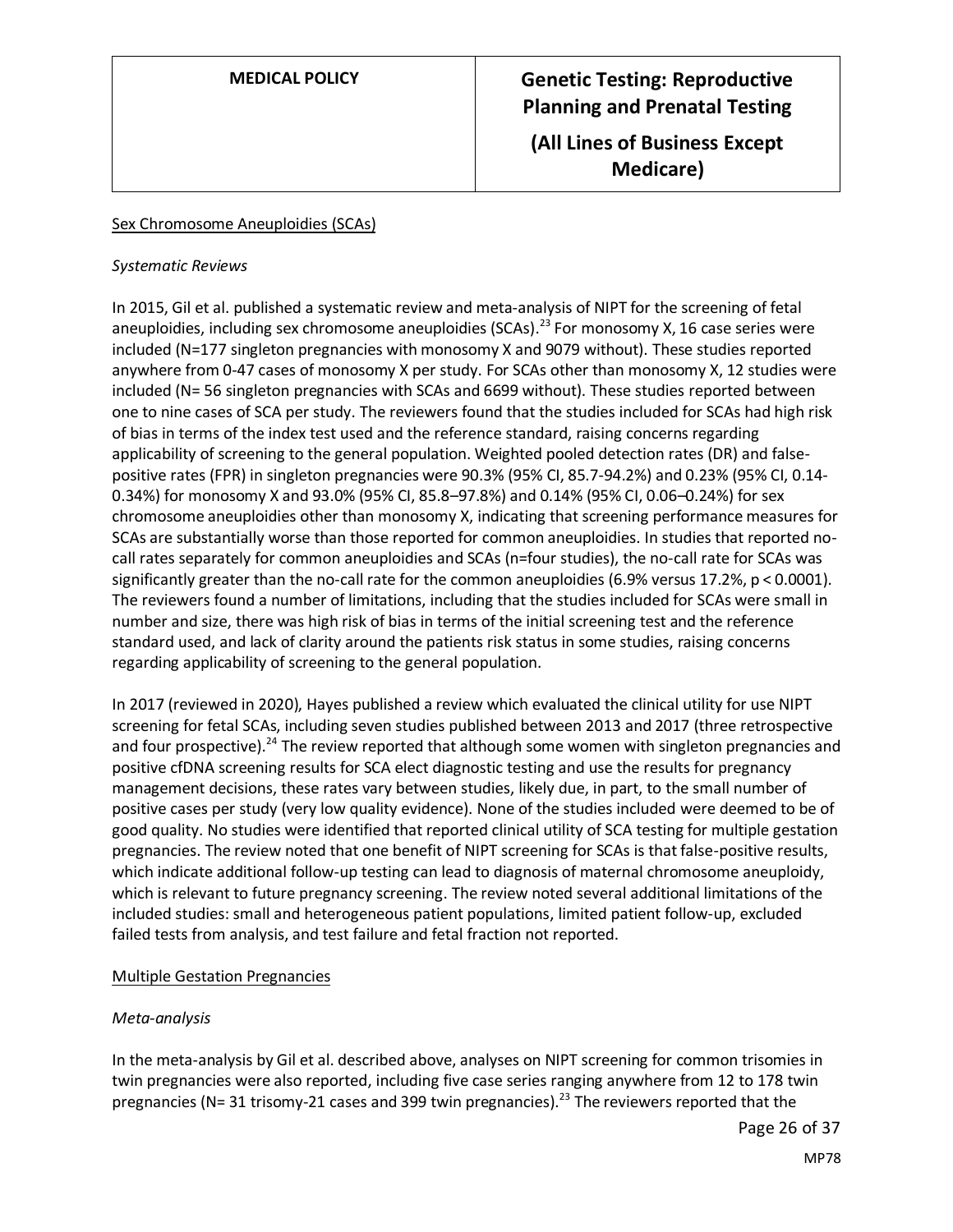# **MEDICAL POLICY Genetic Testing: Reproductive Planning and Prenatal Testing (All Lines of Business Except**

**Medicare)**

pooled detection rate (DR) was 93.7% (95% CI, 83.6–99.2%) and the false positive rate (FPR) was 0.23% (95% CI, 0.00–0.92%). Nine trisomy-18 pregnancies and two trisomy-13 pregnancies were also found and classified correctly. The reviewers concluded that performance of NIPS in multi-gestation pregnancies requires further evaluation.

In 2019, Dyr and colleagues conducted a retrospective study assessing the cfDNA screening in 30,000 multifetal pregnancies.<sup>25</sup> Maternal plasma samples from multifetal gestations were subjected to DNA extraction and library preparation followed by massively parallel sequencing. Sequencing data were analyzed to identify autosomal trisomies and other subchromosomal events. Fetal fraction requirements were adjusted in proportion to fetal number. Outcome data, when voluntarily received from the ordering provider, were collected from internal case notes. Feedback was received in 50 cases. The positivity rate in multifetal samples for trisomy 21 was 1.50%, 0.47% for trisomy 18, and 0.21% for trisomy 13. Average total sample fetal fraction was 12.2% at a mean gestational age of 13 weeks 6 days. Investigators concluded that cfDNA screening for multiple gestation pregnancies performs comparably t cfDNA screening for singleton pregnancies. Study limitations included a lack of outcome data by which clinical validity and clinical utility could be determined; and authorial conflicts of interest with the test manufacturer.

#### Fetal Sex Determination

#### *Systematic Reviews*

In 2011, Devaney et al. published results from a systematic review the test performance of noninvasive prenatal sex determination; including 57 studies (80 datasets representing 3524 male-bearing pregnancies and 3017 female-bearing pregnancies).<sup>26</sup> The reviewers reported that despite inter-study variability, test performance was high using maternal blood after 20 weeks. Overall performance of the test to detect Y chromosome sequences had high sensitivity, 95.4% (95% CI; 94.7%–96.1%) and specificity, 98.6% (95% CI; 98.1%–99.0%), but DNA methodology and gestational age had large effects on test performance. Methodology test characteristics were area under the curve (AUC) 0.988 (95% CI; 0.979–0.993) for polymerase chain reaction (PCR) and 0.996 (95% CI; 0.993–0.998) for real-time quantitative PCR (RTQ-PCR) (p=0.02). Testing after 20 weeks (sensitivity, 99.0%; specificity, 99.6%) outperformed testing prior to 7 weeks (sensitivity, 74.5%; specificity, 99.1%), testing at 7 through 12 weeks (sensitivity, 94.8%; specificity, 98.9%), and 13 through 20 weeks (sensitivity, 95.5%; specificity, 99.1%). The authors conceded that many of the studies included here were relatively small and that a large, prospective, randomized, blinded clinical trial would be beneficial to help validate test performance for sex determination.

In 2012, Wright et al. published a systematic review to evaluate the diagnostic test accuracy for fetal sex using NIPS, including 90 studies incorporating 9,965 pregnancies and 10,587 fetal sex results.<sup>27</sup> Overall mean sensitivity was 96.6% (95% CI; 95.2% to 97.7%) and mean specificity was 98.9% (95% CI; 98.1% to 99.4%). The authors indicated that their study did not have the ability to properly evaluate inconclusive or uncertain results and that the fact that there is obvious publication bias in the field due to the suppression of unwanted findings was a possible limitation.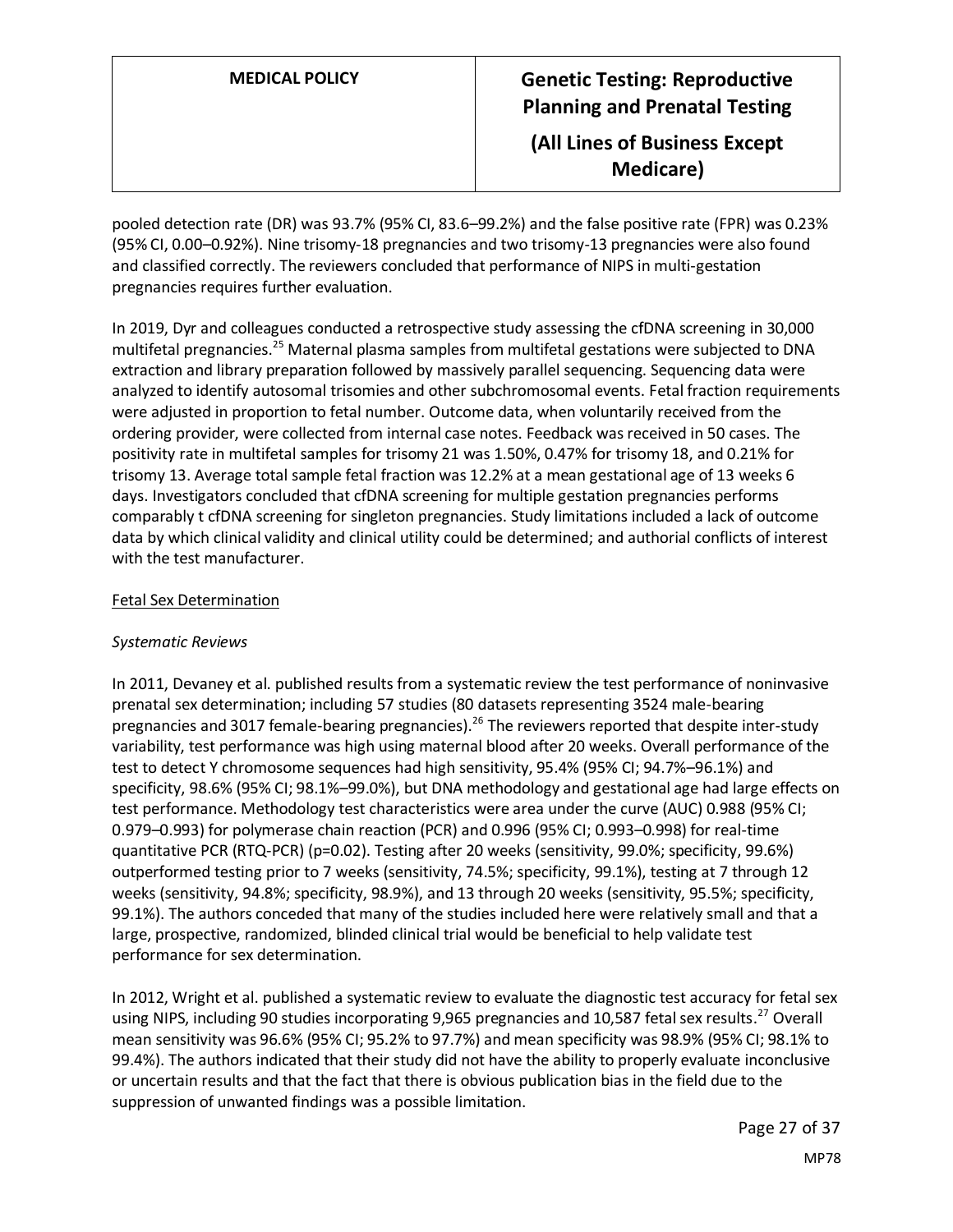| <b>MEDICAL POLICY</b> |  |
|-----------------------|--|
|                       |  |

# **Genetic Testing: Reproductive Planning and Prenatal Testing (All Lines of Business Except Medicare)**

#### Microdeletion Syndromes

In 2015, Wapner et al. reported on a large case series to determine if NIPS can be used to detect fetal microdeletion syndromes, including 496 samples tested with Natera's single nucleotide polymorphisms (SNP)-based NIPS test.<sup>28</sup> The study assessed detection rates of five microdeletion syndromes: 22q11.2, 1p36, cri du chat, Prader-Willi, and Angelman. The evaluation included six positive controls, 362 negative controls and 111 artificial DNA mixtures that mimicked the fetal fraction found in cfDNA from pregnant plasma and were enriched with microdeletions. The analytic detection rate was 97.8% for 22q11.2 deletions and 100% for each of the other microdeletions. False-positive rates were 0.76% for 22q11.2 deletion syndrome and 0.24% for cri-du-chat syndrome. No false positives occurred for Prader-Willi (0/428), Angelman (0/442), or 1p36 deletion syndromes (0/422). Limitations of this study include the fact that the population studied was not a clinical population and the samples tested were artificially constructed, the number of positive samples was very small, and not all negative controls received the standard test for microdeletions.

In 2022, Jacobssen and colleagues published a prospective trial assessing the performance of a single nucleotide polymorphism- based, prenatal cell-free DNA screening for detection of 22q11.2 deletion syndrome.<sup>29</sup> The primary outcome was sensitivity, specificity, positive predictive value, and negative predictive value of cell-free DNA screening for the detection of all deletions, including the classical deletion and nested deletions that are 500 kb, in the 22q11.2 low-copy repeat A-D region. Secondary outcomes included the prevalence of 22q11.2 deletion syndrome and performance of an updated cellfree DNA algorithm that was evaluated with blinding to the pregnancy outcome. Of the 20,887 women enrolled, a genetic outcome was available for 18,289 (87.6%). A total of 12 22q11.2 deletion syndrome cases were confirmed in the cohort, including 5 (41.7%) nested deletions, yielding a prevalence of 1 in 1524. In the total cohort, cell-free DNA screening identified 17,976 (98.3%) cases as low risk for 22q11.2 deletion syndrome and 38 (0.2%) cases as high risk; 275 (1.5%) cases were nonreportable. Overall, 9 of 12 cases of 22q11.2 were detected, yielding a sensitivity of 75.0%; specificity of 99.84% positive predictive value of 23.7%, and negative predictive value of 99.98%. None of the cases with a nonreportable result was diagnosed with 22q11.2 deletion syndrome. The updated algorithm detected 10 of 12 cases (83.3%) with a lower false positive rate and a positive predictive value of 52.6%.

#### **Pregnancy Loss**

The majority of the studies published on the genetics of pregnancy loss are moderate to large-sized association studies. However, the evidence review below will focus on studies reporting measures of clinical utility of genetic testing for recurrent pregnancy loss and stillbirth.

# **CLINICAL PRACTICE GUIDELINES**

Due to the fast-paced nature of genetic testing for reproductive purposes and prenatal genetic testing, professional societies are updating guidelines at a rapid pace. Therefore, only the most recent clinical practice guideline for U.S.-based professional societies will be described below.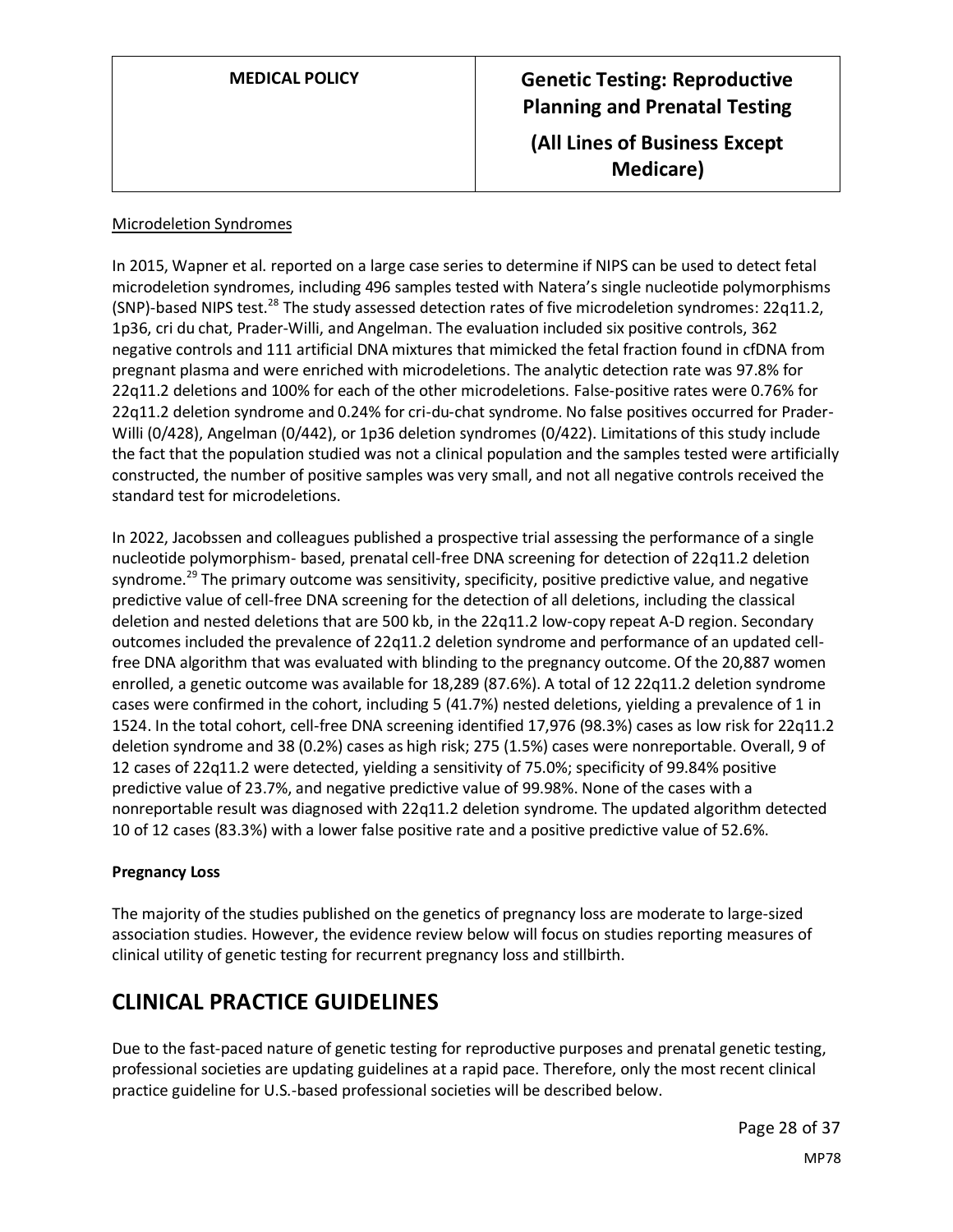## **(All Lines of Business Except Medicare)**

### Carrier Screening for Genetic Conditions

### *American College of Obstetricians and Gynecologists (ACOG)*

In 2019, the American College of Obstetricians and Gynecologists (ACOG) reaffirmed two Committee Opinions [\(#690](https://www.acog.org/Resources-And-Publications/Committee-Opinions/Committee-on-Genetics/Carrier-Screening-in-the-Age-of-Genomic-Medicine) an[d #691\)](https://www.acog.org/Resources-And-Publications/Committee-Opinions/Committee-on-Genetics/Carrier-Screening-for-Genetic-Conditions) that were published in 2017 regarding carrier screening for genetic conditions.<sup>3,30</sup> These documents provided recommendations for a set of specific conditions, including cystic fibrosis, spinal muscular atrophy, fragile X syndrome and Tay-Sachs disease. In addition, recommendations were provided for ethnicity specific screening, other targeted screening and expanded screening (including expanded cystic fibrosis panels and multigene panels for complex disorders). Lastly, guidance regarding genetic counseling was provided.

#### Preimplantation Testing

### *American College of Obstetricians and Gynecologists (ACOG)*

In 2018, ACOG reaffirmed a 2016 Practice Bulletin [\(#162\)](https://www.acog.org/Resources-And-Publications/Practice-Bulletins-List) on prenatal diagnostic testing for genetic disorders, making evidence-based recommendations for preimplantation genetic diagnosis (PGD).<sup>31</sup> The panel stated that PGD can be used for most genetic conditions in which a mutation has been identified in the family. In addition, the panel stated that because PGD uses only one or a few cells from the early embryo and errors are possible, confirmation of results with CVS or amniocentesis is recommended.

### *American Society of Reproductive Medicine (ASRM)*

In 2008, the American Society of Reproductive Medicine (ASRM) published a Committee Opinion on preimplantation genetic testing.<sup>7</sup> The panel recommended indications for which PGD was appropriate, as well as guidance on genetic counseling. However, the panel felt there were no indications for which preimplantation genetic screening (PGS) was appropriate. In 2018, the ASRM published an expert committee opinion regarding preimplantation genetic testing for aneuploidy (PGT-A) as a screening test for in vitro fertilization (IVF).<sup>32</sup> The committee concluded that the value of PGT-A in IVF has yet to be determined.

### Noninvasive Prenatal Screening (NIPS)

### *American College of Medical Genetics (ACMG)*

In July of 2016, the American College of Medical Genetics (ACMG) published an update of their 2013 position statement regarding noninvasive prenatal screening for fetal aneuploidy.<sup>33</sup> The panel stated the following:

• "Based on objective measures of clinical utility, NIPS can replace conventional screening for syndromes associated with chromosome 13/18/21 aneuploidy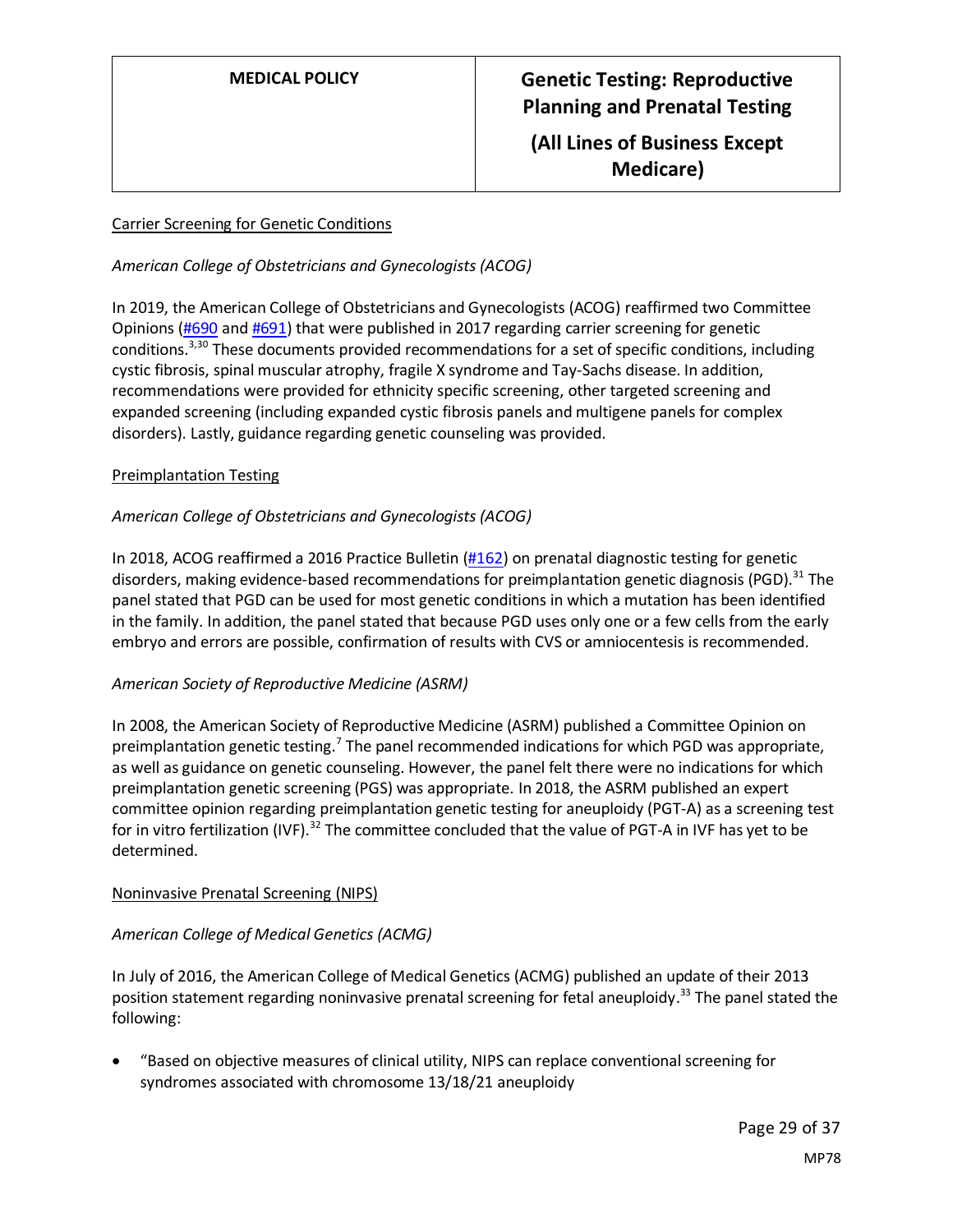**(All Lines of Business Except Medicare)**

- NIPS testing is supported across the maternal age spectrum and continuum of gestational age beginning at 9–10 weeks
- There is an absolute need for pretest counseling
- Despite the lack of clinical utility studies, NIPS can be expanded beyond chromosome 13/18/21 to potentially include screening for sex chromosome aneuploidies and select microdeletions "when the live birth frequency of conditions reaches or exceeds that of currently screened conditions and when test metrics meet or exceed those of well-established approaches to prenatal screening."<sup>20</sup>

### *American College of Obstetricians and Gynecologists (ACOG)*

In 2020, the American College of Obstetricians and Gynecologists (ACOG) issued a new practice bulletin, [\(#226\)](https://pubmed.ncbi.nlm.nih.gov/32804883/), replacing Bulletin #163, which addressed screening for fetal chromosomal abnormalities.<sup>34</sup>

The panel made the following Level A recommendations ("good and consistent scientific evidence"):

- Prenatal genetic screening (serum screening with or without nuchal translucency [NT] ultrasound or cell-free DNA screening) and diagnostic testing (chorionic villus sampling [CVS] or amniocentesis) options should be discussed and offered to all pregnant women regardless of maternal age or risk of chromosomal abnormality. After review and discussion, every patient has the right to pursue or decline prenatal genetic screening and diagnostic testing.
- Cell-free DNA is the most sensitive and specific screening test for the common fetal aneuploidies. Nevertheless, it has the potential for false-positive and false-negative results. Furthermore, cfDNA testing is not equivalent to diagnostic testing

The panel also made the following Level B recommendations ("limited or inconsistent scientific evidence"):

- The use of cell-free DNA screening as follow0up for patients with a screen positive serum analyte screening test result is an option for patients who want to avoid a diagnostic test. However, patients should be informed that this approach may delay definitive diagnosis and will fail to identify some fetuses with chromosomal abnormalities.
- Cell-free DNA screening can be performed in twin pregnancies. Overall, performance of screening for trisomy 21 by cell-free DNA in twin pregnancies is encouraging, but the total number of reported affected cases is small. Given the small number of affected cases it is difficult to determine an accurate detection rate for trisomy 18 and 13.

### *Society of Maternal Fetal Medicine (SMFM)*

In June 2015, the Society of Maternal Fetal Medicine (SMFM) published a consult document (#36) to aid clinicians in counseling their patients regarding cell-free DNA testing for aneuploidies.<sup>35</sup> A follow-up statement was published in December of the same year, with the sole purpose to clarify that the SMFM does not recommend that cfDNA aneuploidy screening be offered to all pregnant women.<sup>36</sup>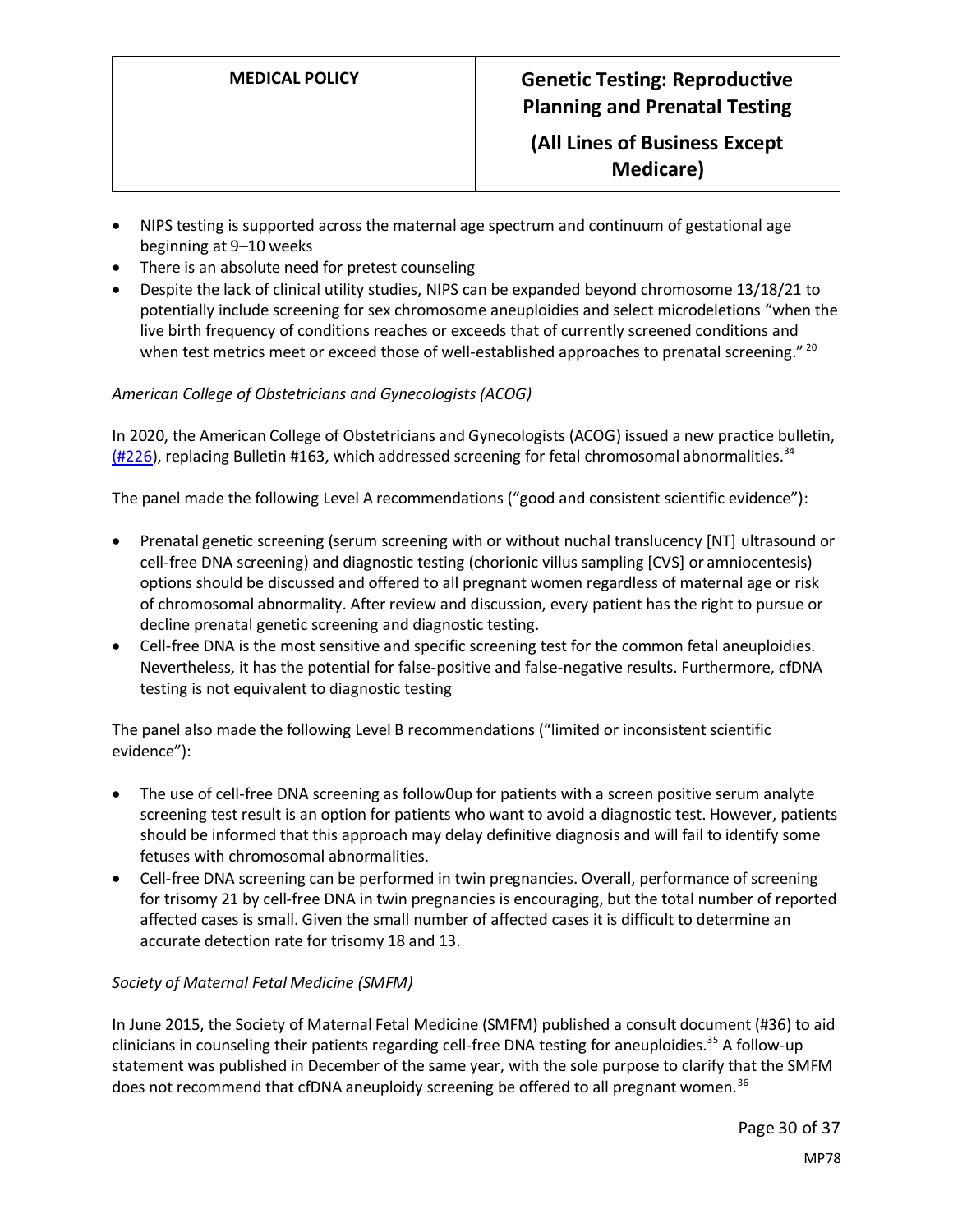## **(All Lines of Business Except Medicare)**

The original publication made the following strong recommendations, which were based on moderate quality evidence:

"Optimal candidates for routine cfDNA aneuploidy screening are women with:

- o Maternal age ≥35 years at delivery.
- $\circ$  Fetal ultrasound finding that indicates an increased risk of aneuploidy, specifically for trisomies 13, 18, or 21.
- $\circ$  History of previous pregnancy with a trisomy detectable by cfDNA screening (trisomies 13, 18, or 21).
- $\circ$  Positive screening results for aneuploidy that include a first-trimester, sequential, integrated, or quadruple screen.
- o Parental balanced Robertsonian translocation with increased risk of fetal trisomy 13 or 21."

Additional strong recommendations included:

- Routine screening for microdeletions with cfDNA is not recommended.
- For women who desire comprehensive testing for chromosomal disorders, diagnostic testing should be offered."

In addition, the following recommendations were made based on clinical consensus:

- Formal genetic posttest counseling by maternal-fetal medicine subspecialist, geneticist, or genetic counselor after a positive cfDNA test is recommended.
- Chorionic villous sampling or amniocentesis should be offered after a positive cfDNA screen to confirm the diagnosis.
- Traditional aneuploidy screening and cfDNA aneuploidy screening should not be performed at the same time.

#### Pregnancy Loss

#### *American College of Obstetricians and Gynecologists (ACOG)*

The Committee Opinion [\(#682\)](https://www.acog.org/Resources-And-Publications/Committee-Opinions/Committee-on-Genetics/Microarrays-and-Next-Generation-Sequencing-Technology) published by ACOG, described above, on the use of chromosomal microarray analysis (CMA) in obstetrics and gynecology, addressed the use of CMA to evaluate stillbirths.<sup>37</sup> The panel recommended the use of CMA of fetal tissue for the evaluation of stillbirth (defined as pregnancy loss at or after 20 weeks gestation). The panel concluded that CMA was superior to karyotyping for stillbirth evaluation because it had a better likelihood of obtaining results and yields improved detection of causative abnormalities.

This recommendation was based on a study published by the NICHD Stillbirth Collaborative Research Network in 2012 that reported an analysis of samples from 532 stillbirths.<sup>38</sup> In this series, microarray analysis yielded results more often than did karyotype analysis (87.4% vs. 70.5%, P<0.001) and provided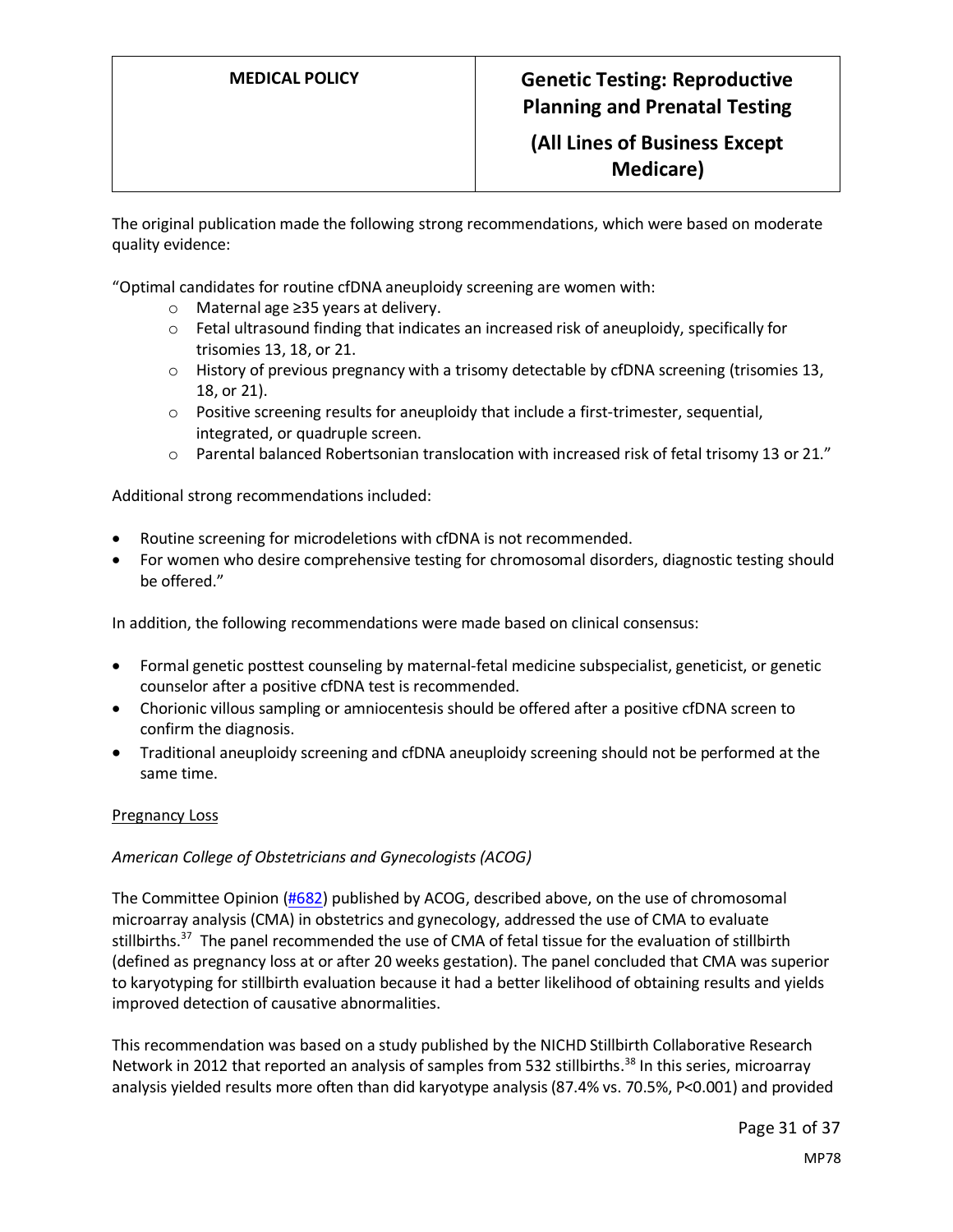better detection of genetic abnormalities (aneuploidy or pathogenic copy-number variants, 8.3% vs. 5.8%; P=0.007).

The guideline also stated that the routine use of whole-genome or whole-exome sequencing for prenatal diagnosis was not recommended outside of the context of clinical trials.

## <span id="page-31-0"></span>**POLICY SUMMARY**

#### **Carrier Screening**

There is sufficient evidence that carrier testing, including testing for a known familial mutation, targeted mutation analysis, gene sequencing and deletion/duplication analysis in certain circumstances leads to improved health outcomes in selected individuals with risk of a genetic condition and allows prospective parents to make informed reproductive choices. In addition, clinical practice guidelines support carrier testing in select situations for certain well-defined conditions. However, for individuals that do not meet the medical necessity criteria outlined above, carrier screening for single-gene conditions is investigational due to insufficient evidence and lack of support from clinical practice guidelines. There is sufficient evidence that carrier screening for certain disorders in individuals of Ashkenazi Jewish descent improves health outcomes in this population. It has been established that the disorders listed in the medical necessity criteria above occur with substantially greater frequency in Ashkenazi Jewish descendants compared to the general population. In addition, clinical practice guidelines support carrier screening for these indications. There is insufficient evidence and lack of support from clinical practice guidelines for the genetic testing of any other conditions for Ashkenazi Jewish descendants.

Carrier screening of adult onset conditions is not medically necessary as these conditions typically have a highly variable age of onset and the large majority have complex symptoms and are poorly understood. Current American College of Obstetricians and Gynecologists guidance recommends against screening for these conditions.

There is insufficient evidence that carrier screening impacts clinical decision-making or improves health outcomes when used for general population screening. In addition, there is a lack of support from clinical practice guidelines for carrier screening of the general population.

There is insufficient evidence of both clinical validity and clinical utility of multi-gene (also referred to as "expanded") carrier screens. It has not been demonstrated that expanded carrier screens result in reductions of the number of births with an inherited disorder or impacts family planning decisions. In addition, there is a lack of consensus from specialty associations identifying appropriate population to undergo screening using these tests or which genes should be included in the panels.

#### **Preimplantation Testing**

There is sufficient evidence to support the use of preimplantation genetic diagnostic (PGD) testing for individuals who are known carriers of specific pathogenic disease-causing mutations, as outlined in the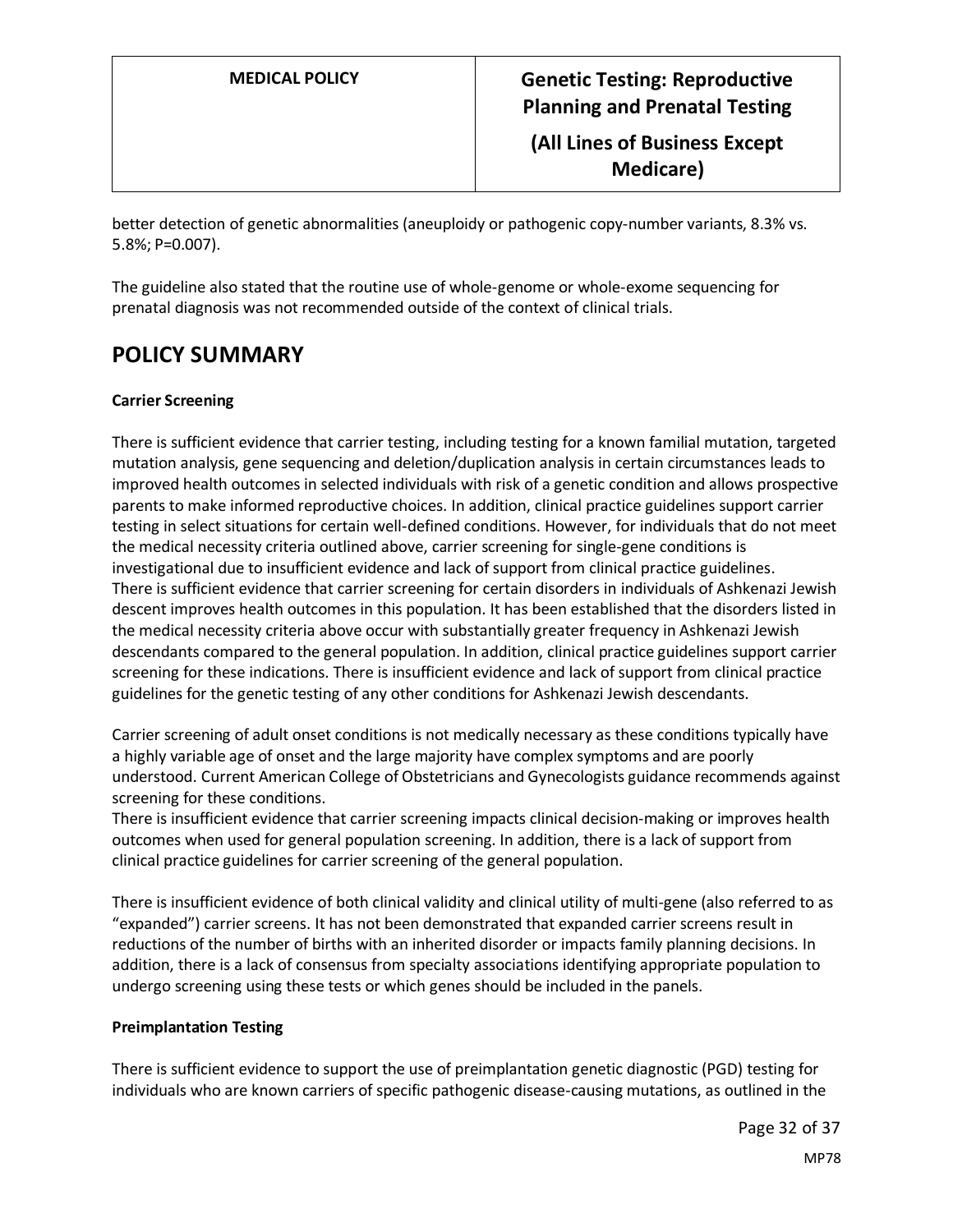# **MEDICAL POLICY Genetic Testing: Reproductive Planning and Prenatal Testing (All Lines of Business Except Medicare)**

medical policy criteria above. PGD testing for these individuals leads to an increased likelihood of successful live births of healthy unaffected newborns. There is also sufficient evidence to support the use of PGD testing for individuals who are known carriers of balanced chromosomal translocations, as PGD testing leads to decrease risk of spontaneous abortion and increased likelihood of achieving a live birth. In addition, clinical practice guidelines support the use of PGD in these clinical situations. There is insufficient evidence to support the use of preimplantation genetic diagnostic testing (PGD) in other situations not identified in the medical necessity policy criteria above. It is unclear if PGD leads to improved health outcomes for these indications. In addition, there is a lack of support from clinical practice guidelines for the use of PGD in these clinical situations.

There is insufficient evidence that preimplantation genetic screening (PGS) improves live birth rates, regardless of the presence of risk factors. In fact, newer PGS methods such as microarray do not appear to improve health outcomes in women with risk factors such as advanced maternal age or history of failed in-vitro fertilization cycles. In addition, major medical association guidelines have indicated that there are no proposed indications for which PGS is recommended.

#### **Noninvasive Prenatal Screening**

There is sufficient evidence to support the use of noninvasive prenatal screening (NIPS or NIPT) for common trisomies (chromosome 13, 18, and 21) in pregnant individuals with specific risk factors and under the clinical circumstances outlined in the medically necessary policy criteria. NIPT in these circumstances has been reported to have a high positive predictive value and negative predictive value and evidence indicates testing may improve pregnancy outcomes. In addition, there is support from several clinical practice guidelines for the use of NIPT in certain clinical situations, including when an individual has one or more risk factors that increase the risk of fetal aneuploidy.

The use of NIPT for the purposes of sex determination is considered not medically necessary as the current standard method of fetal sex determination is by routine prenatal ultrasound.

There is insufficient evidence to support the use of NIPT in individuals that are not considered to be at high risk of fetal aneuploidy, such as women that do not have any of the risk factors listed in the policy criteria or for the general obstetric population. There have been limited studies published on the performance of the NIPT test in these populations, and even fewer studies on whether NIPT improves health outcomes in these populations. In addition, the Society of Maternal Fetal Medicine state that optimal candidates for NIPT are individuals with one or more risk factors.

There is insufficient evidence to support the use of NIPT in all other clinical situations, including but not limited to multi-gestational pregnancy, screening for microdeletions, and screening for aneuploidies other than chromosome 13, 18 and 21. In addition, several clinical practice guidelines recommend against the use of NIPT to screen for aneuploidies other than those involving chromosomes 13, 18, and 21, including sex chromosomes (X and/or Y).

> Page 33 of 37 MP78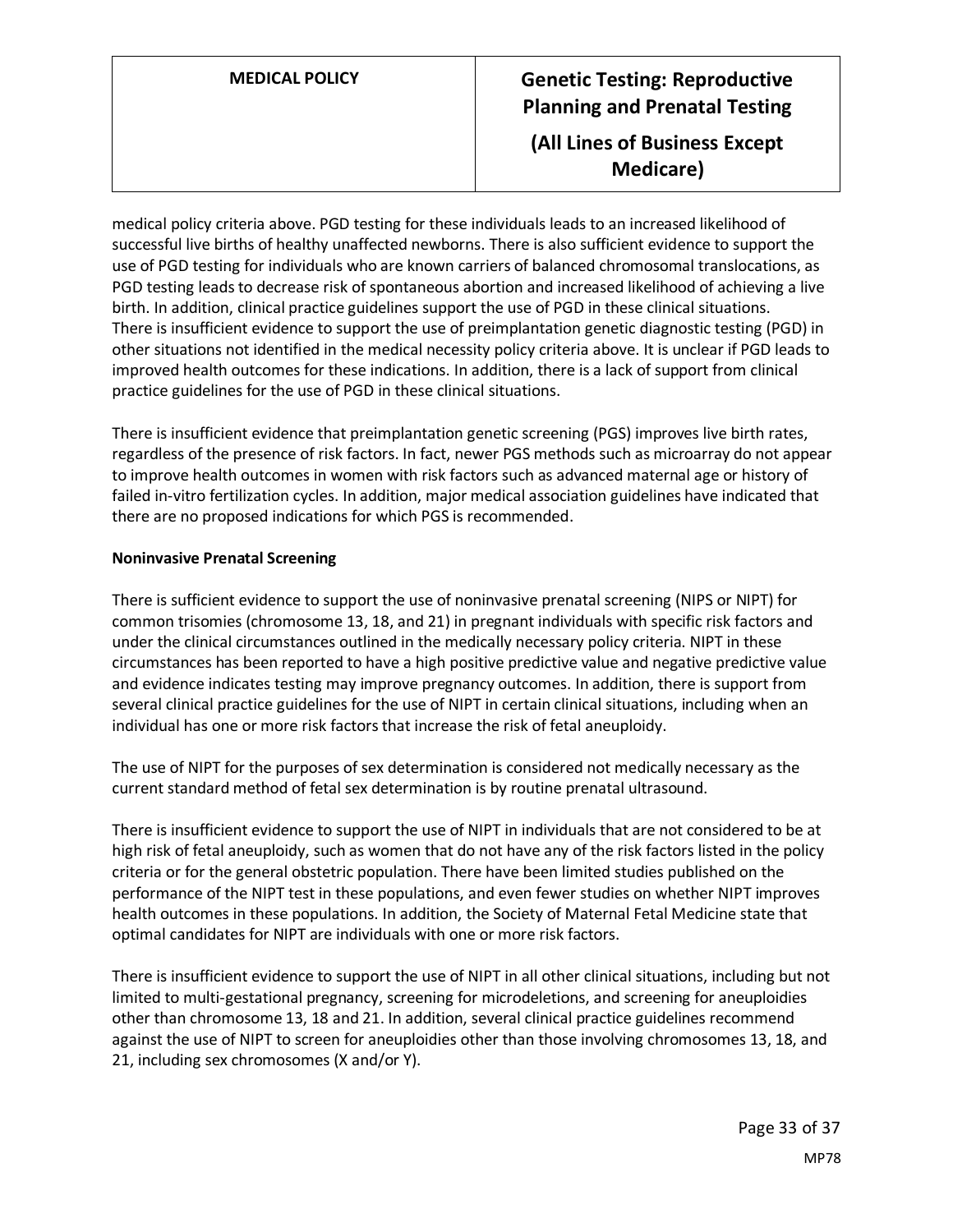**MEDICAL POLICY Genetic Testing: Reproductive Planning and Prenatal Testing (All Lines of Business Except Medicare)**

#### **Pregnancy Loss**

There is sufficient evidence that evaluation of chromosomal abnormalities for pregnancy loss in certain situations, through specific testing methodologies outlined in the criteria above, alters reproductive decision-making and changes diagnostic testing strategies for future pregnancies. While direct clinical utility for traditional techniques such as fluorescence in situ hybridization (FISH) and karyotype analysis has been established; for chromosomal microarray, the potential for clinical utility parallels that of traditional techniques as it is much more sensitive than its predecessors. Due to insufficient evidence of clinical utility and lack of support from clinical practice guidelines, genetic testing for pregnancy loss is investigational, when individuals do not meet medical necessity criteria as outlined above, or when sequencing based tests are used.

## **INSTRUCTIONS FOR USE**

Company Medical Policies serve as guidance for the administration of plan benefits. Medical policies do not constitute medical advice nor a guarantee of coverage. Company Medical Policies are reviewed annually and are based upon published, peer-reviewed scientific evidence and evidence-based clinical practice guidelines that are available as of the last policy update. The Companies reserve the right to determine the application of Medical Policies and make revisions to Medical Policies at any time. Providers will be given at least 60-days notice of policy changes that are restrictive in nature.

The scope and availability of all plan benefits are determined in accordance with the applicable coverage agreement. Any conflict or variance between the terms of the coverage agreement and Company Medical Policy will be resolved in favor of the coverage agreement.

## **REGULATORY STATUS**

#### Mental Health Parity Statement

Coverage decisions are made on the basis of individualized determinations of medical necessity and the experimental or investigational character of the treatment in the individual case. In cases where medical necessity is not established by policy for specific treatment modalities, evidence not previously considered regarding the efficacy of the modality that is presented shall be given consideration to determine if the policy represents current standards of care.

## **MEDICAL POLICY CROSS REFERENCES**

- Genetic Counseling (All Lines of Business Except Medicare)
- Genetic Testing: Reproductive Planning and Prenatal Testing (Medicare Only)
- Genetic Testing: Whole Exome, Whole Genome and Proteogenomic Testing
- Direct-to-Consumer Testing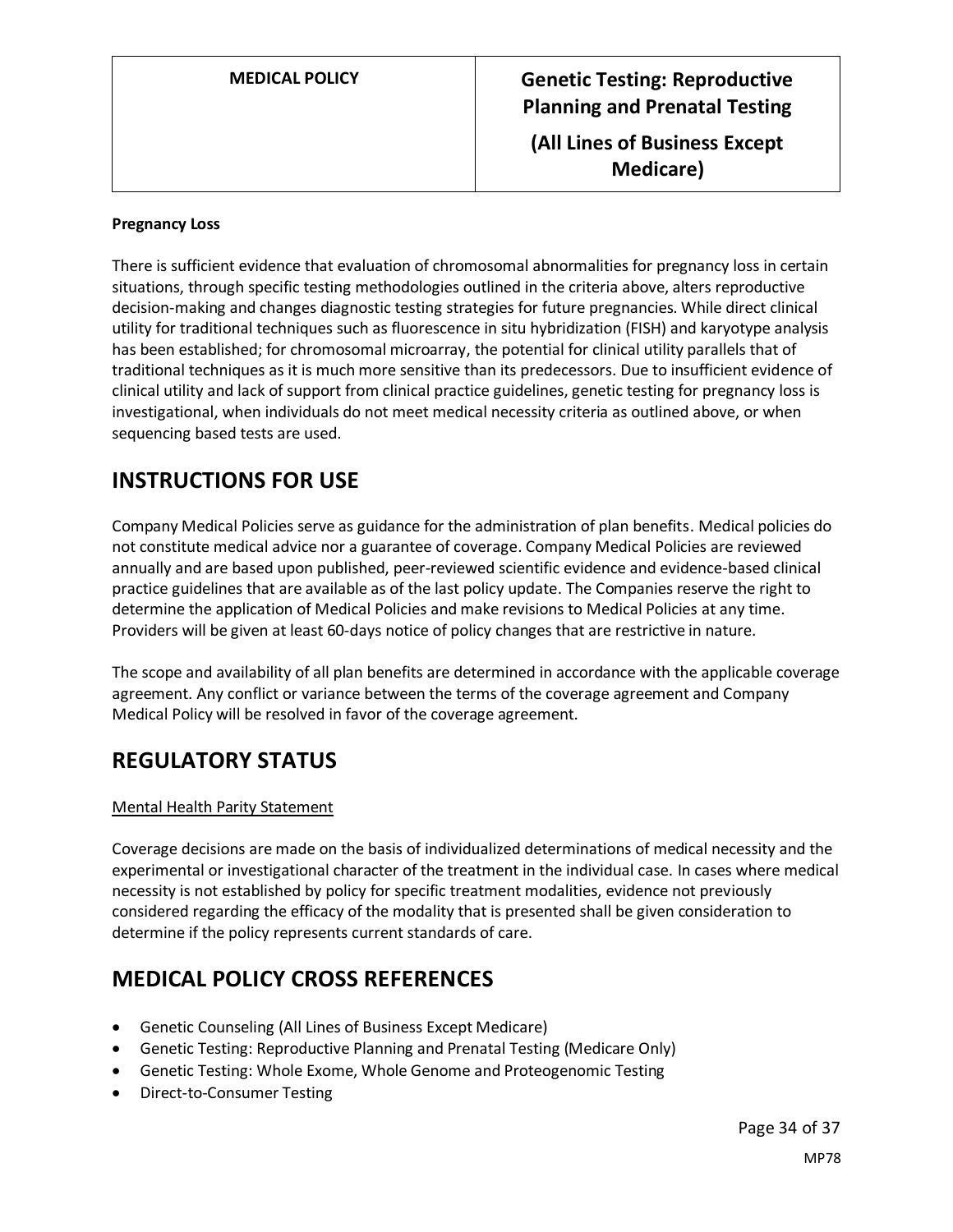**(All Lines of Business Except Medicare)**

# **REFERENCES**

- 1. Watson MS, Cutting GR, Desnick RJ, et al. Cystic fibrosis population carrier screening: 2004 revision of American College of Medical Genetics mutation panel. *Genet Med.* 2004;6(5):387- 391[.https://www.ncbi.nlm.nih.gov/pubmed/15371902.](https://www.ncbi.nlm.nih.gov/pubmed/15371902)
- 2. Scott SA, Edelmann L, Liu L, Luo M, Desnick RJ, Kornreich R. Experience with carrier screening and prenatal diagnosis for 16 Ashkenazi Jewish genetic diseases. *Human mutation.*  2010;31(11):1240-1250
- 3. Committee on G. Committee Opinion No. 690: Carrier Screening in the Age of Genomic Medicine. *Obstetrics and gynecology.* 2017;129(3):e35 e40[.https://www.ncbi.nlm.nih.gov/pubmed/28225425.](https://www.ncbi.nlm.nih.gov/pubmed/28225425)
- 4. Gross SJ, Pletcher BA, Monaghan KG. Carrier screening in individuals of Ashkenazi Jewish descent. *Genet Med.* 2008;10(1):54-56
- 5. ACOG Committee Opinion No. 442: Preconception and prenatal carrier screening for genetic diseases in individuals of Eastern European Jewish descent. *Obstetrics and gynecology.*  2009;114(4):950-953
- 6. Resta R, Biesecker BB, Bennett RL, et al. A new definition of Genetic Counseling: National Society of Genetic Counselors' Task Force report. *Journal of genetic counseling.* 2006;15(2):77-83
- 7. Practice Committee of Society for Assisted Reproductive T, Practice Committee of American Society for Reproductive M. Preimplantation genetic testing: a Practice Committee opinion. *Fertil Steril.* 2008;90(5 Suppl):S136-143[.https://www.ncbi.nlm.nih.gov/pubmed/19007612.](https://www.ncbi.nlm.nih.gov/pubmed/19007612)
- 8. Practice Committee of the American Society for Reproductive M. Evaluation and treatment of recurrent pregnancy loss: a committee opinion. *Fertil Steril.* 2012;98(5):1103- 1111[.https://www.ncbi.nlm.nih.gov/pubmed/22835448.](https://www.ncbi.nlm.nih.gov/pubmed/22835448)
- 9. ACOG Practice Bulletin No. 102: management of stillbirth. *Obstetrics and gynecology.*  2009;113(3):748-76[1.https://www.ncbi.nlm.nih.gov/pubmed/19300347.](https://www.ncbi.nlm.nih.gov/pubmed/19300347)
- 10. Dahdouh EM, Balayla J, Garcia-Velasco JA. Impact of blastocyst biopsy and comprehensive chromosome screening technology on preimplantation genetic screening: a systematic review of randomized controlled trials. *Reprod Biomed Online.* 2015;30(3):281- 289[.https://www.ncbi.nlm.nih.gov/pubmed/25599824.](https://www.ncbi.nlm.nih.gov/pubmed/25599824)
- 11. Dahdouh EM, Balayla J, Garcia-Velasco JA. Comprehensive chromosome screening improves embryo selection: a meta-analysis. *Fertil Steril.* 2015;104(6):1503- 1512[.https://www.ncbi.nlm.nih.gov/pubmed/26385405.](https://www.ncbi.nlm.nih.gov/pubmed/26385405)
- 12. Chen M, Wei S, Hu J, Quan S. Can Comprehensive Chromosome Screening Technology Improve IVF/ICSI Outcomes? A Meta-Analysis. *PLoS One.*  2015;10(10):e0140779[.https://www.ncbi.nlm.nih.gov/pubmed/26470028.](https://www.ncbi.nlm.nih.gov/pubmed/26470028)
- 13. Yang Z, Lin J, Zhang J, et al. Randomized comparison of next-generation sequencing and array comparative genomic hybridization for preimplantation genetic screening: a pilot study. *BMC Med Genomics.* 2015;8:30[.https://www.ncbi.nlm.nih.gov/pubmed/26100406.](https://www.ncbi.nlm.nih.gov/pubmed/26100406)
- 14. American College of Obstetricians and Gynecologists. Practice Bulletin No. 163 Summary: Screening for Fetal Aneuploidy. *Obstetrics and gynecology.* 2016;127(5):979- 981[.https://www.ncbi.nlm.nih.gov/pubmed/27101120.](https://www.ncbi.nlm.nih.gov/pubmed/27101120)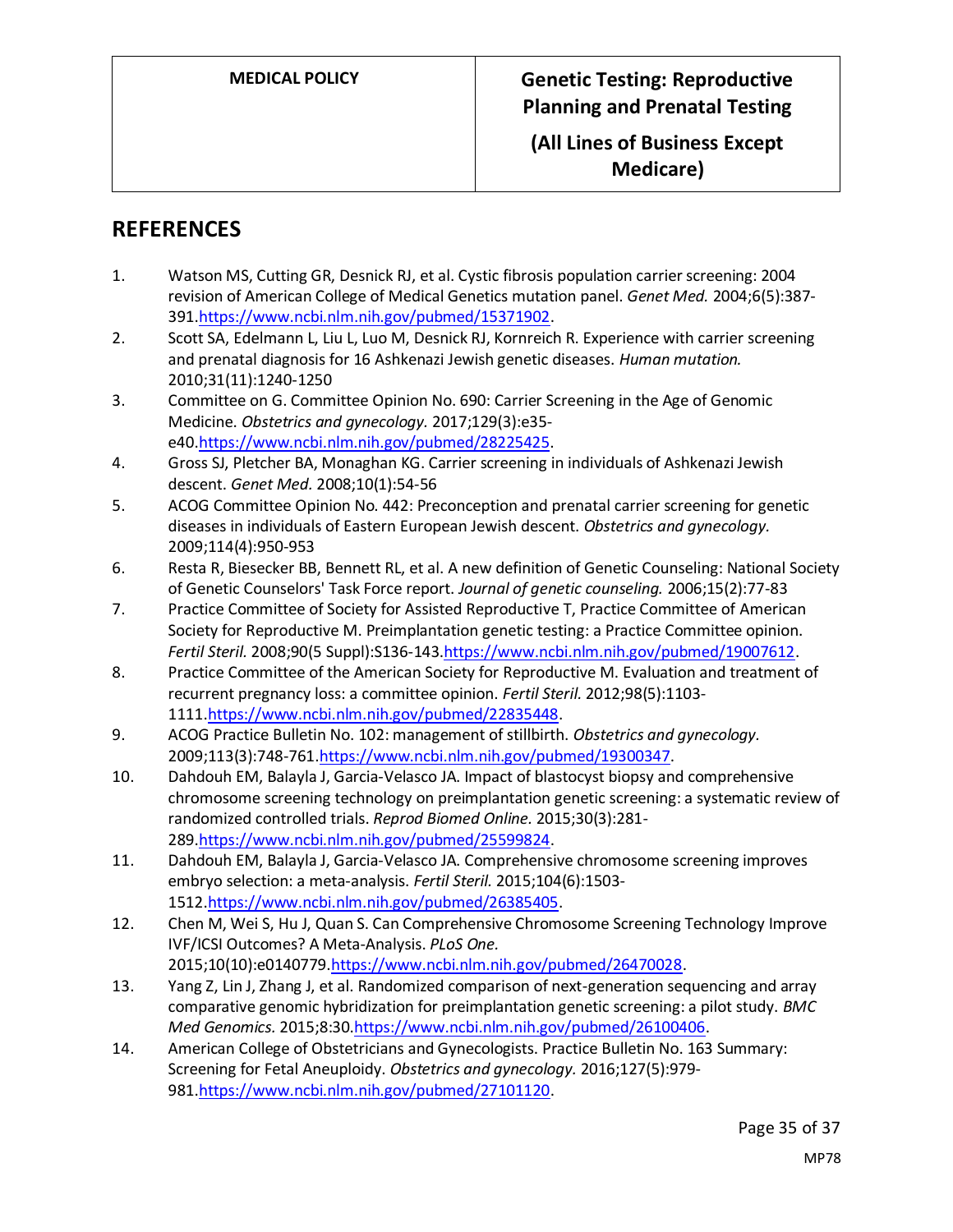- 15. Zhang H, Gao Y, Jiang F, et al. Non-invasive prenatal testing for trisomies 21, 18 and 13: clinical experience from 146,958 pregnancies. *Ultrasound in obstetrics & gynecology : the official journal of the International Society of Ultrasound in Obstetrics and Gynecology.* 2015;45(5):530- 538
- 16. Norton ME, Jacobsson B, Swamy GK, et al. Cell-free DNA analysis for noninvasive examination of trisomy. *The New England journal of medicine.* 2015;372(17):1589-1597
- 17. Iwarsson E, Jacobsson B, Dagerhamn J, Davidson T, Bernabe E, Heibert Arnlind M. Analysis of cell-free fetal DNA in maternal blood for detection of trisomy 21, 18 and 13 in a general pregnant population and in a high risk population - a systematic review and meta-analysis. *Acta obstetricia et gynecologica Scandinavica.* 2017;96(1):7-18
- 18. Taylor-Phillips S, Freeman K, Geppert J, et al. Accuracy of non-invasive prenatal testing using cell-free DNA for detection of Down, Edwards and Patau syndromes: a systematic review and meta-analysis. *BMJ open.* 2016;6(1):e010002
- 19. Hayes Inc. Cell-Free DNA (cfDNA) [Formerly NIPS, NIPT] Screening for Fetal Trisomy 21, 18, and 13 in Low-Risk Women. [. https://evidence.hayesinc.com/report/gti.nips4037.](https://evidence.hayesinc.com/report/gti.nips4037) Published 2017 (updated 2020). Accessed 1/26/2021.
- 20. Washington State Health Care Authority. Cell-free DNA Prenatal Screening for Chromosomal Aneuploidies: Final Evidence Report[. https://www.hca.wa.gov/assets/program/cfdna-final](https://www.hca.wa.gov/assets/program/cfdna-final-report-20191213.pdf)[report-20191213.pdf.](https://www.hca.wa.gov/assets/program/cfdna-final-report-20191213.pdf) Published 2019. Accessed 1/26/2021.
- 21. Chitty LS, Wright D, Hill M, et al. Uptake, outcomes, and costs of implementing non-invasive prenatal testing for Down's syndrome into NHS maternity care: prospective cohort study in eight diverse maternity units. *BMJ (Clinical research ed).* 2016;354:i3426
- 22. Palomaki GE, Kloza EM, O'Brien BM, Eklund EE, Lambert-Messerlian GM. The clinical utility of DNA-based screening for fetal aneuploidy by primary obstetrical care providers in the general pregnancy population. *Genet Med.* 2017;19(7):778- 786[.https://www.ncbi.nlm.nih.gov/pubmed/28079901.](https://www.ncbi.nlm.nih.gov/pubmed/28079901)
- 23. Gil MM, Quezada MS, Revello R, Akolekar R, Nicolaides KH. Analysis of cell-free DNA in maternal blood in screening for fetal aneuploidies: updated meta-analysis. *Ultrasound in obstetrics & gynecology : the official journal of the International Society of Ultrasound in Obstetrics and Gynecology.* 2015;45(3):249-266[.https://www.ncbi.nlm.nih.gov/pubmed/25639627.](https://www.ncbi.nlm.nih.gov/pubmed/25639627)
- 24. Hayes Inc. Cell-Free DNA (cfDNA) [Formerly NIPS, NIPT] Screening for Fetal Sex Chromosome Aneuploidy. [https://evidence.hayesinc.com/report/gti.nipssex4045.](https://evidence.hayesinc.com/report/gti.nipssex4045) Published 2017 (updated 2020). Accessed 1/26/2021.
- 25. Dyr B, Boomer T, Almasri EA, et al. A new era in aneuploidy screening: cfDNA testing in> 30,000 multifetal gestations: Experience at one clinical laboratory. *PloS one.* 2019;14(8):e0220979
- 26. Devaney SA, Palomaki GE, Scott JA, Bianchi DW. Noninvasive fetal sex determination using cellfree fetal DNA: a systematic review and meta-analysis. *JAMA.* 2011;306(6):627- 636[.https://www.ncbi.nlm.nih.gov/pubmed/21828326.](https://www.ncbi.nlm.nih.gov/pubmed/21828326)
- 27. Wright CF, Wei Y, Higgins JP, Sagoo GS. Non-invasive prenatal diagnostic test accuracy for fetal sex using cell-free DNA a review and meta-analysis. *BMC Res Notes.*  2012;5:476[.https://www.ncbi.nlm.nih.gov/pubmed/22937795.](https://www.ncbi.nlm.nih.gov/pubmed/22937795)